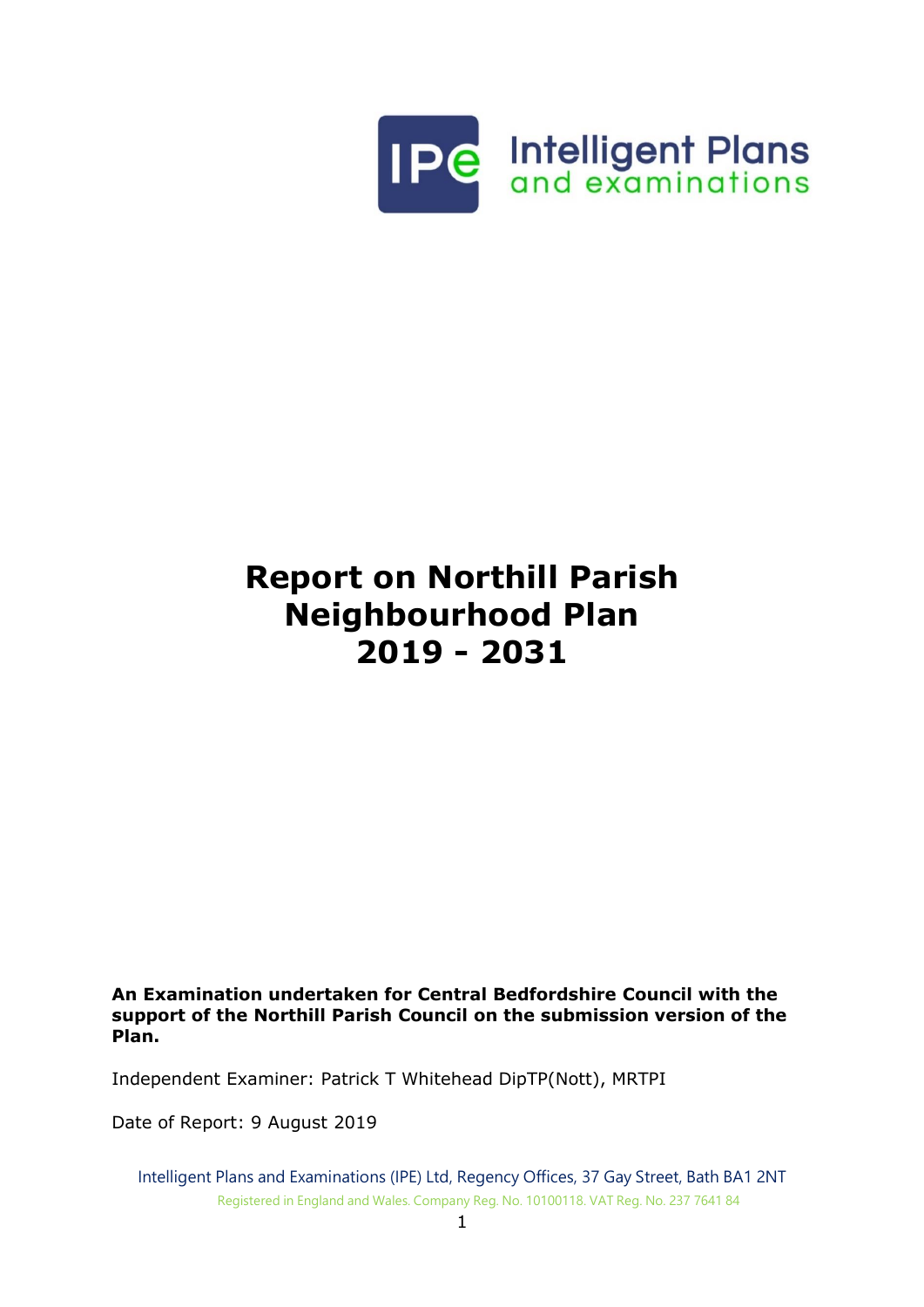#### **Contents**

| <b>Main Findings</b> - Executive Summary                                                                                                                                                                                                                                                                                                                                                                                                                                                                                 | 4                                                    |
|--------------------------------------------------------------------------------------------------------------------------------------------------------------------------------------------------------------------------------------------------------------------------------------------------------------------------------------------------------------------------------------------------------------------------------------------------------------------------------------------------------------------------|------------------------------------------------------|
| 1. Introduction and Background<br>Northill Parish Neighbourhood Plan 2019 - 2031<br>The Independent Examiner<br>$\bullet$<br>The Scope of the Examination<br>$\bullet$<br>The Basic Conditions<br>$\bullet$                                                                                                                                                                                                                                                                                                              | 4<br>4<br>5<br>5<br>6                                |
| 2. Approach to the Examination<br><b>Planning Policy Context</b><br><b>Submitted Documents</b><br>$\bullet$<br>• Site Visit<br>Written Representations with or without Public<br>$\bullet$<br>Hearing<br>Modifications                                                                                                                                                                                                                                                                                                   | 7<br>$\overline{7}$<br>$\overline{7}$<br>8<br>8<br>8 |
| 3. Procedural Compliance and Human Rights<br>Qualifying Body and Neighbourhood Plan Area<br>Plan Period<br>$\bullet$<br>Neighbourhood Plan Preparation and Consultation<br>$\bullet$<br>Development and Use of Land<br>$\bullet$<br><b>Excluded Development</b><br>$\bullet$<br>Human Rights<br>$\bullet$                                                                                                                                                                                                                | 8<br>8<br>9<br>9<br>10<br>10<br>10                   |
| 4. Compliance with the Basic Conditions<br><b>EU Obligations</b><br>Main Issues<br>$\bullet$<br>Issue 1: General compliance of the Plan, as a<br>$\bullet$<br>whole, having regard to national policy and<br>guidance (including sustainable development) and<br>the adopted strategic local planning policies<br>Issue 2: The appropriateness of individual policies<br>٠<br>to support improvements to the Plan area, create<br>a sustainable and inclusive community and<br>support essential facilities and services | 10<br>10<br>10<br>11<br>14                           |
| Housing<br><b>Water Management</b><br>Caring for Our Natural Environment<br>Community Health & Wellbeing<br>۰<br>Valuing Our Local Heritage<br>۰<br><b>Generating &amp; Conserving Energy</b><br><b>Business Opportunities</b><br>۰.                                                                                                                                                                                                                                                                                     | 14<br>23<br>24<br>27<br>28<br>30<br>30               |
| <b>5. Conclusions</b><br>Summary                                                                                                                                                                                                                                                                                                                                                                                                                                                                                         | 31<br>31                                             |

Page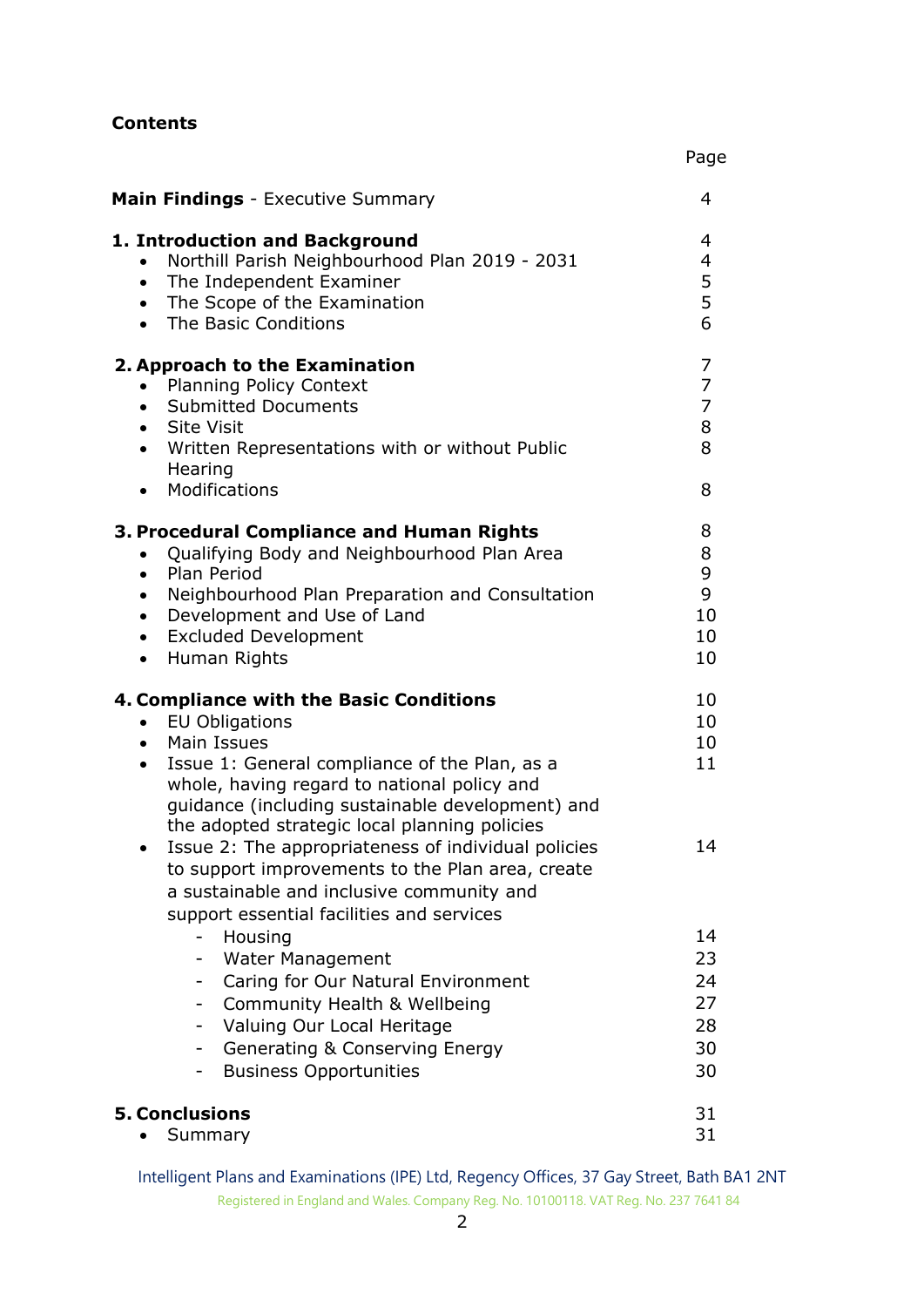| • The Referendum and its Area  | -31 |
|--------------------------------|-----|
| • Overview                     | -32 |
| <b>Appendix: Modifications</b> | 33  |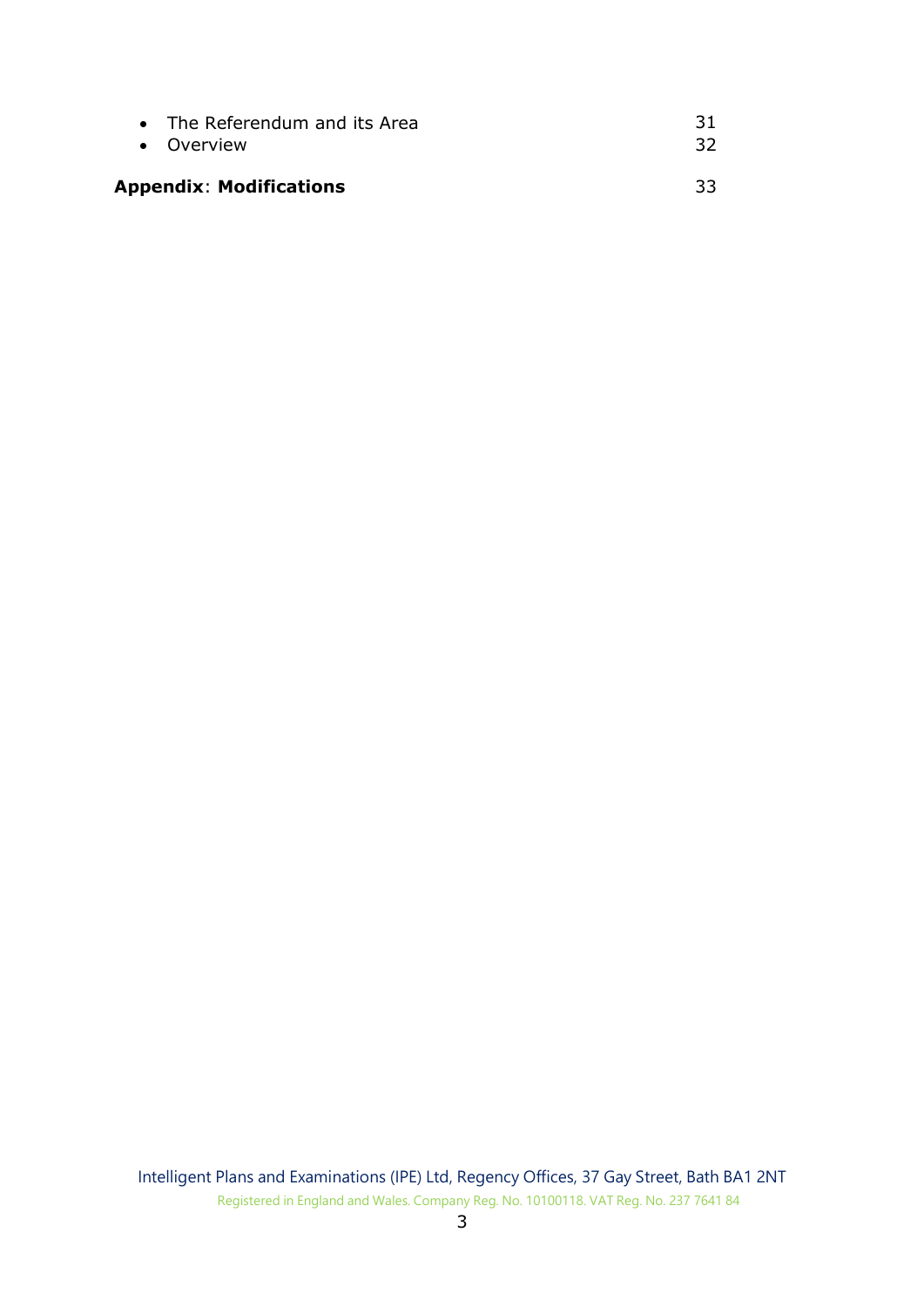#### **Main Findings** - Executive Summary

From my examination of the Northill Parish Neighbourhood Plan (the Plan/NPNP) and its supporting documentation including the representations made, I have concluded that subject to the policy modifications set out in this report, the Plan meets the Basic Conditions.

I have also concluded that:

- The Plan has been prepared and submitted for examination by a qualifying body –Northill Parish Council (NPC);
- The Plan has been prepared for an area properly designated the Northill Parish Neighbourhood Area shown on the Map on page 2 of the Submission Plan;
- The Plan specifies the period to which it is to take effect 2019 2031; and
- The policies relate to the development and use of land for a designated neighbourhood area.

I recommend that the Plan, once modified, proceeds to Referendum on the basis that it has met all the relevant legal requirements.

I have considered whether the referendum area should extend beyond the designated area to which the Plan relates and have concluded that it should not.

## **1. Introduction and Background**

*Northill Parish Neighbourhood Plan 2019 - 2031*

- 1.1. Northill is a rural parish with the River Ivel forming its eastern boundary. The A1 Great North Road isolates a small, far eastern, part of the Parish whilst the A603 links Bedford to the A1 adjacent to the northern boundary. Northill village is located some 8.6m (13.8km) south-east of Bedford and around 26.3m (42.3km) west of Cambridge. The Parish adjoins Biggleswade to the east and Sandy to the north-east – both rapidly growing market towns. The three main settlements are Northill, Ickwell and Upper Caldecote and the Parish also includes smaller hamlets, Budna, Hatch, Lower Caldecote, Thorncote Green and Bells Brook. The total population at the 2011 Census was 2,270 residents occupying some 950 dwellings in a total area of around 1,680 hectares.
- 1.2 The Neighbourhood Plan Area was designated in February 2015 and the process of engagement activities planned and overseen by a Steering Group set up by the NPC and drawn from local volunteers and parish councillors. The process has taken over four years and has included workshops, surveys, drop-in sessions and public exhibitions. The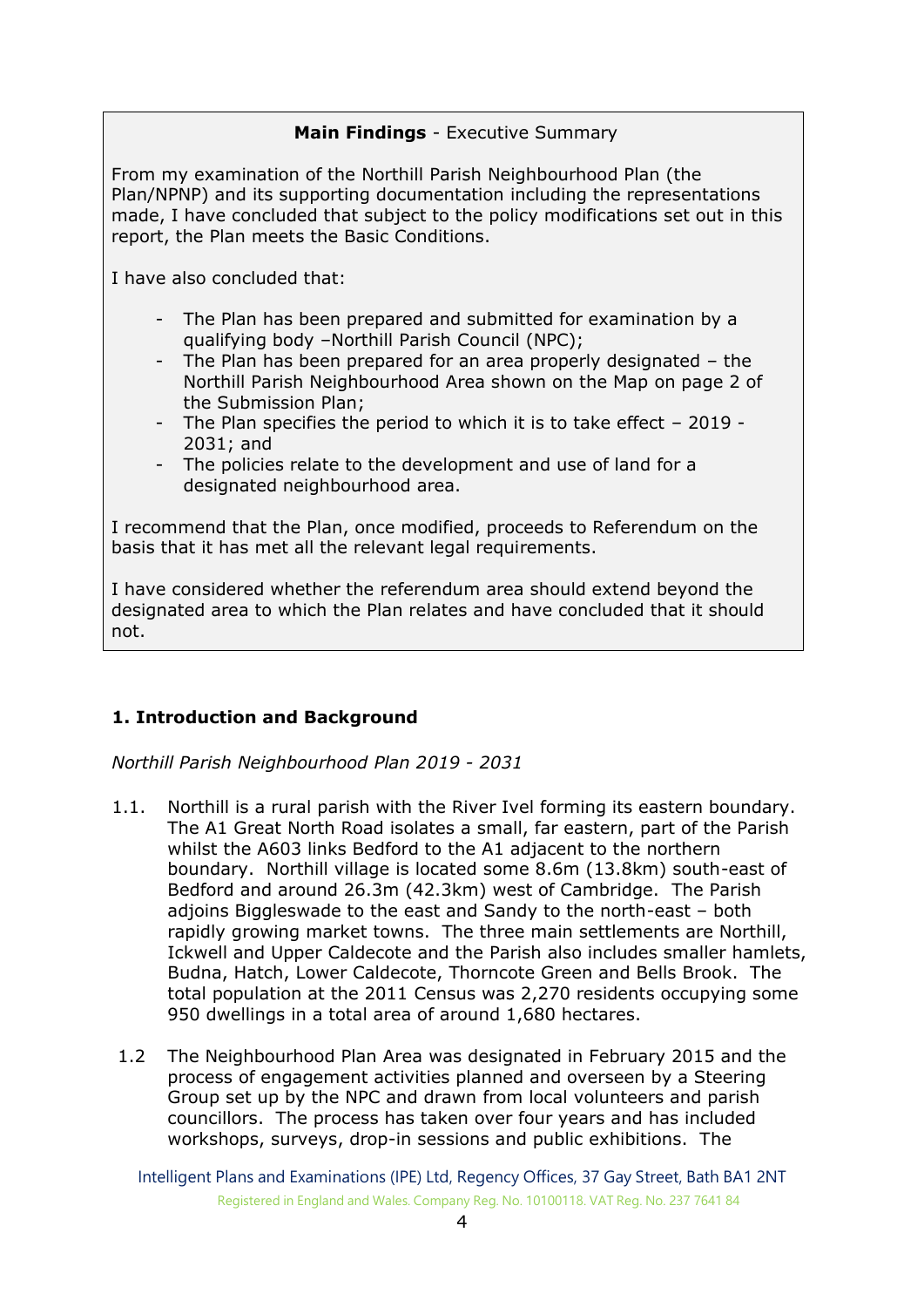consultations have also drawn on the findings of previous initiatives, together with a Household Survey Questionnaire, a Housing Needs Survey carried out by the Bedfordshire Rural Communities Charity and a Green Infrastructure Plan. A Regulation 14 Consultation was carried out, supported by a Consultation Sheet of questions and an information leaflet, from February – April 2018. The Plan was submitted to Central Bedfordshire Council (CBC) on 18 November 2018.

#### *The Independent Examiner*

- 1.3 As the Plan has now reached the examination stage, I have been appointed as the Examiner of the NPNP by CBC, with the agreement of the NPC.
- 1.4 I am a chartered town planner and former government Planning Inspector, with more than 20 years experience inspecting and examining development plans. I am an independent Examiner, and do not have an interest in any of the land that may be affected by the draft Plan.

### *The Scope of the Examination*

1.5 As the independent Examiner I am required to produce this report and recommend either:

(a) that the neighbourhood plan is submitted to a referendum without changes; or

(b) that modifications are made and that the modified neighbourhood plan is submitted to a referendum; or

(c) that the neighbourhood plan does not proceed to a referendum on the basis that it does not meet the necessary legal requirements.

- 1.6 The scope of the examination is set out in Paragraph 8(1) of Schedule 4B to the Town and Country Planning Act 1990 (as amended)('the 1990 Act'). The Examiner must consider:
	- Whether the Plan meets the Basic Conditions;
	- Whether the Plan complies with provisions under s.38A and s.38B of the Planning and Compulsory Purchase Act 2004 (as amended) ('the 2004 Act'). These are:
		- it has been prepared and submitted for examination by a qualifying body, for an area that has been properly designated by the local planning authority;
		- it sets out policies in relation to the development and use of land;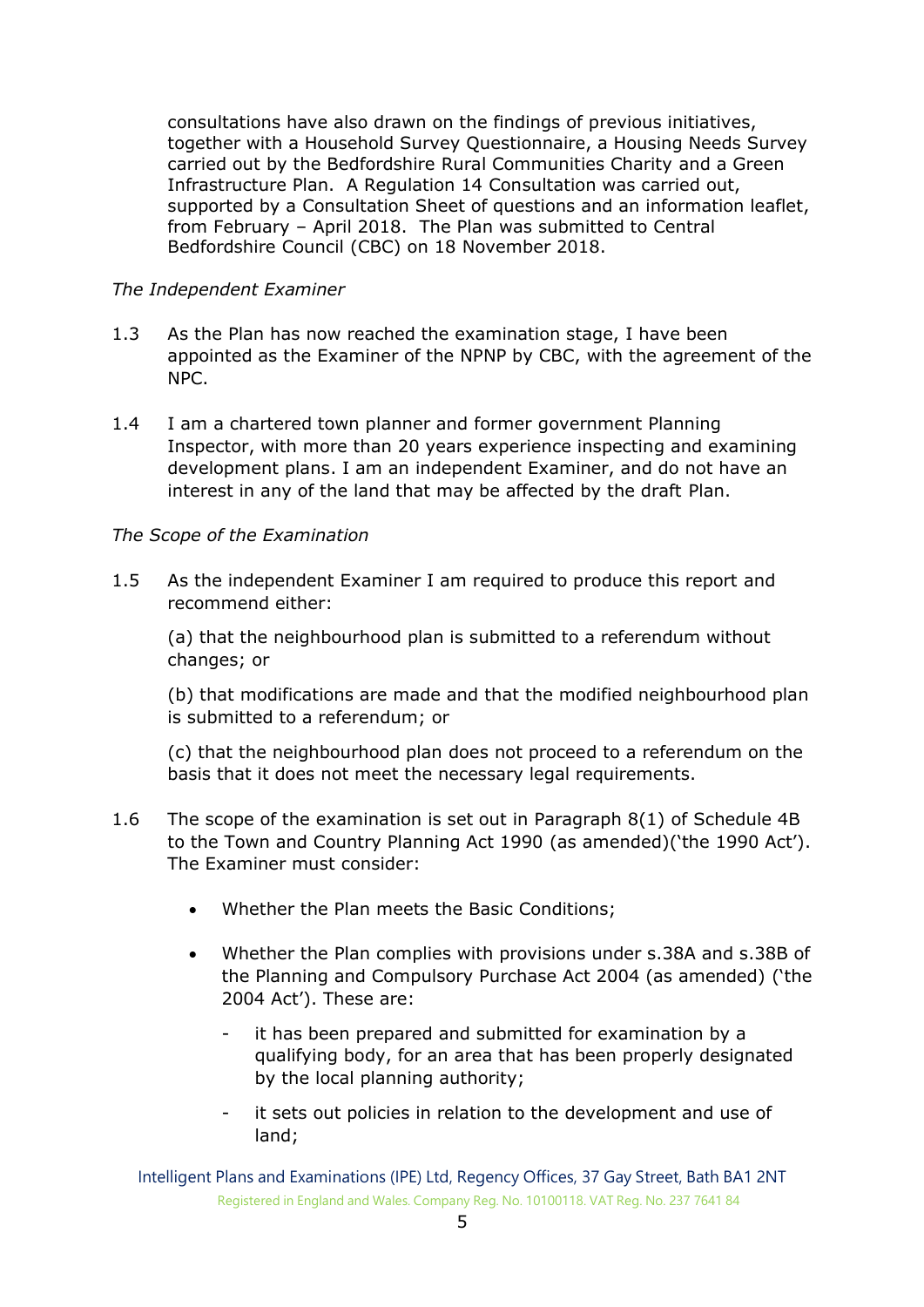- it specifies the period during which it has effect;
- it does not include provisions and policies for 'excluded development';
- it is the only neighbourhood plan for the area and does not relate to land outside the designated neighbourhood area;
- whether the referendum boundary should be extended beyond the designated area, should the Plan proceed to referendum; and
- Such matters as prescribed in the Neighbourhood Planning (General) Regulations 2012 ('the 2012 Regulations').
- 1.7 I have considered only matters that fall within Paragraph 8(1) of Schedule 4B to the 1990 Act, with one exception. That is the requirement that the Plan is compatible with the Human Rights Convention.

#### *The Basic Condition*s

-

- 1.8 The 'Basic Conditions' are set out in Paragraph 8(2) of Schedule 4B to the 1990 Act. In order to meet the Basic Conditions, the neighbourhood plan must:
	- Have regard to national policies and advice contained in guidance issued by the Secretary of State;
	- Contribute to the achievement of sustainable development;
	- Be in general conformity with the strategic policies of the development plan for the area;
	- Be compatible with and not breach European Union (EU) obligations; and
	- Meet prescribed conditions and comply with prescribed matters.
- 1.9 Regulation 32 and Schedule 2 to the 2012 Regulations prescribe a further Basic Condition for a neighbourhood plan. This requires that the making of the neighbourhood development plan does not breach the requirements of Chapter 8 of Part 6 of the Conservation of Habitats and Species Regulations 2017<sup>1</sup>.

 $1$  This revised Basic Condition came into force on 28 December 2018 through the Conservation of Habitats and Species and Planning (Various Amendments) (England and Wales) Regulations 2018.

Intelligent Plans and Examinations (IPE) Ltd, Regency Offices, 37 Gay Street, Bath BA1 2NT Registered in England and Wales. Company Reg. No. 10100118. VAT Reg. No. 237 7641 84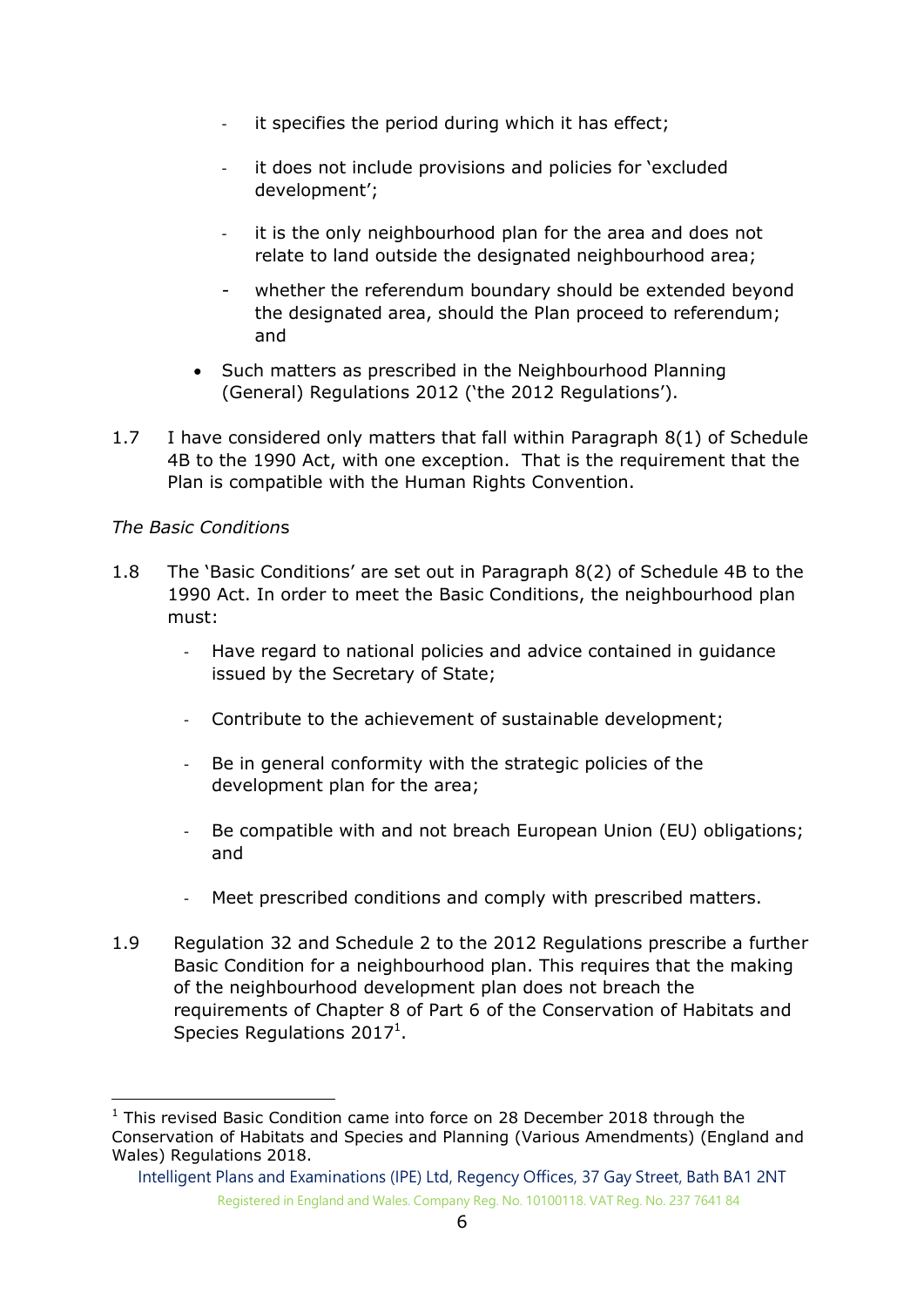## **2. Approach to the Examination**

#### *Planning Policy Context*

- 2.1 The Development Plan for this part of CBC, not including documents relating to excluded minerals and waste development, consists of the adopted Core Strategy and Development Management Policies Development Plan Document 2009 (CSDMP) for the plan period to 2026. CBC has a draft Local Plan (CBLP) in preparation which was subject to a pre-submission Regulation 19 consultation during January and February 2018 and submitted for examination on 30 April 2018. Hearing sessions for the examination are taking place between 21 May and 26 July 2019. Whilst the NPNP must be in general conformity with the strategic policies in the CSDMP, the Steering Group has also taken note of the direction of the policies in the emerging CBLP in defining the NPNP policies, whilst recognising that the statutory Basic Condition test is against the adopted Development Plan. I shall make reference to the emerging plan, where appropriate, in my examination of the NPNP.
- 2.2 The planning policy for England is set out principally in the National Planning Policy Framework (NPPF). Planning Practice Guidance (PPG) offers guidance on how this policy should be implemented. A revised NPPF was published in July 2018, replacing the previous 2012 NPPF, and a further revised NPPF was published in February 2019. The transitional arrangements for local plans and neighbourhood plans are set out in Paragraph 214 of the 2018 NPPF (and the subsequent 2019 version) which provides, "The policies in the previous Framework will apply for the purpose of examining plans, where those plans are submitted on or before 24 January 2019". A footnote clarifies that, for neighbourhood plans, "submission" in this context means where a qualifying body submits a plan to the local planning authority under Regulation 15 of the 2012 Regulations. The Northill Neighbourhood Plan was submitted to CBC in November 2018. Thus, it is the policies in the previous NPPF that are applied to this examination and all references in this report are to the March 2012 NPPF.

#### *Submitted Documents*

- 2.3 I have considered all policy, guidance and other reference documents I consider relevant to the examination, including those submitted which comprise:
	- the draft Pre Submission Regulation 16 Northill Neighbourhood Development Plan 2019 - 2031;
	- Map 1 of the Plan which identifies the area to which the proposed Neighbourhood Development Plan relates;
	- the Consultation Statement;
	- the Basic Conditions Statement;
	- all the representations that have been made in accordance with the Regulation 16 consultation;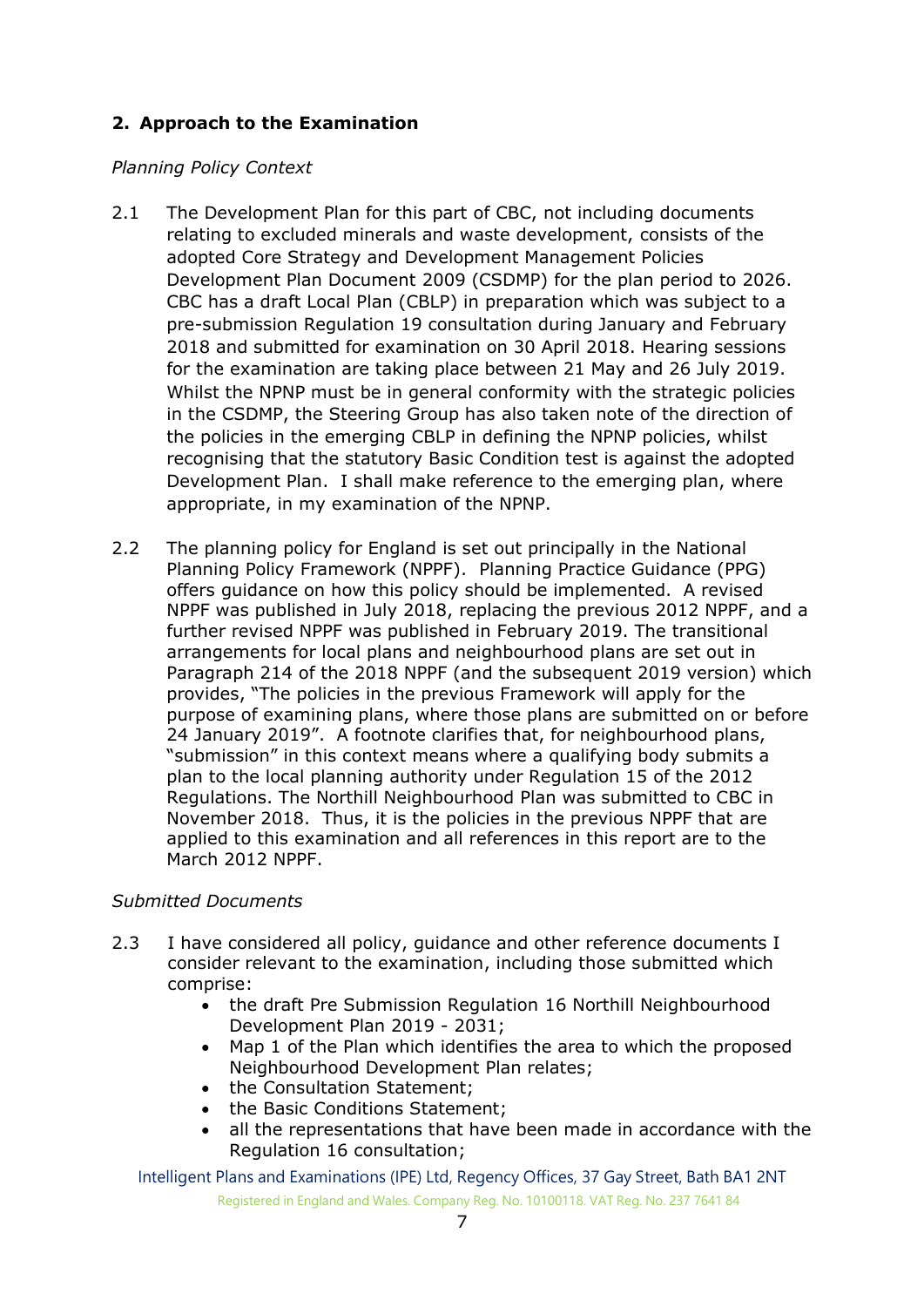- the Strategic Environmental Assessment (SEA) Screening Opinion prepared by CBC (and submitted as Appendix 2 to the Basic Conditions Statement), November 2017; and
- NPC's response to my questions set out in my letters of 2 and 13 May and 17 June  $2019^2$ .

#### *Site Visit*

2.4 I made an unaccompanied site visit to the Neighbourhood Plan Area on 6 May 2019 to familiarise myself with it, and visit relevant sites and areas referenced in the Plan and evidential documents.

### *Written Representations with or without Public Hearing*

2.5 This examination has been dealt with by written representations. There were no requests for an appearance amongst the Regulation 16 representations and the responses clearly articulated objections to the Plan, and presented arguments for and against the Plan's suitability to proceed to a referendum. As a consequence, I concluded that hearing sessions would be unnecessary.

### *Modifications*

2.6 Where necessary, I have recommended modifications to the Plan (**PMs**) in this report in order that it meets the Basic Conditions and other legal requirements. For ease of reference, I have listed these modifications separately in the Appendix.

## **3. Procedural Compliance and Human Rights**

#### *Qualifying Body and Neighbourhood Plan Area*

- 3.1 The NPNP has been prepared and submitted for examination by NPC which is a qualifying body for an area that was designated by CBC on 12 February 2015.
- 3.2 It is the only Neighbourhood Plan for the Northill Parish Neighbourhood Plan Area, and does not relate to land outside the designated Neighbourhood Plan Area.

<sup>2</sup> View at: [http://www.centralbedfordshire.gov.uk/planning/policy/neighbourhood](http://www.centralbedfordshire.gov.uk/planning/policy/neighbourhood-planning/examinations.aspx)[planning/examinations.aspx](http://www.centralbedfordshire.gov.uk/planning/policy/neighbourhood-planning/examinations.aspx)

Intelligent Plans and Examinations (IPE) Ltd, Regency Offices, 37 Gay Street, Bath BA1 2NT Registered in England and Wales. Company Reg. No. 10100118. VAT Reg. No. 237 7641 84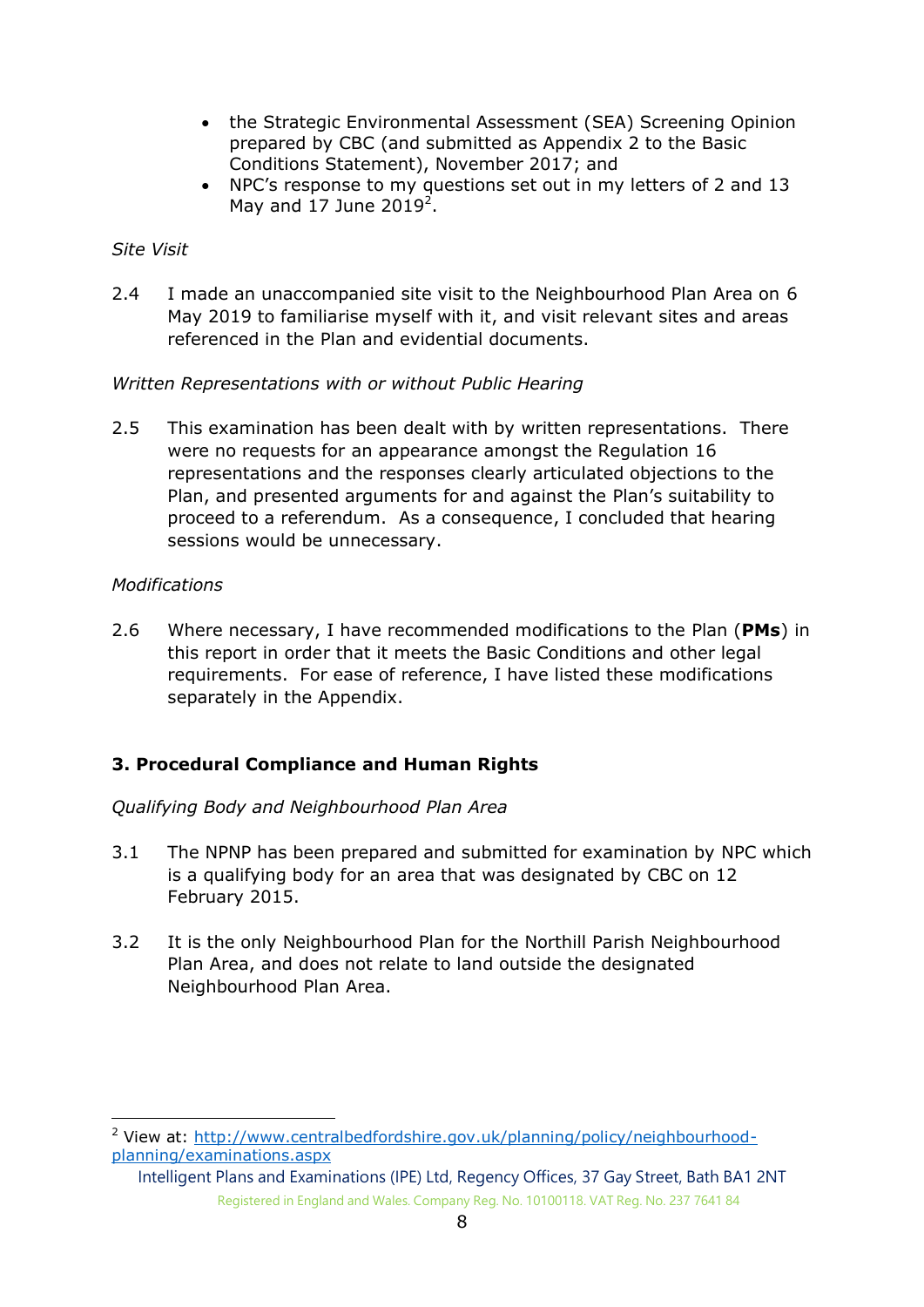## *Plan Period*

3.3 The Plan does not include an unambiguous statement of the period to which it is to take effect as required by the 2004 Act (section 38B(1)(a)). The NPC has since confirmed<sup>3</sup> that the Executive Summary identifies the correct end date for the Plan as 2031 whilst the start date should be 2019 as a result of the time taken to submit the Plan for examination. The Vision Statement on page 19 should be amended to provide the correct Plan period and paragraph 1.1.8 amended accordingly, as shown in proposed modification **PM1.** In the interests of clarity, the Plan period 2019 – 2031 should also be stated on the front cover.

### *Neighbourhood Plan Preparation and Consultation*

- 3.4 Initial meetings in the summer and autumn of 2014 led to a decision to proceed with a neighbourhood plan. An application for the designation of the Neighbourhood Plan Area was made by NPC to CBC and approved on 12 February 2015. The Parish Council set up a Steering Group formed from 10 local volunteers and 6 parish councillors to lead the neighbourhood planning process. Activities were conducted by members of this group, together with volunteer parishioners and expert consultants.
- 3.5 A series of workshops were instituted to explain the planning process and the identification of matters of importance and future development of the Parish. A wide-ranging publicity campaign was instigated including, amongst other things, circulation of an information leaflet, announcements in the village magazines and local press, and the setting up of a website. Issues identified in the initial consultation were fed into a series of launch workshops and outreach events during 2015. This led to a draft Vision Statement, followed by the identification of objectives, and then a consultation initiative involving the Household Survey Questionnaire.
- 3.6 The next stage involved a consultation session and progress exhibition in September 2015. Various other events and actions, including a housing needs survey, the development of a green infrastructure plan and a site assessments exercise, preceded the publication of the first draft Plan for informal public consultation in 2018. This was followed by the Regulation 14 consultation from 26 February to 11 April 2018 with 55 responses received.
- 3.7 The NPNP submission version was subject to Regulation 16 public consultation between 14 February and 29 March 2019. Sixteen responses were received. The consultation process is described in detail in the Consultation Statement (prior to the Regulation 16 consultation), and I am satisfied that it has complied with the publicity and submission requirements in Part 5 of the 2012 Regulations and has had regard for the advice in the PPG pertaining to plan preparation and engagement. I have

-

 $3$  Letter dated 10 May 2019.

Intelligent Plans and Examinations (IPE) Ltd, Regency Offices, 37 Gay Street, Bath BA1 2NT Registered in England and Wales. Company Reg. No. 10100118. VAT Reg. No. 237 7641 84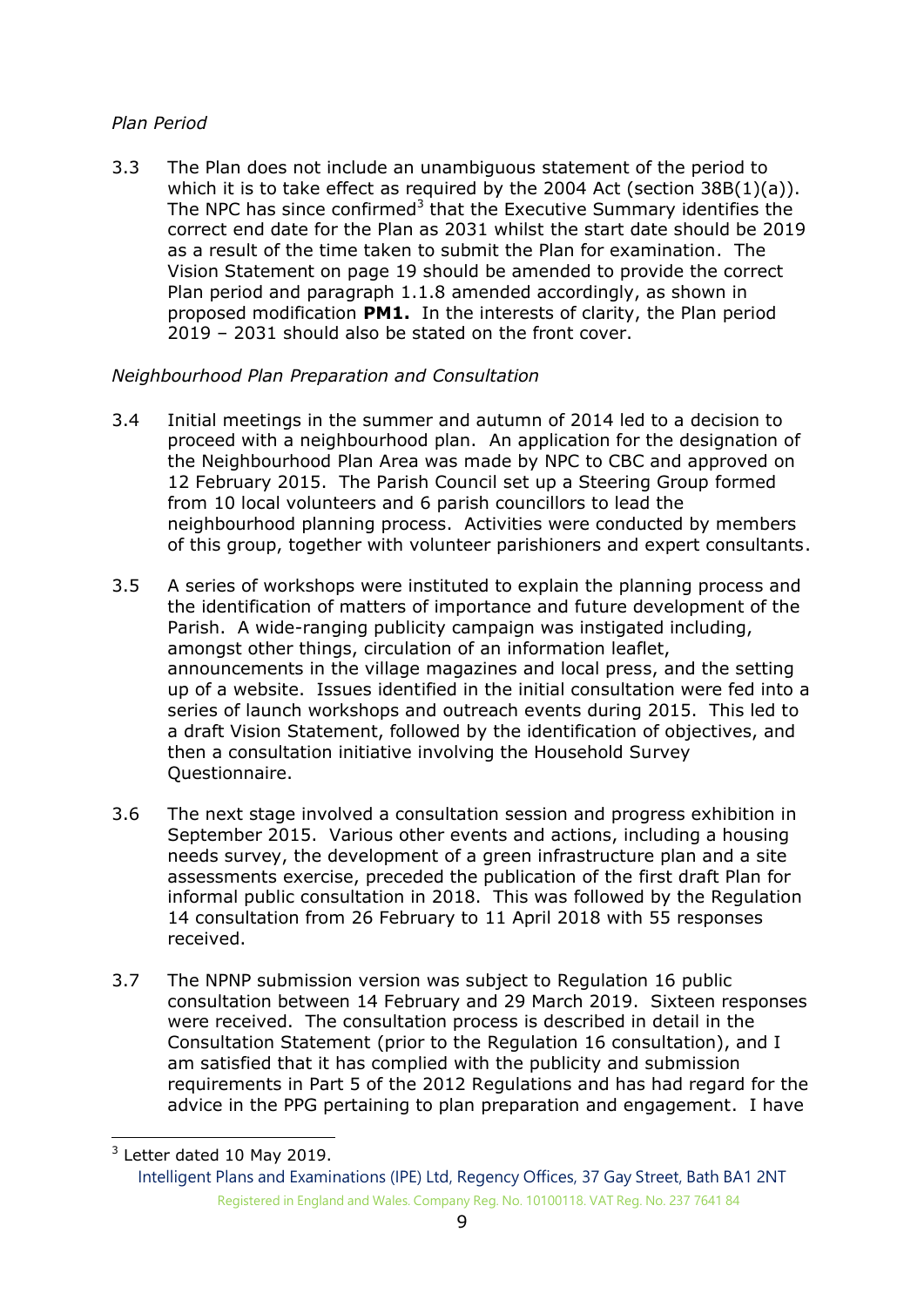taken into account the responses to the Regulation 16 consultation in my examination of the NPNP.

## *Development and Use of Land*

3.8 The Plan sets out policies in relation to the development and use of land in accordance with s.38A of the 2004 Act.

#### *Excluded Development*

3.9 The Plan does not include provisions and policies for 'excluded development'.

### *Human Rights*

3.10 The NPC has stated that the Plan does not breach Human Rights (within the meaning of the Human Rights Act 1998)<sup>4</sup>, and from my independent assessment I see no reason to disagree.

## **4. Compliance with the Basic Conditions**

#### *EU Obligations*

- 4.1 The Neighbourhood Plan was screened for Strategic Environmental Assessment (SEA) by CBC, which found that it was unnecessary to undertake SEA. Having read the Strategic Environmental Assessment Screening Opinion, I support this conclusion.
- 4.2 The Plan was further screened for Habitats Regulations Assessment (HRA), which also was not triggered. There are no European designated nature sites within the Neighbourhood Plan Area. There are nine sites varying from 12 to 79km from the NPNP boundary but CBC considers the effect of the Plan on these sites to be insignificant. Natural England agreed with this conclusion, indicating that it is not aware of significant populations of protected species which are likely to be affected by the Plan proposals or policies<sup>5</sup>. From my independent assessment of this matter, I have no reason to disagree.

#### *Main Issues*

-

4.3 I have approached the assessment of compliance with the Basic Conditions of the NPNP as two main matters. These are:

 $4$  Basic Conditions Statement, paragraph 5.1.

Intelligent Plans and Examinations (IPE) Ltd, Regency Offices, 37 Gay Street, Bath BA1 2NT Registered in England and Wales. Company Reg. No. 10100118. VAT Reg. No. 237 7641 84 <sup>5</sup> Email from Natural England dated 17 October 2017.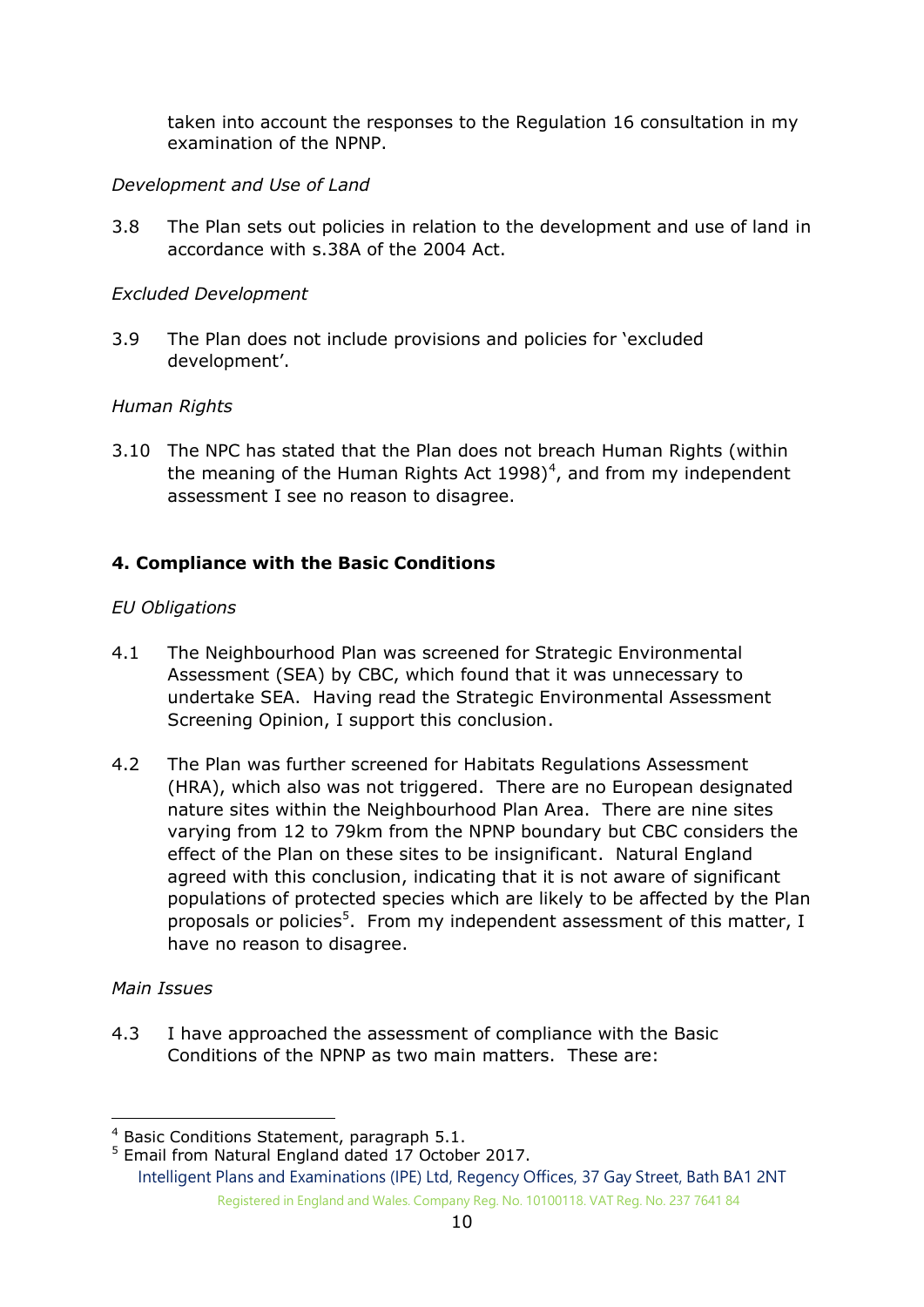*Issue 1: General compliance of the Plan, as a whole, having regard to national policy and guidance (including sustainable development) and the adopted strategic local planning policies; and*

*Issue 2: The appropriateness of individual policies to support improvements to the Plan area, create a sustainable and inclusive community and support essential facilities and services.*

4.4 As part of that assessment, I shall consider whether the policies are sufficiently clear and unambiguous having regard to advice in the PPG that a policy in a neighbourhood plan should be drafted with sufficient clarity that a decision maker can apply it consistently and with confidence when determining planning applications. It should be concise, precise and supported by appropriate evidence $6$ .

*Issue 1: General compliance of the Plan, as a whole, having regard to national policy and guidance (including sustainable development) and the adopted strategic local planning policies*

- 4.5 The Plan sets down a number of challenges facing the Parish, gleaned from extensive engagement with the community, providing a basis for a Vision of Northill as a thriving, safe rural community. The Vision includes a number of bullet points identifying actions to achieve the Vision and is supported by 16 more detailed objectives grouped under 7 headings, providing the basis for developing the NPNP policies.
- 4.6 An important consideration for neighbourhood plans is the question of its contribution to meeting the local planning authority's housing requirement. The CSDMP indicated a requirement for a net addition of 17,950 homes for the plan period 2001 – 2026 based on three key policy drivers (the East of England Plan, the Milton Keynes and South Midlands Sub-Regional Strategy and the South East Plan) and with a focus for new development being within the larger settlements. However, small–scale allocations were to be made in the rural areas through the Site Allocations Development Plan Document (SADPD), including the settlements of Upper Caldecote (a large village), and Northill and Ickwell (small villages). In the event, the Central Bedfordshire (North) SADPD, adopted in 2011, does not include allocations in any of these three settlements, although it does include allocations for an additional 400 dwellings in large and small villages distributed through the rural area.
- 4.7 The emerging CBLP (pre-submission version January 2018) proposes, through Policy SP1, a growth strategy to deliver 39,350 new homes across Central Bedfordshire for the CBLP period 2015 – 2035, which includes the

<sup>-</sup>6 PPG Reference ID: 41-041-20140306.

Intelligent Plans and Examinations (IPE) Ltd, Regency Offices, 37 Gay Street, Bath BA1 2NT Registered in England and Wales. Company Reg. No. 10100118. VAT Reg. No. 237 7641 84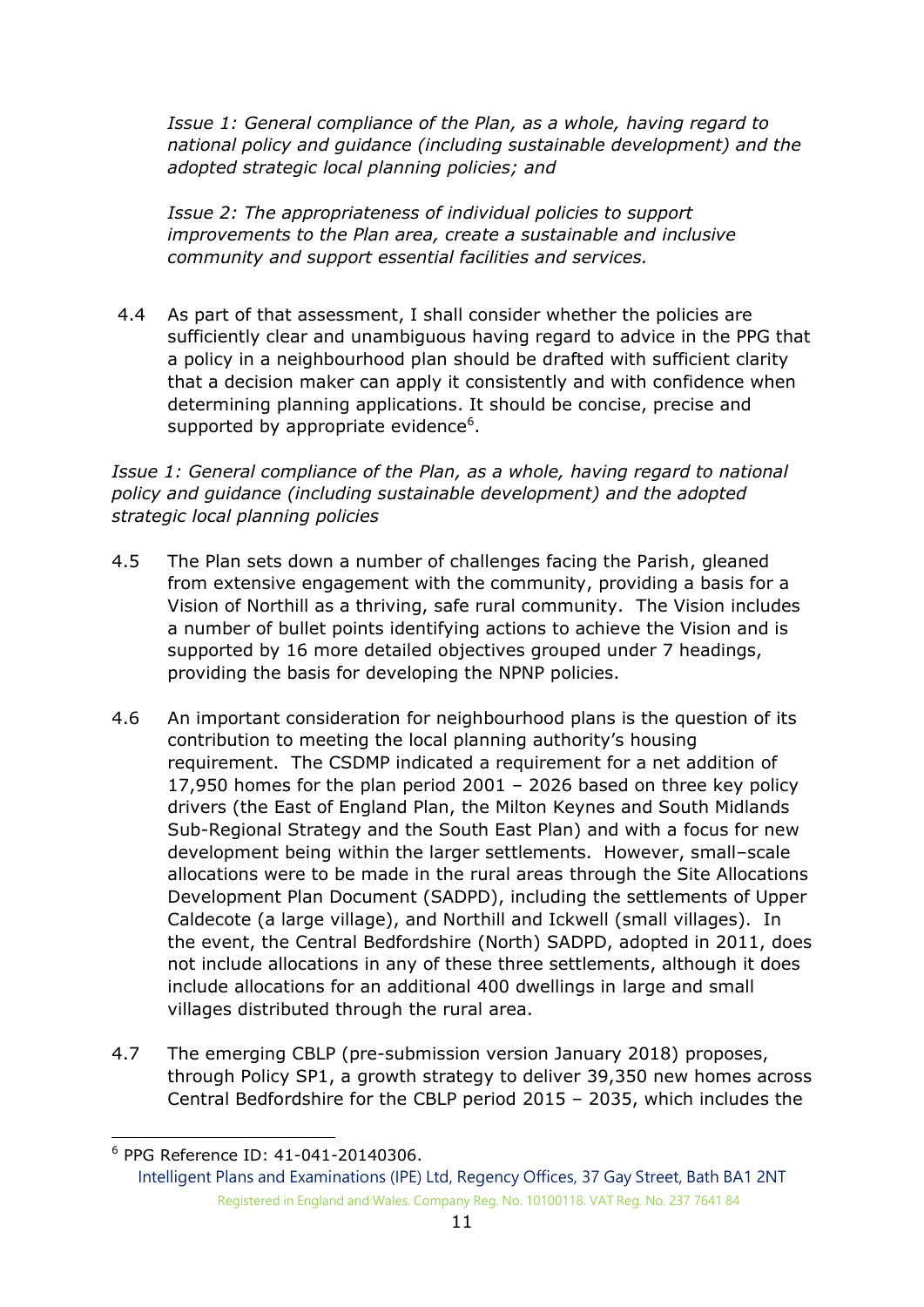addition of Luton's residual unmet housing need. The Growth Strategy Policy concentrates on strategic allocations to meet a major part of the housing requirement, but also includes the allocation of small and medium sites spread throughout Central Bedfordshire to "*enable our settlements to grow in ways that are sustainable, and respect and enhance the*  character and identity of our settlements and countryside"<sup>7</sup>. Policy HA1 identifies a total of 5,505 dwellings on small and medium allocations for residential development, including HAS41 – Land at Thorncote Road (Close Field) for 21 dwellings and HAS42 – The Pound, Upper Caldecote for 33 dwellings, a total of 54 dwellings for the Parish area.

- 4.8 The evidence base for the NPNP includes a Housing Needs Survey Report completed in July 2015 by the Bedfordshire Rural Communities Charity. The report was requested by NPC to assess the need of local people for either affordable housing or market housing within Northill (Appendix 1, paragraph 1.1). In general terms, for affordable housing it recommended meeting 50% of the identified need over the next five years which would be 14 units, and "*a reasonable proportion*" of the need for market housing – a provision of up to 10 units.
- 4.9 The NPC also commissioned a wider Housing Needs Assessment Report from consultants AECOM Ltd published in December 2017 (Appendix 2) with the purpose, amongst other things, to clarify the type, tenure and quantity of housing needed to inform the Neighbourhood Plan housing policies. The report compared the results of four projections based on: the CBLP; the SHMA - OAN<sup>8</sup>; DCLG (as was) household projections; and one based on net completion rates 2001 – 2016. Although it suggested no justification for favouring any one projection, it recommended an initial housing projection for the Parish of 218 dwellings or 12 per annum over the period to 2035 (the plan period for CBLP). Based on this projection, the NPNP (Table 3 and paragraphs 4.3.4 - 4.3.5) reduces the total by 4 years for the shorter NPNP period, by a further 81 for outstanding permissions and houses under construction, and by a further 40 to take account of potential Rural Exception Sites. This leaves a total of 49 additional dwellings required for the period 2017 – 2031. However, the two allocations in the CBLP, referred to above, total 54 dwellings so the NPNP argues that no further market housing is needed until 2035.
- 4.10 The recommended projection must be approached with a degree of caution since it has been calculated on an average of the four projections referred to above, one of which is significantly lower (based on low net completion rates for the period 2001 – 2016) producing a projection of 56 homes over the Plan period. Whilst in general terms the recommended projection provides a total roughly corresponding to the total provision in

-

Intelligent Plans and Examinations (IPE) Ltd, Regency Offices, 37 Gay Street, Bath BA1 2NT Registered in England and Wales. Company Reg. No. 10100118. VAT Reg. No. 237 7641 84 <sup>8</sup> Strategic Housing Market Assessment – Objectively Assessed Need.

 $<sup>7</sup>$  CBLP, pre-submission plan, paragraph 6.7.1.</sup>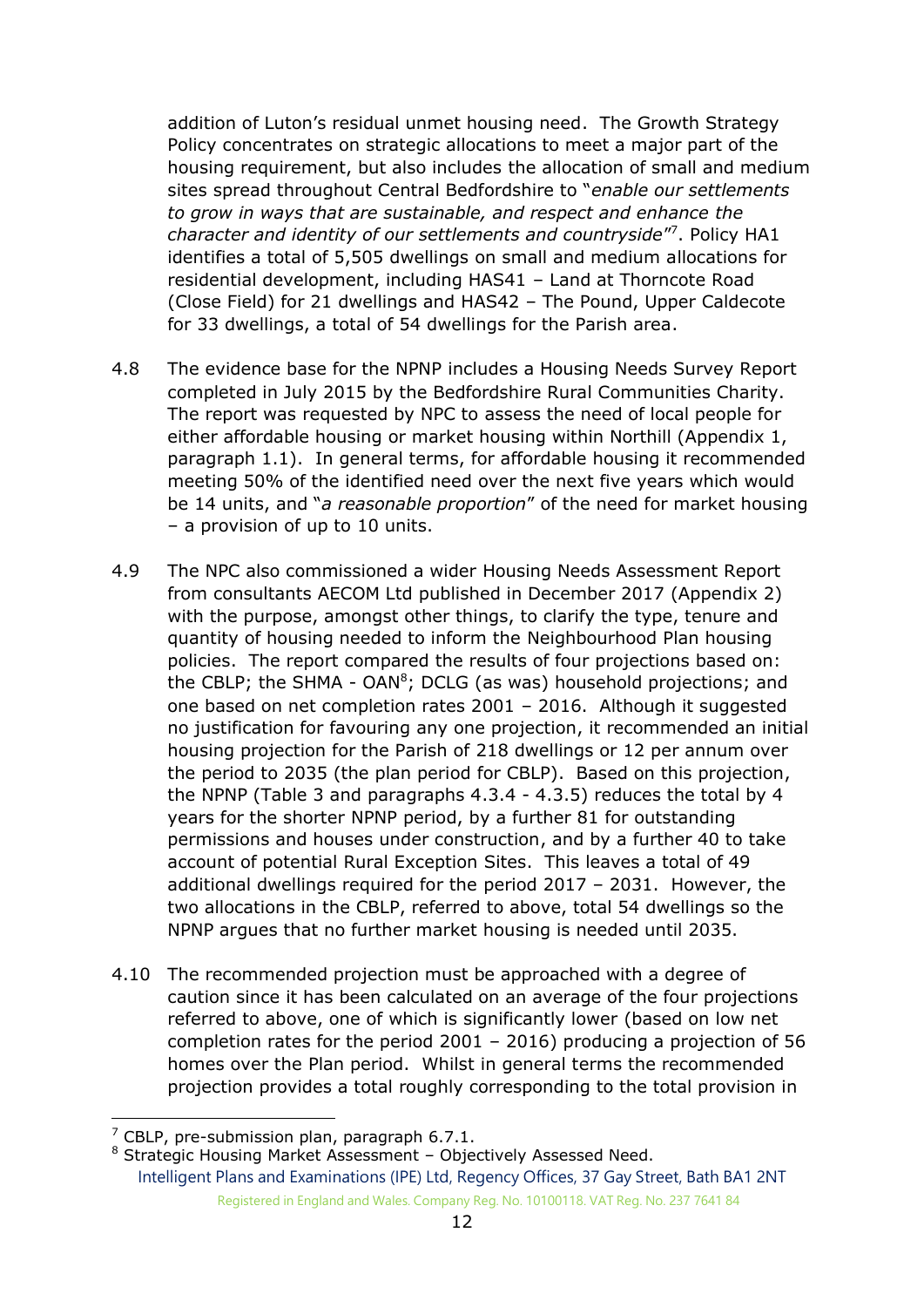the CBLP allocations, it has to be concluded that the inclusion of a degree of flexibility would be a prudent measure.

- 4.11 The test for general conformity, however, is in relation to the extant strategic policies of the local plan – in this case the CSDMP and the Site Allocations DPD which, as I have indicated, make no specific allocations within Northill Parish area, rather focusing on the larger settlements. As a consequence, the Basic Conditions can be said to have been met. However, PPG<sup>9</sup> advises that, where a neighbourhood plan is brought forward in advance of an up-to-date local plan being in place, up-to-date housing need evidence is relevant to the question of whether a housing supply policy in a neighbourhood plan contributes to the achievement of sustainable development. In the case of Northill Parish, the NPC evidence is for a total residual requirement of 89 dwellings to 2031, including a potential 40 dwellings for Rural Exception Sites against the total of 54 dwellings provided by the allocations in the emerging CBLP to 2035 (although I accept that an adjustment may be made to take account of permissions granted since 31 December 2017).
- 4.12 Taking all of the above into account it is my conclusion that the development of the emerging CBLP allocations over the period to 2035 would provide for a rate of development of a little under 4 dwellings per annum (dpa) against a requirement – using the NPC figure of 89 dwellings – of just over 7 dpa. In other words, the allocations would provide for around 7 years land supply. In this respect, and whilst being in general conformity with the adopted strategic plans, given that no further allocations for general market housing are included in the NPNP, it can only be said to contribute to the achievement of sustainable development whilst meeting its own assessment of local housing need for the first seven years of the total NPNP period. It follows that it will be necessary to monitor the progress of development over the first five years of the NPNP and, if necessary, review the extent of the remaining allocations against housing need to the end of the Plan period. Therefore, in order to meet the Basic Conditions so far as having regard to national policy and guidance is concerned amendments are necessary to the text of section 4.3 Housing Requirements, and to Policy NP1 – specifically, the final sentence of paragraph 4.3.6 and paragraphs 4.3.7 – 4.3.8, whilst undoubtedly expressing locally held views do not contribute to the manner in which the housing requirement will be met and should be deleted. The textual amendments are set out in proposed modification **PM2**, whilst the amendments to the policy are dealt with separately under Issue 2.
- 4.13 CBC has not raised any concerns about the limited regard given to the proposed allocations within the emerging CBLP. However, Government advice in the PPG, referred to above, indicates the importance of

-

<sup>9</sup> PPG Reference ID: 41-009-20190509.

Intelligent Plans and Examinations (IPE) Ltd, Regency Offices, 37 Gay Street, Bath BA1 2NT Registered in England and Wales. Company Reg. No. 10100118. VAT Reg. No. 237 7641 84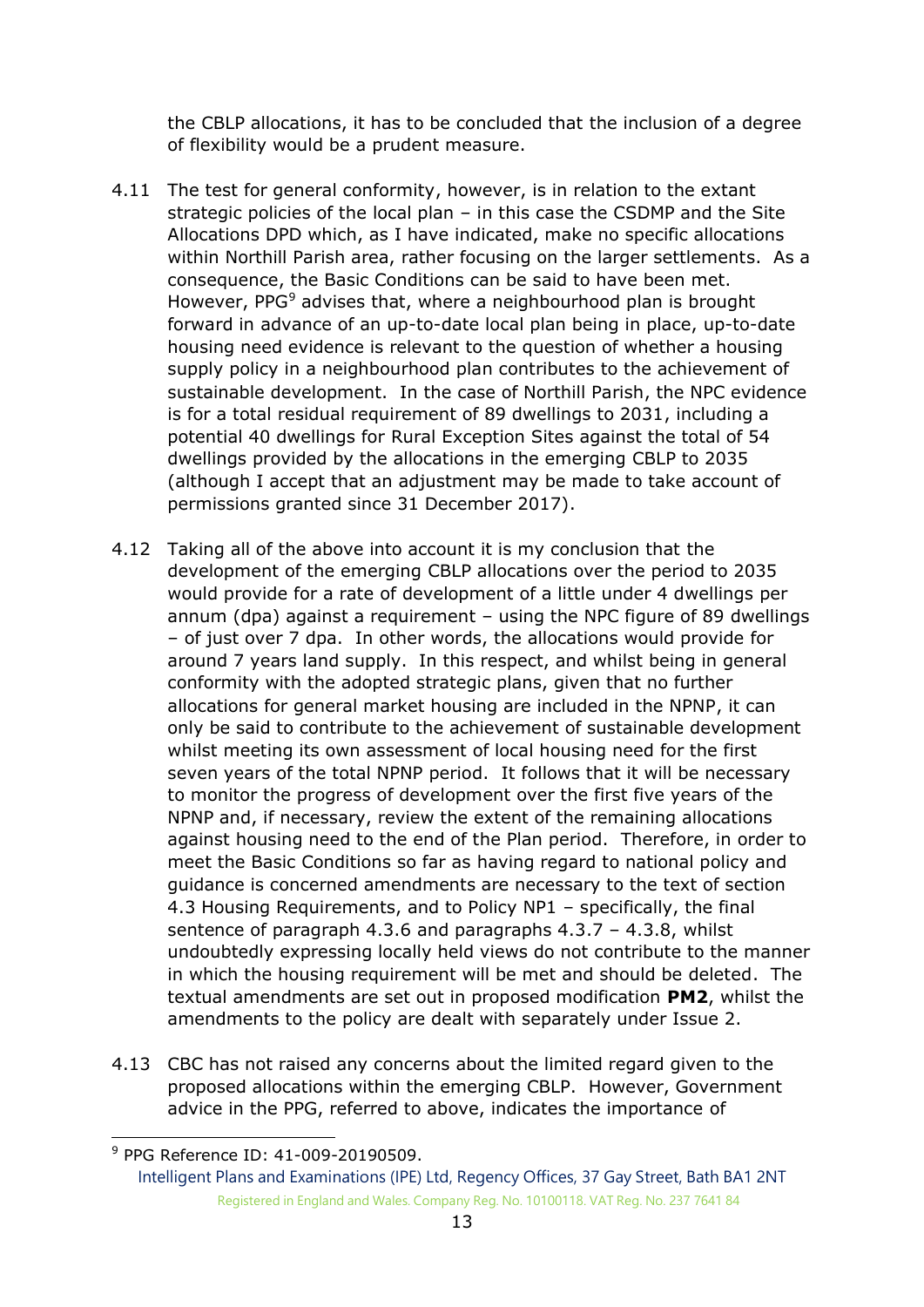minimising any conflicts between policies in the NP and the emerging Local Plan. Accordingly, the conclusion that the NPNP has met the housing requirement through the allocation of sufficient land cannot be reached unless the proposed allocations within the CBLP are formally recognised by the NPNP through an appropriate policy reference. I shall address this matter further in my consideration of Policy NP1.

*Issue 2: The appropriateness of individual policies to support improvements to the Plan area, create a sustainable and inclusive community and support essential facilities and services*

4.14 There are a total of 28 policies contributing towards the achievement of the Plan's vision. The policies are grouped into the 7 subject areas identified by the objectives arising from the Vision Statement: housing; water management; the natural environment; community health and wellbeing; local heritage; energy and business opportunities. These policies will now be considered individually against the Basic Conditions.

#### Housing

-

Policy NP1: Housing Requirement

- 4.15 The Policy addresses a number of matters. Firstly, it supports up to 40 rural exception homes on the sites allocated (sic) in policies NP8 – NP11; secondly, it seeks to protect the individual and distinct character of villages; thirdly, it provides criteria to be met in order to give support for a further 49 "*market housing homes"*; lastly, two general points requiring compliance with all other policies in the NPNP and that development should "..*not conflict with any aspiration in the Plan*". I shall consider each of these in turn.
- 4.16 Rural Exception Sites (RES) are intended, as the description makes clear, to be exceptions to normal housing policies, located where sites would not normally be used for housing. The NPNP makes this clear in paragraph 4.5.7: "*Rural Exception Sites cannot be allocated...*", although Policy NP1 offers support to rural exception developments "*..distributed across the sites allocated in policies NP8...*". Following further advice from CBC in response to the Examiner's questions<sup>10</sup>, there is no impediment in principle to the allocation of specific individual sites as RESs. However, this is a matter which should be addressed through Policy NP3, dedicated to providing for RESs and which I will consider in relation to that policy. In terms of Policy NP1, it is sufficient to indicate support for RESs. It follows that items 1 and 2 of Policy NP1 should be deleted and replaced by a statement of support for such developments subject to the provisions of

Intelligent Plans and Examinations (IPE) Ltd, Regency Offices, 37 Gay Street, Bath BA1 2NT Registered in England and Wales. Company Reg. No. 10100118. VAT Reg. No. 237 7641 84 <sup>10</sup> Examiner's additional questions dated 17 June 2019.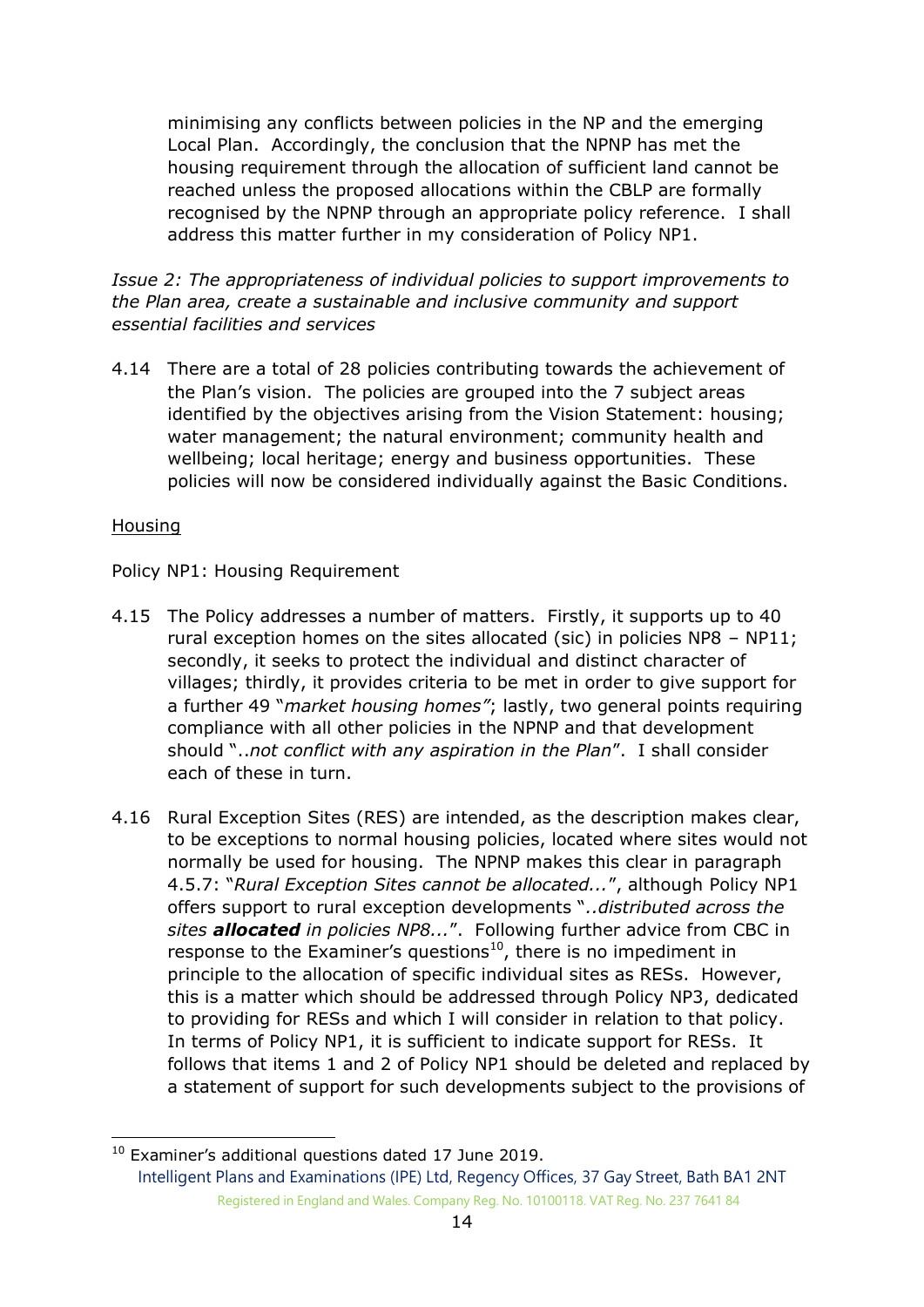Policy NP3. The question of allocating specific locations as RESs is given further consideration in respect of policies NP8 – NP11.

- 4.17 The text supporting the Policy at paragraph 4.3.9 indicates that the proposed allocations in the CBLP satisfy both CBC and NPNP sustainability criteria and that development of these sites would contribute to CBC's housing target. However, there is no direct support for the CBLP allocations in Policy NP1. This is an important omission which should be addressed in order to meet the Basic Conditions. In line with emerging Policy H4 of the CBLP, provision should be made for an element of affordable housing to be provided by these allocations.
- 4.18 Item 3 of the Policy does not address the matter of the housing requirement, but is a statement of intent to ensure that new developments respect the character of the villages. It should logically form part of item 4. Turning to item 4, on the face of it this provides support for housing development for unallocated sites up to 10 dwellings provided identified criteria are met (windfall sites). This could form a useful part of the response to meeting the housing requirement It would provide a degree of flexibility to ensure delivery of an appropriate level of housing, bearing in mind the cautionary conclusion I have reached regarding the recommended housing requirement projection and to ensure a measure of choice. However, the application of a predetermined upper limit for the Plan period would defeat the purpose of introducing an element of flexibility.
- 4.19 The wording of some criteria is problematic and requires amendment in order to meet Basic Conditions. Criterion (c) refers to back-land development "*as defined within this plan*". The definition, in paragraph 4.8.1 states that this is "*the development of land which sits behind the existing building line with little or no frontage onto the public highway, for example residential gardens*". The wording is similar to the definition of back-land development in the reasoning for Policy HQ8 in the emerging CBLP (paragraph 17.7.1), except that the CBLP policy includes a qualification, for example that sites on which development would be resisted are those which "*..are against the existing pattern and grain of development*". Policy NP5 states that "*development of back-land sites within or outside the settlement envelope will not be supported*" but this statement is not similarly qualified. The result is a policy which is too restrictive.
- 4.20 The criterion (e) makes reference to "the settlement envelope". I have assumed this refers to settlement envelopes defined in the CBC adopted North Local Development Framework by Policy DM4. In order for Policy NP1 to properly inform decision making it is necessary to include the settlement envelope on the Policy Map as shown in the proposed modification.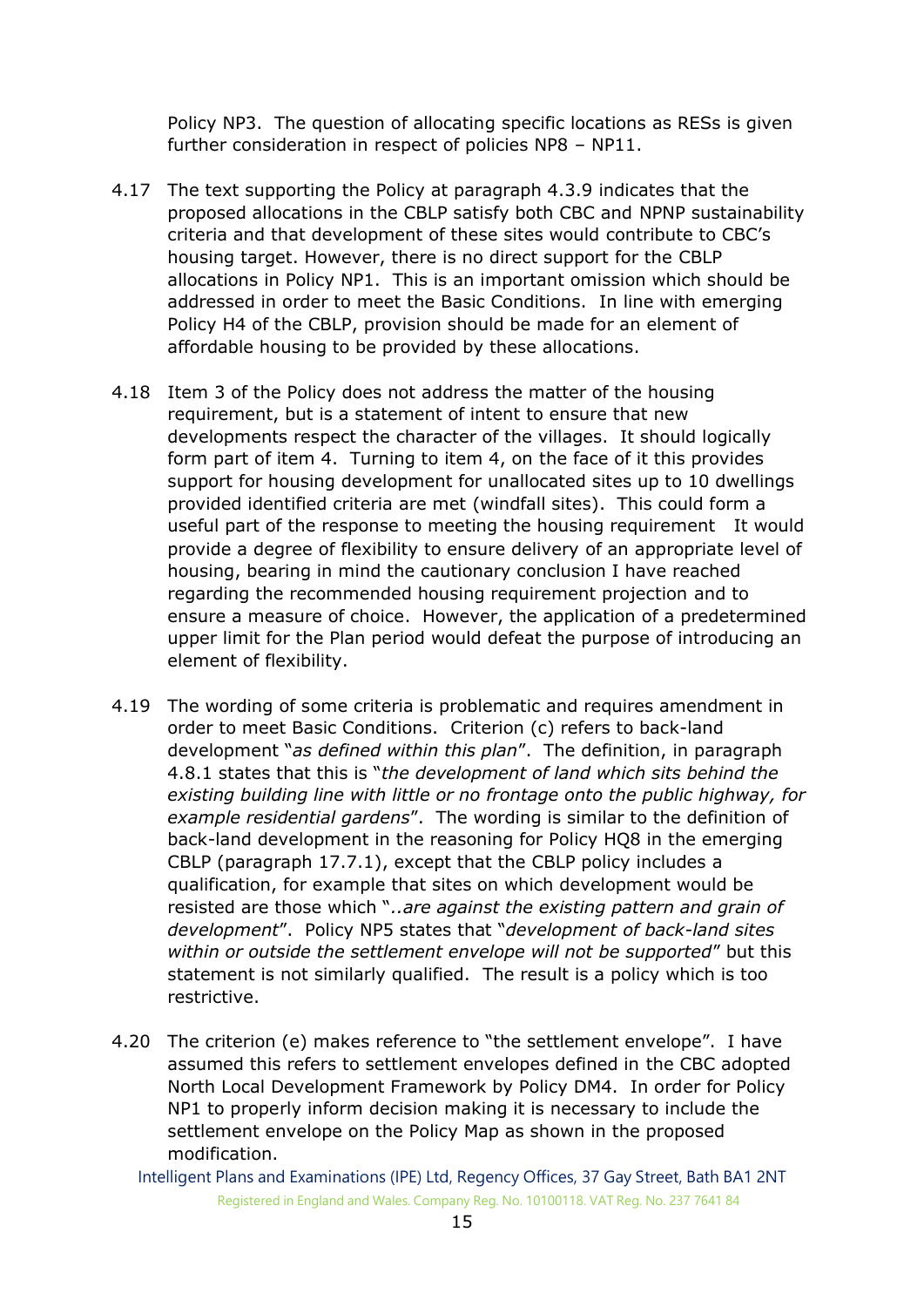- 4.21 Criterion (f) should be deleted as it is contrary to national advice<sup>11</sup> that affordable housing should not be sought for developments that are not major developments (defined as 10 or more homes or an area of more than 0.5 ha).
- 4.22 Item 5 is unnecessary since development plans must be read as a whole and proposals are subject to the provisions of all relevant policies, and item 6 does not provide a clear and unambiguous statement to assist a decision maker in determining a planning application. Both of these sentences should be deleted from the Policy. Appropriate amendments to the Policy are provided by proposed modification **PM3** to ensure that the Basic Conditions are met.

### Policy NP2: Housing Mix

-

4.23 The Policy seeks to address the wishes of local residents, expressed through the participation exercises, and redress the balance of the local housing mix – currently biased away from smaller homes perceived locally as important to promote affordability. These are important considerations and the Policy is, in principle, in line with national guidance in the NPPF, paragraph 54, that in rural areas, local planning authorities *"should be responsive to local circumstances and support housing developments that reflect local needs*". It also reflects the provisions of the CBLP emerging Policy H1. However, the text of the Policy, as drafted, unnecessarily distinguishes between affordable and market housing when in practise, it should apply to both. It is also unduly restrictive in its interpretation of what might be an appropriate smaller dwelling and places a further restriction on developers by a requirement to meet identified needs from two specific sources. These matters should be addressed through revised wording as indicated by proposed modification **PM4** in order to meet the Basic Conditions.

Policy NP3: Rural Exception Affordable Homes

4.24 Sites intended to be covered by this Policy are an exception to normal allocation policies, and the text at paragraph 4.5.7 advises that "*Rural Exception Sites cannot be allocated*". In answer to the Examiner's questions of 17 June, NPC has stated the Steering Group understood that "*the neighbourhood plan could not overtly 'allocate' rural exception sites*", but following discussions, CBC officers undertook to supply "*suitable wording*" so that the Steering Group's intentions "*and therefore the wishes of the parishioners, could be realised*". Responding to the same questions, CBC confirmed that "*Rural Exception Sites are not usually allocated*", but that CBC "*are supportive of the approach in Northill Neighbourhood Plan*". It follows that the identification of up to four sites

Intelligent Plans and Examinations (IPE) Ltd, Regency Offices, 37 Gay Street, Bath BA1 2NT Registered in England and Wales. Company Reg. No. 10100118. VAT Reg. No. 237 7641 84 <sup>11</sup> Written Ministerial Statement 28 November 2014.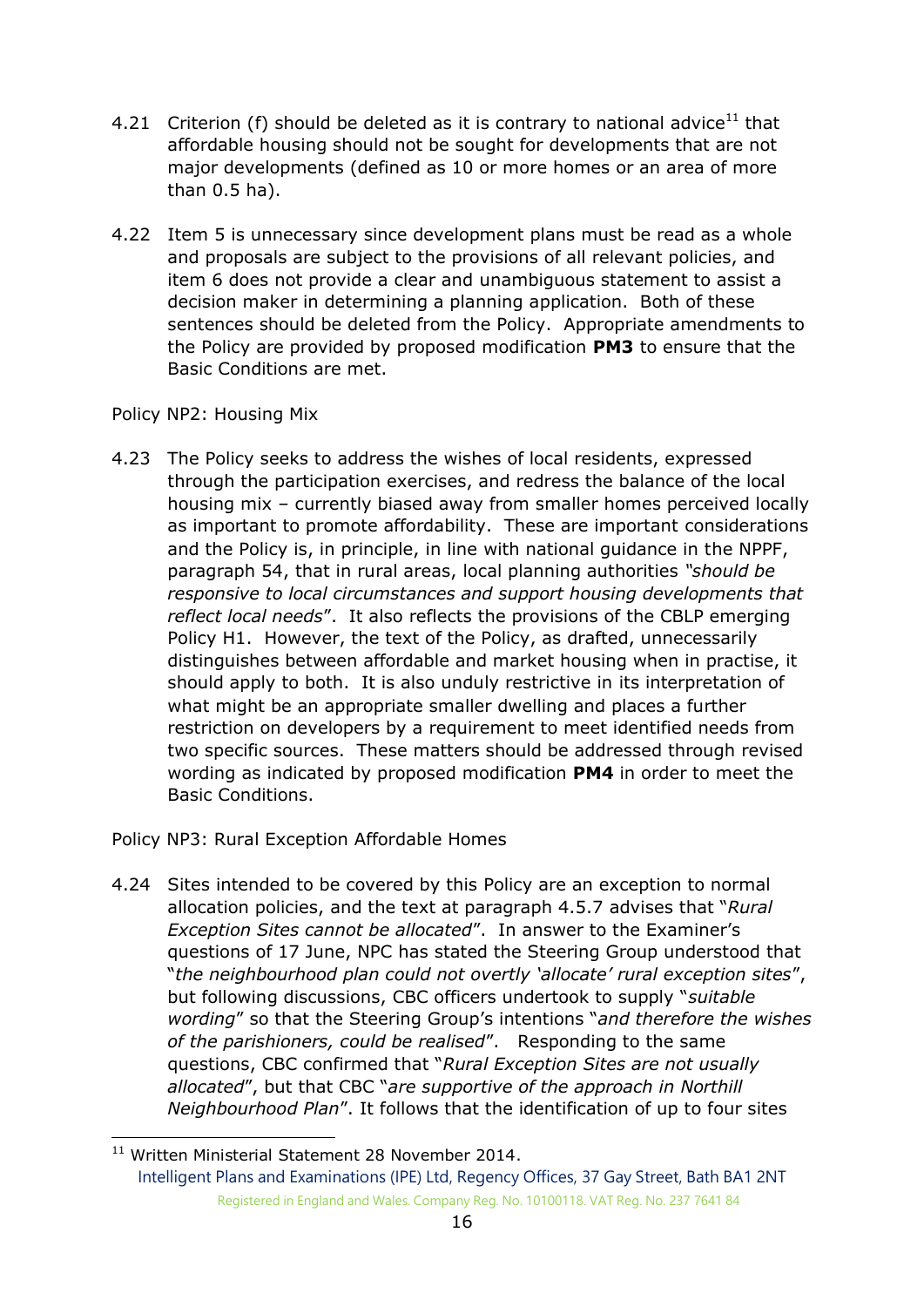by Policies in the Plan, and by inclusion on the Policy Map as delineated allocations, does have the support of CBC which has confirmed that it has no outstanding concerns regarding the NPNP. Paragraph 54 of the NPPF does not preclude the approach outlined above.

- 4.25 Neither the adopted CSDMP, Policy CS8, nor CBLP, Policy H5, seek to allocate specific RESs, a point emphasised by CBC in its response to the Examiner's questions. Essentially, each of these policies identifies circumstances in which proposals for RES would be supported, and provide criteria against which they would be assessed. In this respect Policy NP3 can be said to be in general conformity with the Local Development Plan and in line with the emerging policy. Policy NP3 goes further in identifying three sites for RES development to take place "*one site at a time*", and a fourth site, subject to further consideration. Taking account of the responses to the Examiner's questions this is, in principle, acceptable.
- 4.26 It is, however, also necessary to take account of the deliverability of the proposals $12$  and the supporting text to Policy NP3 indicates that recent exception site development has satisfied current local demand for affordable housing and that it not expected that RESs will come forward immediately<sup>13</sup>. A further consideration is whether the sites proposed to be allocated through Policy NP3, identified in policies NP8 – NP11, are themselves capable of meeting the requirements and criteria set down in CSDMP, Policy CS8: Exceptions Schemes. For the reasons in respect of each site that I have stated in paragraphs 4.35 - 4.44 (below) I have concluded that the Basic Conditions are not met by those policies and so, taking account of the circumstances where there is no immediate prospect of a rural exceptions scheme being proposed for any of those sites, I have recommended that they should not be included in the NPNP at this time.
- 4.27 In view of my analysis, above, I have concluded that it would be inappropriate for Policy NP3 to provide specific support for individual sites which are not required to meet any identified need at the present time and which in any event do not sufficiently meet the requirements of adopted Policy CS8. A more flexible approach would be to provide support for the development of RESs provided that the criteria in Policy NP3 are met. The allocation of specific RESs could follow at an appropriate time when a local need is identified, such as upon review of the NPNP in the future.
- 4.28 The criteria included in the Policy are, in some cases, general in nature which should apply to all new developments (criteria  $5 - 7$ ). Other criteria are too restrictive – for example in requiring that "*affordable housing*

<sup>-</sup><sup>12</sup> PPG Reference ID: 41-005-20190509.

 $13$  NPNP, paragraphs 4.5.11 - 12.

Intelligent Plans and Examinations (IPE) Ltd, Regency Offices, 37 Gay Street, Bath BA1 2NT Registered in England and Wales. Company Reg. No. 10100118. VAT Reg. No. 237 7641 84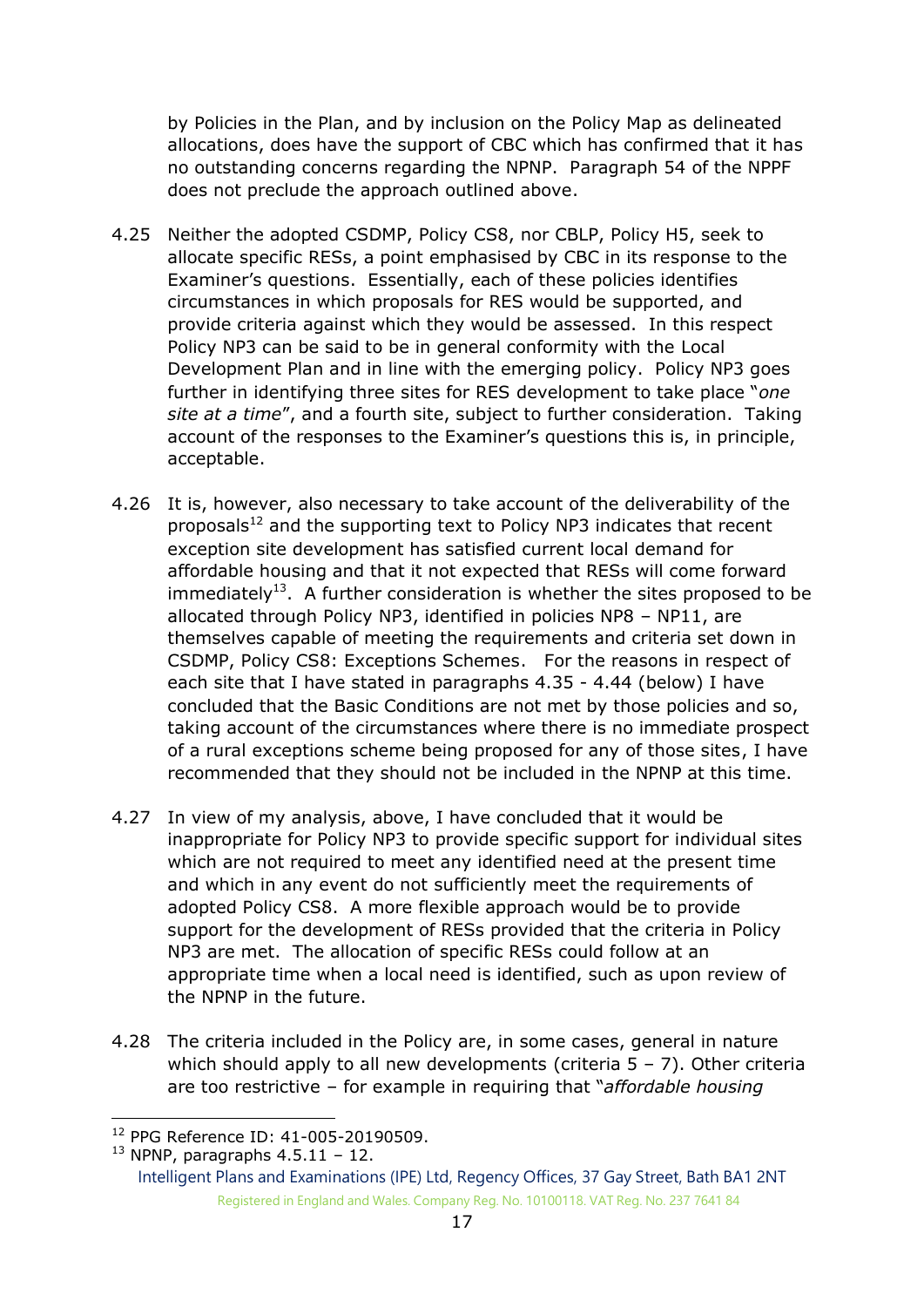*must be completed before any market housing is provided on the site*" (criterion 4) or requiring developments to be "*in a courtyard style*" (criterion 8). These would not follow advice in the NPPF $^{14}$  that sites and the scale of development should not be subject to such policy burdens as to threaten the viability of the development.

4.29 In summary, I have concluded that, in order to be in general conformity with the adopted CSDMP and in line with the emerging policies of CBLP, Policy NP3 should be replaced by a generic policy, providing support for Rural Exception Sites subject to an amended list of criteria. An appropriately worded replacement policy is provided by proposed modification **PM5** in order to meet the Basic Conditions. The wording of paragraph 4.5.7 should also be amended, replacing "*cannot*" with "*are not usually"* as shown in the proposed modification.

#### Policy NP4: Residential Infill

4.30 Policy NP4 provides specific criteria to be met by proposals for infill development within settlement envelopes. An initial problem with the Policy is that an adequate definition of infill is not provided, although the Policy is in general conformity with CSDMP, Policy DM4. The supporting text indicates that it involves the development of a small gap in an otherwise built-up frontage but does not define small – usually accepted for planning purposes as for no more than 2 dwellings<sup>15</sup>. The problem is compounded by paragraph 2 which introduces the concept of redevelopment of single properties for two or more dwellings – effectively a windfall small site. For clarity, the Policy should be limited to the usual definition of infill development and the criteria limited to exclude those matters applicable to all development proposals. The latter which include criterion (b: landscaping requirement) should be included in Policy NP6 which provides criteria which all residential developments must meet. Proposed modifications in **PM6** provide appropriate amendments with which the Policy meets the Basic Conditions.

#### Policy NP5: Back-land & Garden Development

4.31 The Policy is intended to ensure development proposals enhance the character and distinctiveness of the local area by resisting development sitting behind the existing building line with little or no frontage onto a public highway. It includes garden development which follows Government guidance which suggests plans should consider the case for policies to resist the inappropriate development of residential gardens $^{16}$ . It is also closely related to the emerging CBLP, Policy HQ8. However, as

<sup>-</sup><sup>14</sup> NPPF, paragraph 173.

<sup>&</sup>lt;sup>15</sup> CBLP, paragraph 9.2.5.

<sup>16</sup> NPPF, paragraph 48.

Intelligent Plans and Examinations (IPE) Ltd, Regency Offices, 37 Gay Street, Bath BA1 2NT Registered in England and Wales. Company Reg. No. 10100118. VAT Reg. No. 237 7641 84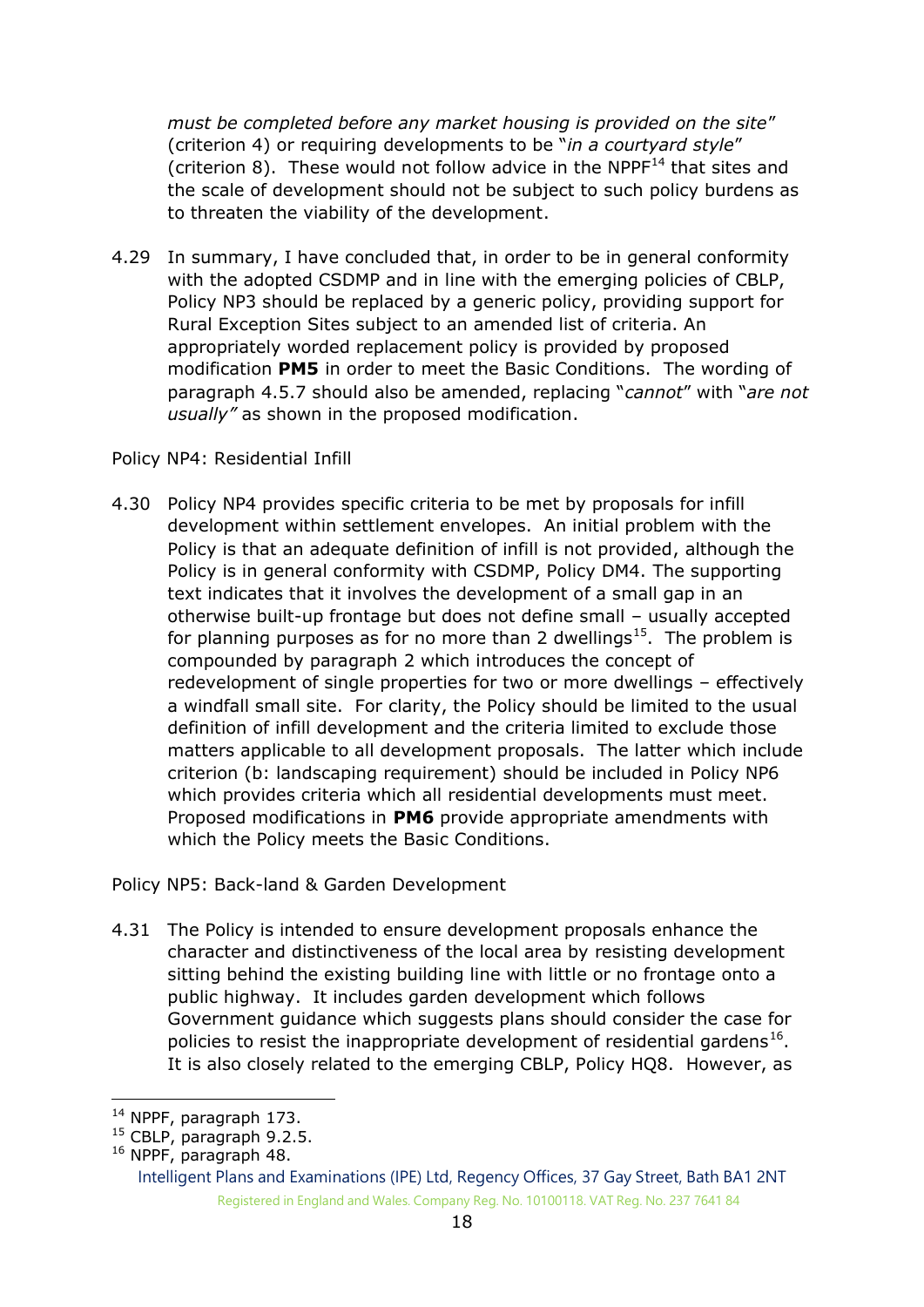drafted, the Policy implies a parish-wide ban on all back-land sites, without providing – within the Policy - a definition of what constitutes such a site. As a consequence, there is a lack of clarity and precision to ensure the Policy can be applied with consistency<sup>17</sup>. It is also necessary to identify the harm that would result from development contrary to the Policy aims. Suggestions for amended wording are provided by proposed modification **PM7**, the inclusion of which will ensure the Policy meets the Basic Conditions.

Policy NP6: Residential Design

4.32 This Policy provides a useful tool for decision makers to assess the design quality of proposals, in line with the NPPF quidance<sup>18</sup> that plans should set out the quality of development that will be expected for the area. It is also in general conformity with CSDMP, Policy DM3 which seeks to ensure high quality developments, and in line with the emerging CBLP, Policy HQ1. The word "*normally*" should be deleted in the first sentence since it introduces a note of ambiguity, begging the question: which circumstances would amount to not normal? Criterion (d) does not define what sort of boundary treatment would be considered "*high quality*" so that compliance might be difficult to assess. It would be better and more useful to state a general requirement for a landscape scheme to accompany proposals, to include details of boundary treatment. Appropriate amendments are included in proposed modification **PM8** to ensure the Basic Conditions are met.

Policy NP7: Residential Density

- 4.33 Policy NP7 seeks to ensure the density of new development is in keeping with the local context, and to prevent "*over-development*" of the site. There is no indication of what over-development might entail, although there is reference to the CBC Design Guide (2014) indication that densities below 25 units per hectare are appropriate in rural locations. Government advice<sup>19</sup> indicates concern that developments should "*optimise the potential of the site to accommodate development*" whilst responding to local character. In this instance, the NPNP gives particular emphasis to meeting the identified need which includes a range of smaller dwellings (Policy NP2 in its drafted form refers to the need for one, two and three bedroom houses).
- 4.34 The CSDPM does not include a policy which sets density requirements. Policy HQ1 in the emerging CBLP provides criteria to ensure new developments are of high quality and includes a requirement for careful

<sup>-</sup><sup>17</sup> PPG Reference ID: 41-041-20140306.

<sup>18</sup> NPPF, paragraph 58.

Intelligent Plans and Examinations (IPE) Ltd, Regency Offices, 37 Gay Street, Bath BA1 2NT Registered in England and Wales. Company Reg. No. 10100118. VAT Reg. No. 237 7641 84 <sup>19</sup> NPPF, paragraph 58, third & fourth bullets.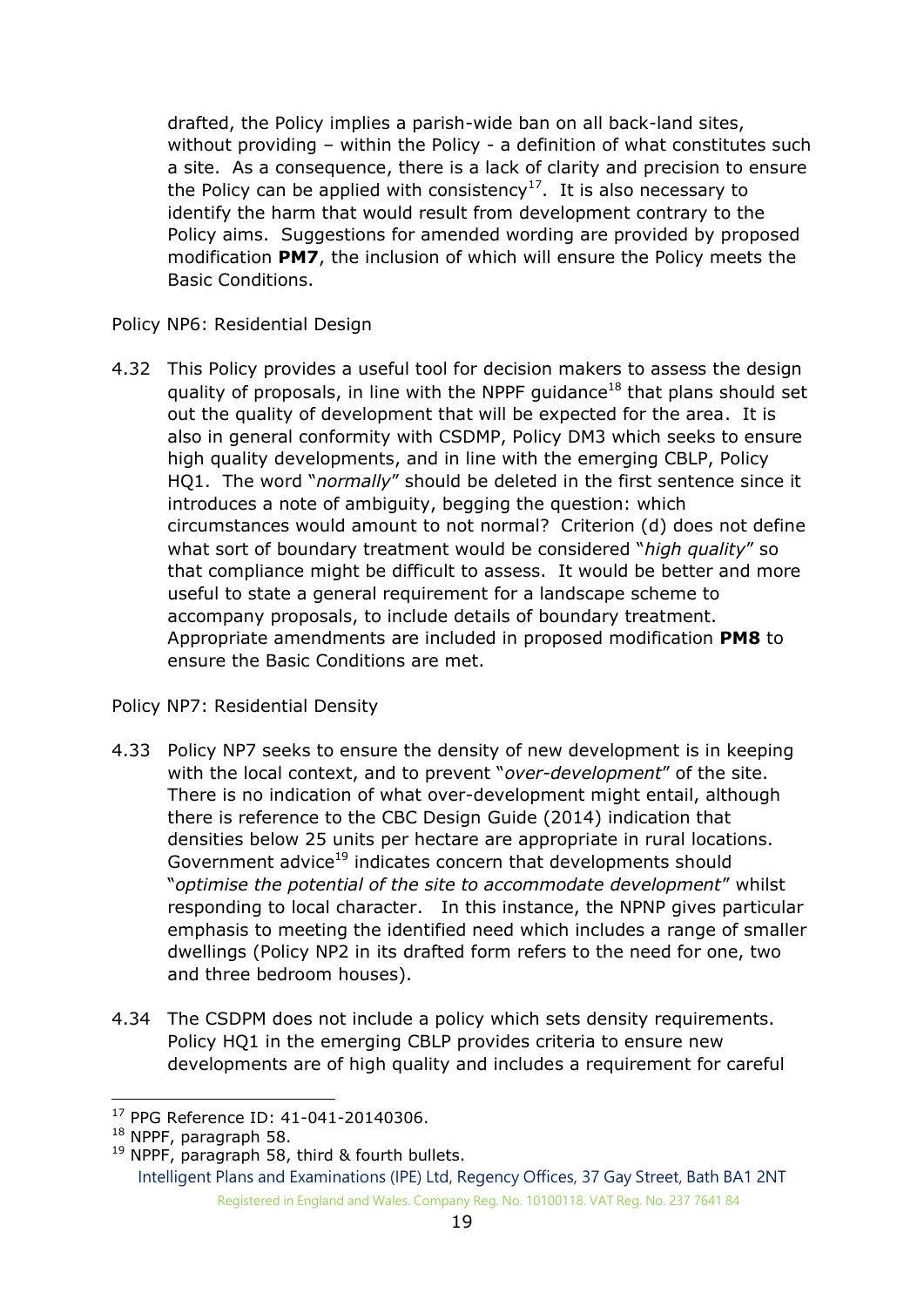consideration to be given to the density of all housing proposals to ensure efficient use of land, whilst "*reflecting the existing character of the surrounding area*". In order to ensure the Policy has had regard to the Government's advice in the NPPF and therefore meet the Basic Conditions proposed modifications are provided by **PM9**.

Policy NP8 – NP11: Sites Suitable for Rural Exception Housing

4.35 Section 5, which includes policies NP8-NP11, seeks to identify and allocate sites suitable for rural exception housing in line with Policy NP3, selected "..*on the basis of their availability, achievability and sustainability, combined with parishioner preferences*" 20 . A Site Assessment Report (SAR) initially considered 60 possible sites based on parishioners, landowners and the CBC Call for Sites. It used criteria drawn up from the CBC Draft Site Assessment document, alongside which a list of 10 site determination questions "*considered to be most important by the parishioners*" was compiled. I have noted that the grade of agricultural land was not used as a determining factor as the available information was considered insufficiently accurate. However, I have also noted that Question D in the site determination questions - "*Is the site to the rear of existing properties?*" - appears to have been a significant factor in determining whether some proposed allocations are deemed to be unsuitable for development. As a consequence, some doubt may be attached to the results of the selection process and I shall consider each policy/site against the context and criteria provided by CSDMP Policy CS8 and the general thrust of emerging Policy H5.

Policy NP8: Site 1 (Site ref. 17)

- 4.36 The NPNP reports (paragraph 5.1.1) that the land has been subject of several planning applications, none of which have been approved. It is adjacent to the Upper Caldecote settlement envelope, where CBC has indicated that it would prefer to see additional exception housing<sup>21</sup>. However, in this respect, a degree of caution should be exercised since it is remote from the settlement in relative terms as a consequence of the envelope being extended to include around 300m of ribbon development on either side of Hitchin Road. There are open fields to the rear of the site, and between the site and the roundabout to the south. To the rear of those fields is a travellers' site, whilst opposite there is a farm shop and garden centre separated from the residential development by an open field.
- 4.37 The SAR indicates that development would impact on Grade 1 agricultural land (albeit in the context of the reservations around the accuracy of the

<sup>-</sup><sup>20</sup> NPNP, introduction to Section 5.

Intelligent Plans and Examinations (IPE) Ltd, Regency Offices, 37 Gay Street, Bath BA1 2NT Registered in England and Wales. Company Reg. No. 10100118. VAT Reg. No. 237 7641 84 <sup>21</sup> Consultation Statement, Feedback from Regulation 14 consultation.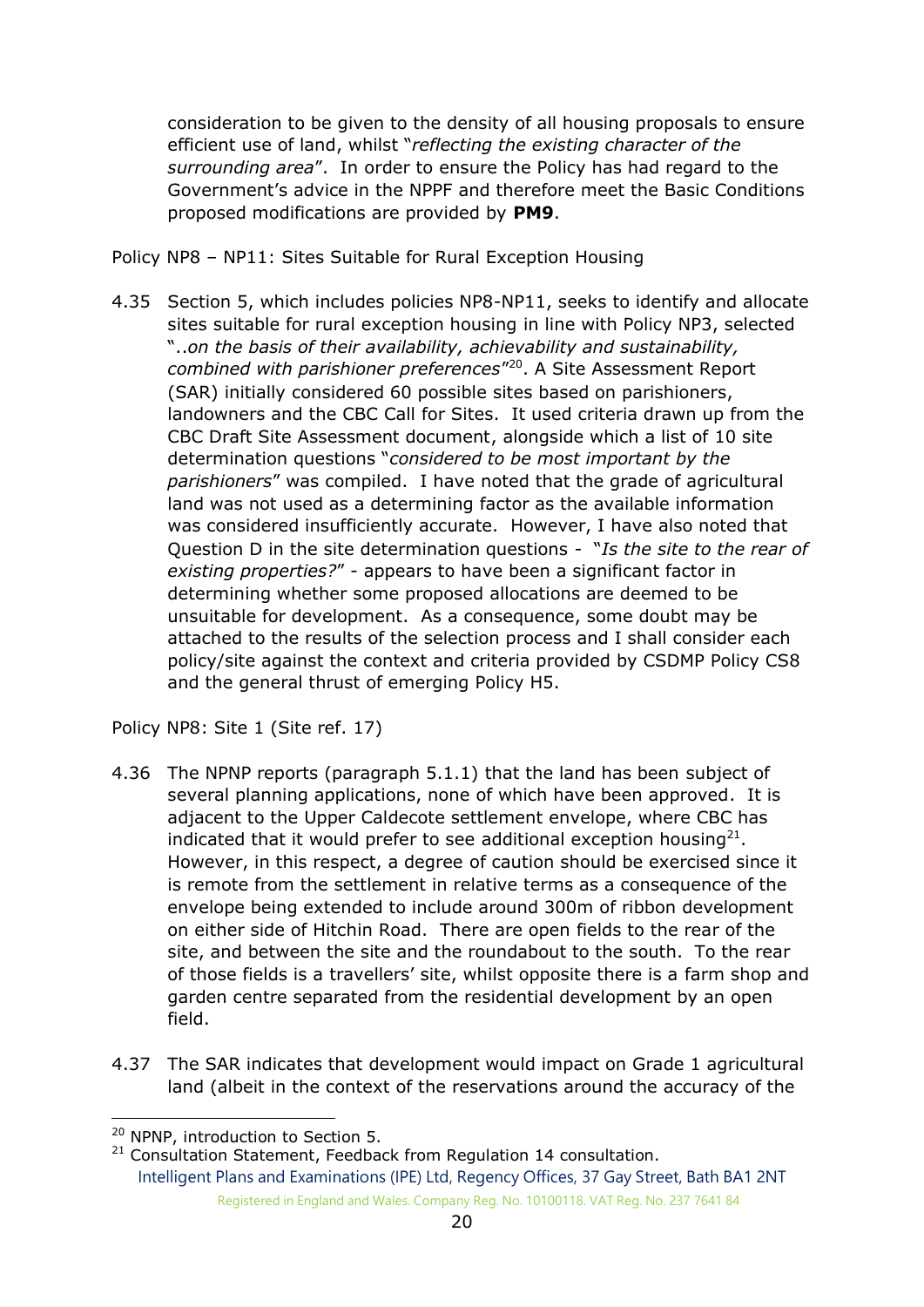information, as per paragraph 4.35 above). It also indicates that the site is not within Flood Zone 3, but has a low risk of surface water flooding with a reported incident some 15 years ago due to a blocked drain. However, a response to the Regulation 16 consultation includes photographs of significant surface water flooding stated to have occurred as recently as 2014, suggesting there may be an underlying problem.

4.38 The site does not relate well to the built up area of the settlement, contrary to the criteria in CSDMP, Policy CS8 and the final bullet point of CBLP, Policy H5. It would further distort the compact form of the settlement, effectively forming a visual intrusion into open countryside. As a result, the allocation would not be appropriate and Policy NP8 does not meet the Basic Conditions.

Policy NP9: Site 2 (Site ref. 20*)*

4.39 Site 2 is the frontage of a larger open field adjacent to the Ickwell Green settlement envelope. The form and character of the settlement is important: historically the character was that of a small settlement of dwellings clustered around a substantial village green. In more recent times housing has developed in ribbons to the north, west and east of the compact core of the village. From the east, the approach to the village is rural and open in character until the ribbon development provides an edge to the village which is more urban in character than the core of the settlement. The proposed allocation would effectively extend this development by some two-thirds of its current frontage into the adjacent open countryside. As a result, it is not well related to the compact form of the settlement, contrary to the criteria in CSDMP, Policy CS8 and the final bullet point of CBLP, Policy H5. The allocation did not have the support of CBC at the Regulation 14 consultation<sup>22</sup>. As a consequence of the above, the allocation would not be appropriate and the Policy does not meet the Basic Conditions.

Policy NP10: Site 10(Site ref.28)

4.40 Site 10 is fundamentally flawed when considered against the CSDMP, Policy CS8, since there is no settlement envelope for Hatch or Thorncote Green. The NPNP, paragraph 5.3.1, acknowledges this to be the case but considers the site to be infill between the two small hamlets. This is not a convincing argument since neither settlement is well defined on the ground. The core of Thorncote Green, if it can be said to have one, is some distance to the west, with open fields and isolated dwellings either side of Hatch Road in between, whilst to the east there is a small group of dwellings, itself isolated from the main development at Hatch by open fields. The proposed allocation is not within Flood Zone 3, but at

<sup>-</sup> $22$  Ibid.

Intelligent Plans and Examinations (IPE) Ltd, Regency Offices, 37 Gay Street, Bath BA1 2NT Registered in England and Wales. Company Reg. No. 10100118. VAT Reg. No. 237 7641 84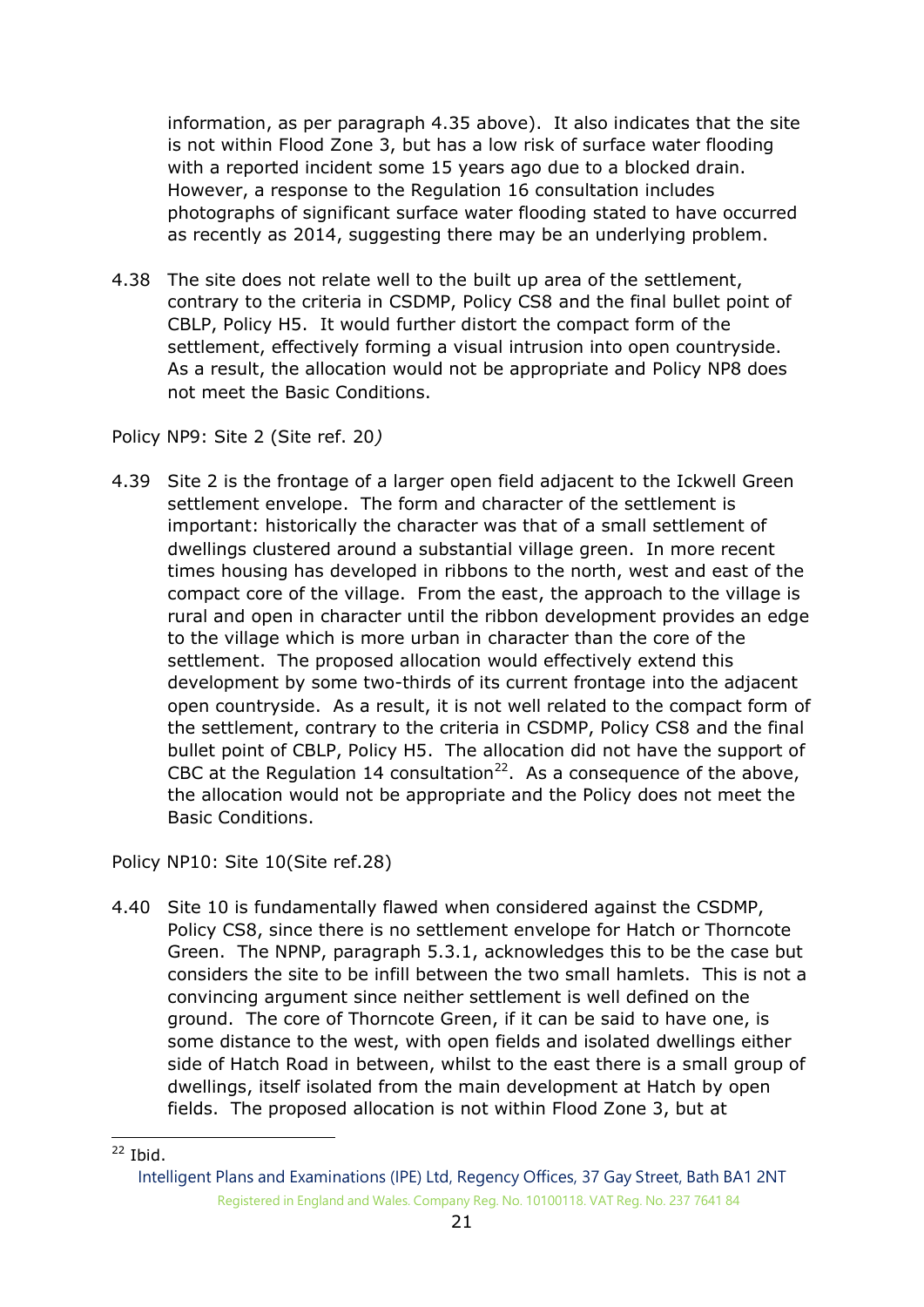Regulation 14 consultation, CBC advised that there are adjacent field drains which have not been modelled for flood risk so that a detailed assessment by any prospective developer would be necessary. Irrespective of this, the allocation is contrary to the requirements of CSDMP, Policy CS8 and so the Policy does not meet the Basic Conditions.

Policy NP11: Further Sites (Site refs. 24a and 19)

- 4.41 *Site Ref. 24a:* The site is part of a larger parcel of land identified by parishioners at workshops which was subdivided into three parts for assessment. Site 24a is the northernmost subdivision, being separated from the Settlement Envelope by some 100m. The site was not liked by many parishioners but was shown by the assessment as immediately available for development. At Regulation 14 stage it appeared to have the support of CBC, $^{23}$  although the comment was qualified by a general expression of preference for Caldecote for additional housing as Northill "*has had too much development for a small village*". During my visit, I walked to the site from the centre of Northill and my impression was one of remoteness. Although there is an isolated frontage property to the north of the site and Copelands Farm opposite, the character of the immediate surroundings is countryside, reinforced by the Greensand Ridge Walk along its northern boundary. Allocation of this site would not be in accord with CSDMP, Policy CS8.
- 4.42 *Site Ref. 19:* This site is directly opposite site ref. 20, on the south side of Ickwell Road. It shares similar characteristics, being a large open field adjacent to the settlement envelope. The NPC's analysis of the land south of Ickwell Road as a potential LGS<sup>24</sup> indicates that it "*presents a visual amenity when approaching the village from Upper Caldecote*". From my visit, I concur with that analysis. Development of the site would extend the compact built form of Ickwell Green into the open countryside to a significant extent, contrary to the criteria in CSDMP, Policy CS8 and the final bullet point of emerging Policy H5. Its allocation as a RES did not have the support of CBC at the Regulation 14 consultation. For all of these reasons the allocation would not be appropriate.
- 4.43 In summary, there are features of each of the proposed site allocations in policies NP8 – NP11 which are not in general conformity when assessed against the requirements of CSDMP, Policy CS8, leading me to the regrettable conclusion that none should be allocated for affordable housing development under Policy NP3. It is also clear that allocation of any one of these sites would not be in accord with the requirements of CBLP, Policy H5, particularly in respect of relating well to the existing pattern of development of the settlement and being in keeping with the

<sup>-</sup><sup>23</sup> Consultation Statement, Feedback table.

<sup>&</sup>lt;sup>24</sup> Appendix 4 to the Plan, page 85.

Intelligent Plans and Examinations (IPE) Ltd, Regency Offices, 37 Gay Street, Bath BA1 2NT Registered in England and Wales. Company Reg. No. 10100118. VAT Reg. No. 237 7641 84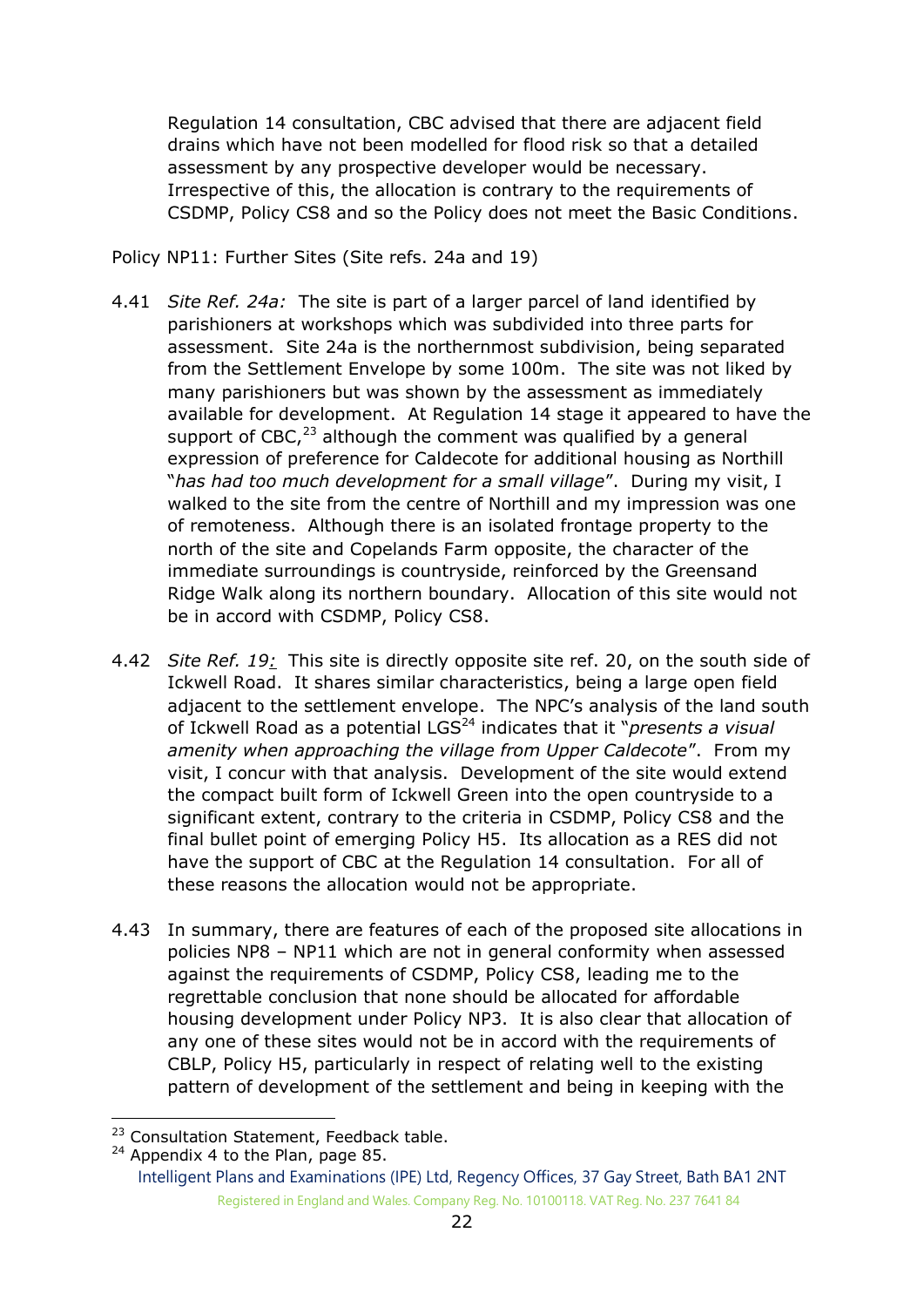surrounding character. Additionally, in some cases, there are amenity or environmental concerns arising from the proposed allocation.

4.44 It is clear that NPC, and in particular the Steering Group, has put a great deal of effort into the site assessment process and the fact that there are issues in respect of each of their chosen allocations is, I appreciate, a disappointment. However, paragraph 4.5.12 of the NPNP concludes that "*it is not therefore expected that sites for rural exception affordable homes will come forward immediately*". It is my conclusion therefore that, rather than include flawed allocations at this stage, for which there are no immediate proposals in prospect, the generic policy NP3, together with the detailed site assessment report will (subject to taking into account the identified shortcomings) provide an appropriate framework for the future consideration of any proposal for an affordable housing scheme aimed to meet an identified local need. For these reasons, I consider that policies NP8 – NP11 do not meet the Basic Conditions and should be deleted, together with the supporting text contained in Section 5 of the NPNP, as shown in proposed modification **PM10**.

#### Water Management

Policy NP12: Flood Risk & Drainage Management

- 4.45 Section 6 of the NPNP deals with water management and provides one Policy dealing with flood risk and drainage management. The Policy follows national advice in the  $NPPF<sup>25</sup>$ , notably in taking a proactive approach to dealing with flood risk, and ensuring flood risk is not increased through development. The Policy is in general conformity with the adopted CSDMP, particularly the range of measures included in Policy CS13. It also follows the approach contained in the emerging CBLP, including policies CC3, CC4 and CC5. The Anglian Water response to the Regulation 16 consultation indicates general support for the Policy, following changes made after the Regulation 14 consultation. It has requested changes to criterion 7 which clarifies the requirements of this part of the Policy in line with advice in the PPG $^{26}$ .
- 4.46 Criterion 5 includes "*Opportunities are sought for betterment of flood risk...*". The word betterment has a specific connotation in planning use and its meaning in the context of flood risk appears obscure: "*a reduction in flood risk*" would give clarity. Changes should be made in the interests of clarity so that the Basic Conditions are met and are set out in proposed modification **PM11**.

<sup>-</sup><sup>25</sup> NPPF, paragraphs 94 and 103.

<sup>26</sup> PPG Reference ID: 41-041-20140306.

Intelligent Plans and Examinations (IPE) Ltd, Regency Offices, 37 Gay Street, Bath BA1 2NT Registered in England and Wales. Company Reg. No. 10100118. VAT Reg. No. 237 7641 84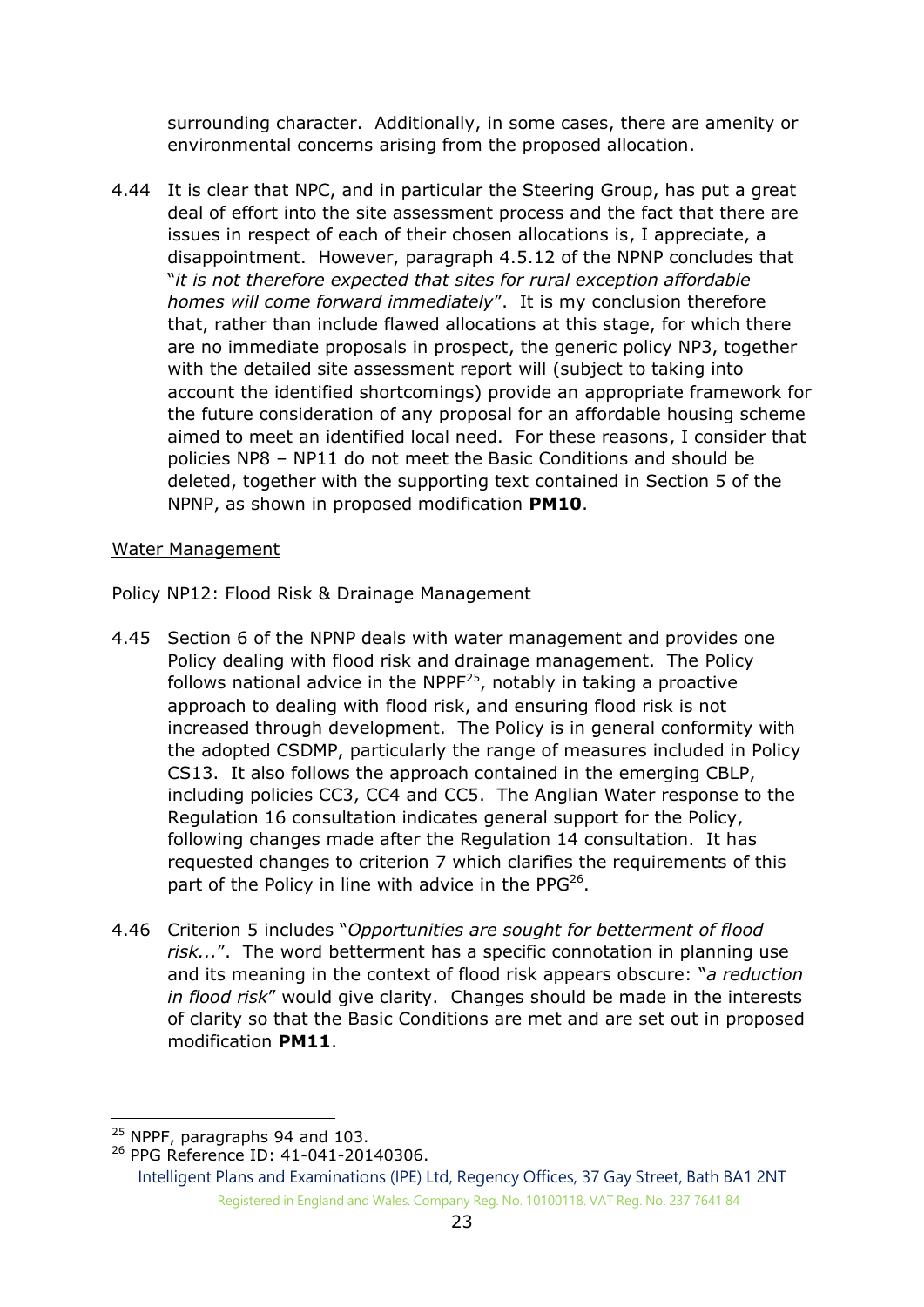## Caring for Our Natural Environment

Policy NP13: The Preservation & Protection of Green Spaces

- 4.47 The designation of Local Green Space (LGS) through local and neighbourhood plans, introduced through the NPPF allows communities to identify and protect green areas of particular importance to them. The NPPF includes three criteria which green areas must meet in order to be designated including, importantly, that the space should be local in character and not an extensive tract of  $land<sup>27</sup>$ . Policy NP13 seeks to designate 13 sites as LGS, of varying character and size. I looked at these during my site visit and in my view not all of these meet the NPPF criteria. I shall deal with each site separately.
	- Ickwell Green: 4.3ha; This is the traditional centre of the village and is clearly extensively used by local residents: indeed, during my visit May Day celebrations were in progress.
	- Caldecote Green: 1.65ha; A linear area of space which has a particular local character and is used as a recreational route.
	- Thorncote Green: 0.72ha; This site is 'Common Land' at the centre of the village and is a visual focus of the settlement.
	- Northill Green and Village Pond: 0.28ha; a delightful focus contributing to the village's distinctive character.
	- Flitton Scar: 7.82ha; an area of woodland with a public footpath running north-south through the woods. It is slightly separate from the village itself and coppiced for ash and is a breeding and rearing location for pheasant. In itself, a public right of way is not a justification for designating a site as LGS and the commercial use suggests the designation would not be appropriate.
	- Home Wood and medieval fishponds: 75.02ha; Although the NPC suggest the site is "compact"<sup>28</sup> 75ha is on any basis a substantial tract of land which does not meet criterion 3 in the NPPF, paragraph 77. Designation does not meet the criteria and would be inappropriate.
	- College Wood: 13.58ha; This is a substantial area of woodland. It may well be a wildlife habitat but it is relatively remote from the village, it is extensive and is not local in character. Designation does not meet the criteria and would be inappropriate.
	- Caldecote Playing Fields: 2.54ha; The site is clearly playing fields for the local community and, I understand, hosts the annual village show, and is a feature of the locality.
	- Land East of Ickwell and West of Palmer's Spinney: 12.8ha; The site is a large tract of open countryside. The importance of the site is based on wildlife habitat and visual amenity. However, it is an

<sup>-</sup><sup>27</sup> NPPF, paragraph 77.

<sup>28</sup> NPNP, Appendix 3, page 85.

Intelligent Plans and Examinations (IPE) Ltd, Regency Offices, 37 Gay Street, Bath BA1 2NT Registered in England and Wales. Company Reg. No. 10100118. VAT Reg. No. 237 7641 84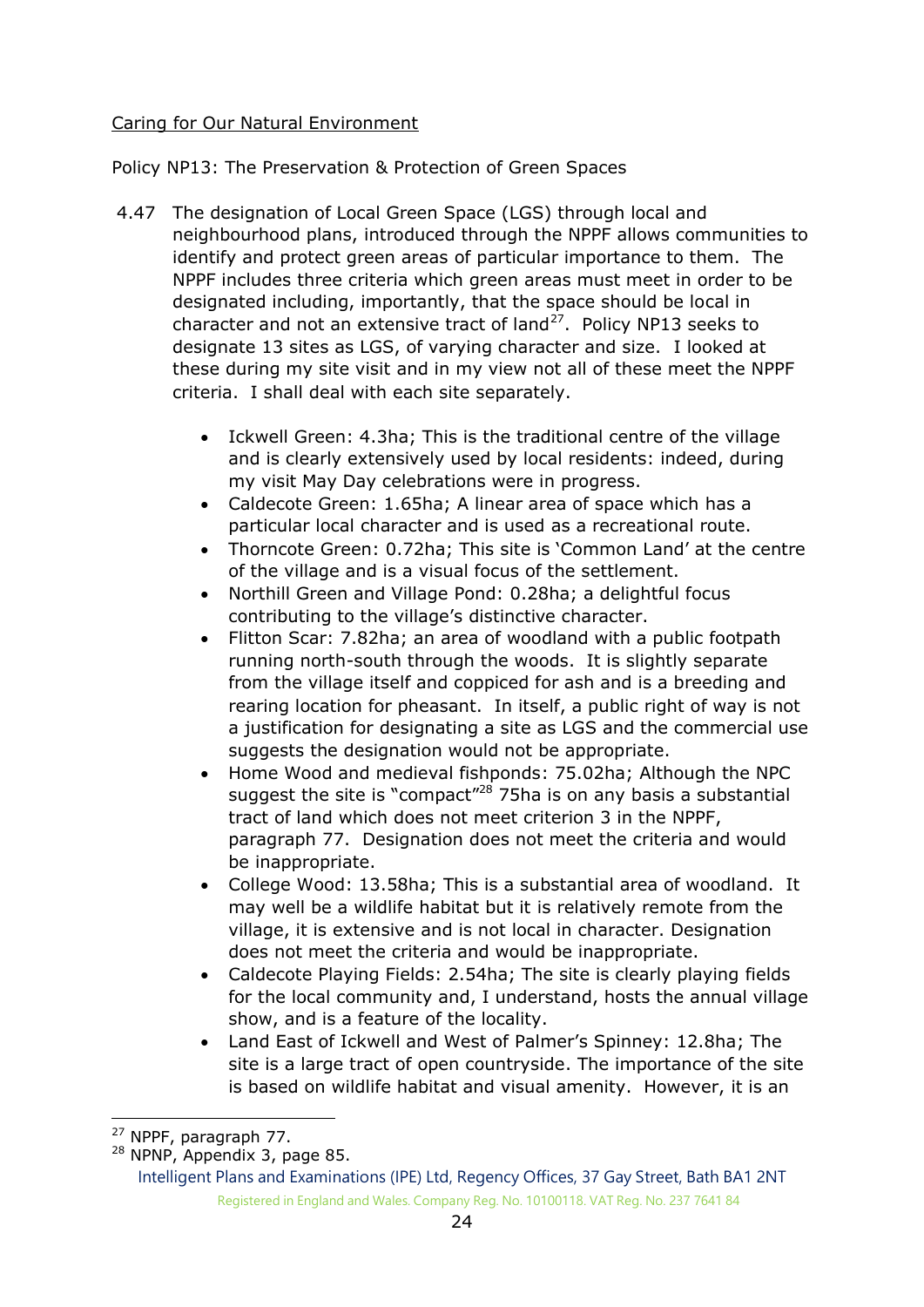extensive area of land and it does not meet the criteria for designation.

- Ickwell Bury Parkland including serpentine lake, walled garden and dovecote: 77.53ha; The parkland is a Grade 2 Park and Garden associated with a late  $17<sup>th</sup>$  Century country house, destroyed by fire in 1937. It is currently a private home and largely farmland. The site is a substantial tract of land and therefore inappropriate for designation as LGS. In any event, there would be no additional benefit from its designation.
- Land to the rear of the Crown Public House, Northill: 1.01ha; This is an old walled garden associated with the Crown and part of its grounds. Whilst it does contribute to the character of its surroundings, and is not an extensive tract of land, public access is in association with the commercial activity of the public house and designation is therefore inappropriate.
- Northill Lower School Playing Field: 0.47ha; The playing field is not an extensive area of land and has a tennis court which, I understand, is available to hire for public use. However, it is part of an active Church of England Voluntary Aided school site and designation would place restrictions on the manner in which the school might wish to use the site in future. It is therefore inappropriate for designation as LGS.
- Hatch Common: 0.09ha; the Common is a small piece of land adjacent to a byway and, in visual terms, is part of its local character for which the designation is appropriate.
- 4.48 From the above analysis it is clear that several of the proposed designations do not meet the criteria set down in the NPPF and should be deleted in order to meet the Basic Condition that the Neighbourhood Plan should have regard to national policy and advice. I consider the remaining sites suitable for designation as LGS. Appropriate amendments to the Policy to meet the Basic Conditions are shown in the proposed modification **PM12**.

Policy NP14: Conserving & Improving the Environment

4.49 The local community clearly values the rural character of the Parish area and Policy NP14 seeks to ensure its conservation in general terms. This is in line with the advice in the NPPF, paragraph 109, that planning policies contribute to and enhance the natural and local landscape. It is also in general conformity with the CSDMP, Policy DM14 which seeks to protect landscape quality. However, as drafted, the Policy gives no clear and unambiguous indication of what might constitute an improvement to the rural nature of the Parish, making it difficult for a decision maker to apply the Policy consistently. The text should not limit the enjoyment of the countryside solely to parishioners. Suggestions for an amended text are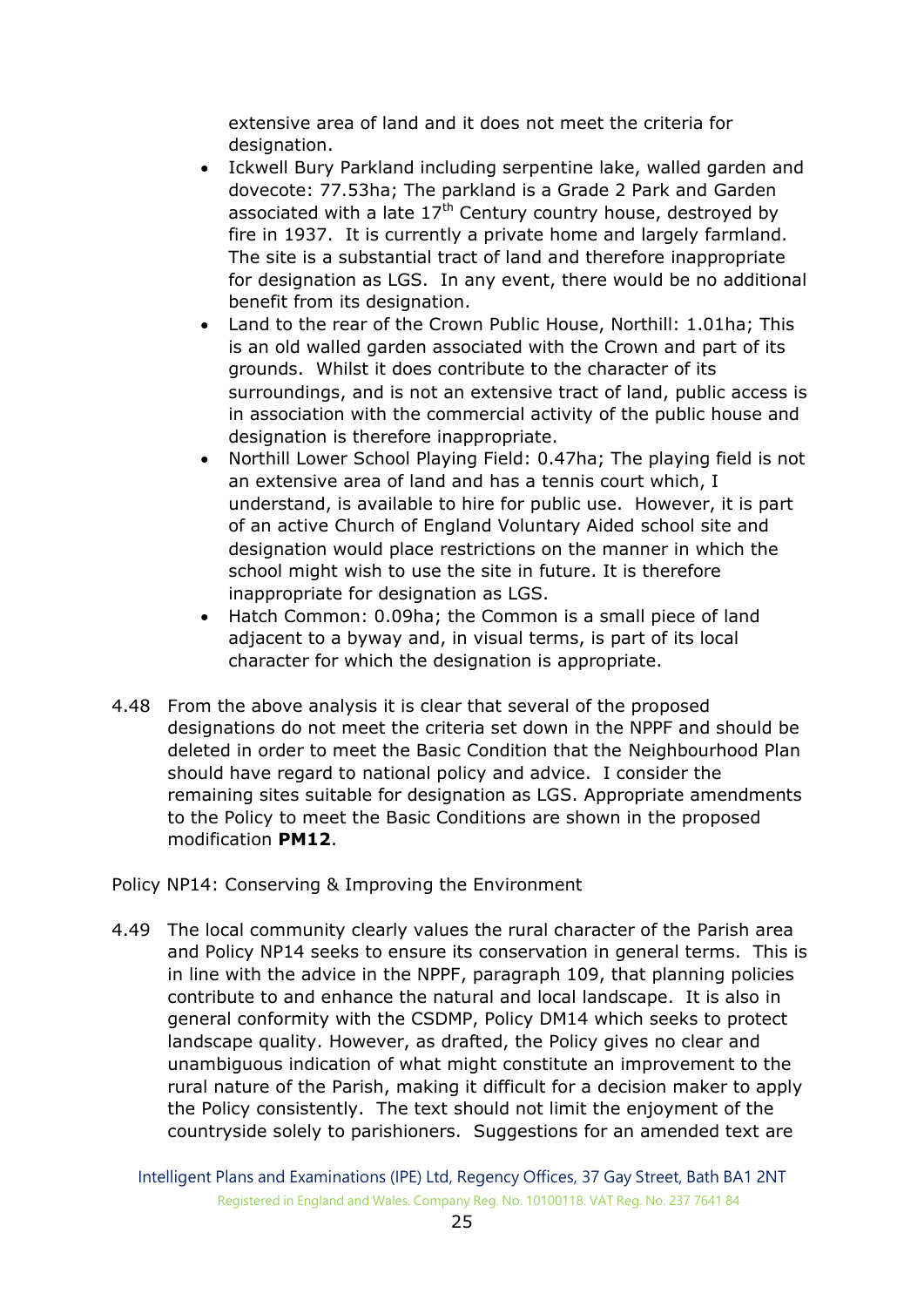included in proposed modification **PM13** to ensure the Basic Conditions are met.

## Policy NP15: Ancient Woodlands

4.50 The NPPF, paragraph 118 includes ancient woodlands and ancient or veteran trees within irreplaceable habitats which should be protected "*unless the need for, and benefits of, the development clearly outweigh the loss*". Policy NP15 is broadly in line with this advice. However, the Policy does not specify what, if any, additional measures would constitute "*special protection*" which would apply to Home and College Woods that would not apply to any other ancient woodlands. The text of Item 2 extends the protection beyond ancient woodlands to include any trees of arboricultural or amenity value. This is inappropriate and overlaps the protection afforded by Tree Preservation Orders. The text of Item 3 does not limit the requirement for a tree survey to proposals affecting ancient woodlands but could be applied to any proposals for development. Additionally, the Policy does not allow for exceptional circumstances. Textual amendments are provided by proposed modification **PM14** to address these matters and to ensure the Basic Conditions are met.

Policy NP16: Protecting Natural Habitats

4.51 The CSDMP, Policy DM15, seeks to protect natural habitats and wildlife species from the impact of development, in line with national advice in the NPPF, paragraphs 117-118. The NPNP, Policy NP16, seeks to protect local wildlife and habitats, in general conformity with the strategic local development plan policy and following the national guidance. The terminology of this Policy and Policy NP17 concerned with improving green infrastructure overlaps and creates confusion over their respective application. For clarity, references to green infrastructure should be deleted from Policy NP16. There should be a general reference to designated sites, such as those referred to in the supporting text, whilst the use of the term "*extend*" in the context of the natural environment in the final sentence is ambiguous and should be replaced with "*enhance*". The amendments shown in proposed modification **PM15** will ensure the Basic Conditions are met.

Policy NP17: Improving the Green Infrastructure

-

4.52 The improvement of the local green infrastructure is an important consideration throughout Central Bedfordshire and green infrastructure plans have been produced for many parishes, including Northill<sup>29</sup>. The Northill GI Plan is intended to inform the NPNP in addition to being a valuable tool in its own right and is endorsed by CBC. It includes an

Intelligent Plans and Examinations (IPE) Ltd, Regency Offices, 37 Gay Street, Bath BA1 2NT Registered in England and Wales. Company Reg. No. 10100118. VAT Reg. No. 237 7641 84 <sup>29</sup> Northill Parish Green Infrastructure Plan, 2016 ('the Northill GI Plan').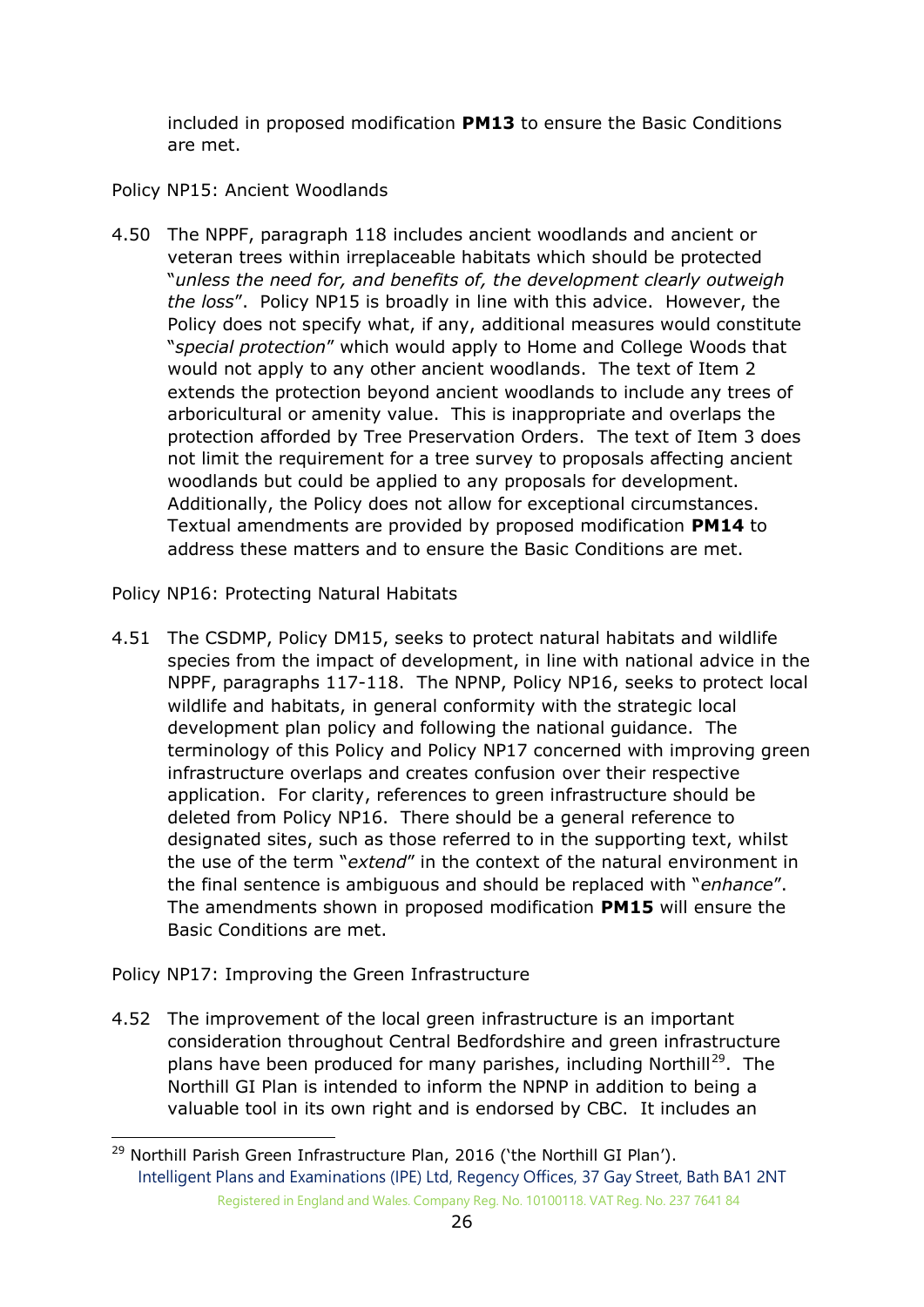action plan with potential actions and priorities for those actions. As drafted, Policy NP17 does not give clear and decisive guidance for decision makers, simply seeking improvements to and connectivity between wildlife areas and green spaces. It could be strengthened by specific reference to the Northill GI Plan in the Policy. The supporting text to CSDMP, Policy DM16, refers to the importance of green infrastructure and makes specific reference to the Northill GI Plan and the importance of implementing key green infrastructure opportunities. Suggested amendments to the text are provided by proposed modification **PM16** to ensure general conformity with the strategic local development plan policy and that regard has been had to national advice in order to meet the Basic Conditions.

## Community Health & Wellbeing

Policy NP18: Additional Provision of Outdoor Play & Leisure Facilities

4.53 The introduction to Section 8 of the NPNP, Community Health and Wellbeing, quotes extensively from  $PPG<sup>30</sup>$  on the characteristics of a healthy community. The Plan acknowledges that the Parish is well provided with sporting facilities but also identifies deficiencies. Policy NP18 seeks to encourage the provision of additional facilities, including some specific identified provision. This is in general conformity with the CSDMP, Policy CS3 and follows national guidance in the  $NPPF<sup>31</sup>$  and so meets the Basic Conditions.

Policy NP19: Provision of an Additional Catering Outlet

4.54 The NPC has provided evidence that the local community would support an additional restaurant, cafe or similar facility and, from a business survey, evidence that local businesses have expressed an interest in providing a catering outlet, although within their existing premises (NPNP, paragraph 8.3.5). Whilst a suitable location has not yet been identified, the Policy as drafted would provide in principle support for any such related application and I am satisfied it meets the Basic Conditions.

Policy NP20: Allotments & community Growing Spaces

4.55 Local authorities, including parish councils, have a statutory duty to establish allotments where a demand can be shown $32$ . The NPNP, quoting from a CBC Leisure Strategy (undated), recognised an established need for 15 allotments in Upper Caldecote. However, I have not been able to locate collaborating evidence to identify the source of the 15 allotment

<sup>-</sup><sup>30</sup> PPG Reference ID: 53-005-20140306.

<sup>31</sup> NPPF, paragraph 73.

Intelligent Plans and Examinations (IPE) Ltd, Regency Offices, 37 Gay Street, Bath BA1 2NT Registered in England and Wales. Company Reg. No. 10100118. VAT Reg. No. 237 7641 84 <sup>32</sup> Small Holdings and Allotments Act 1908, Section 23.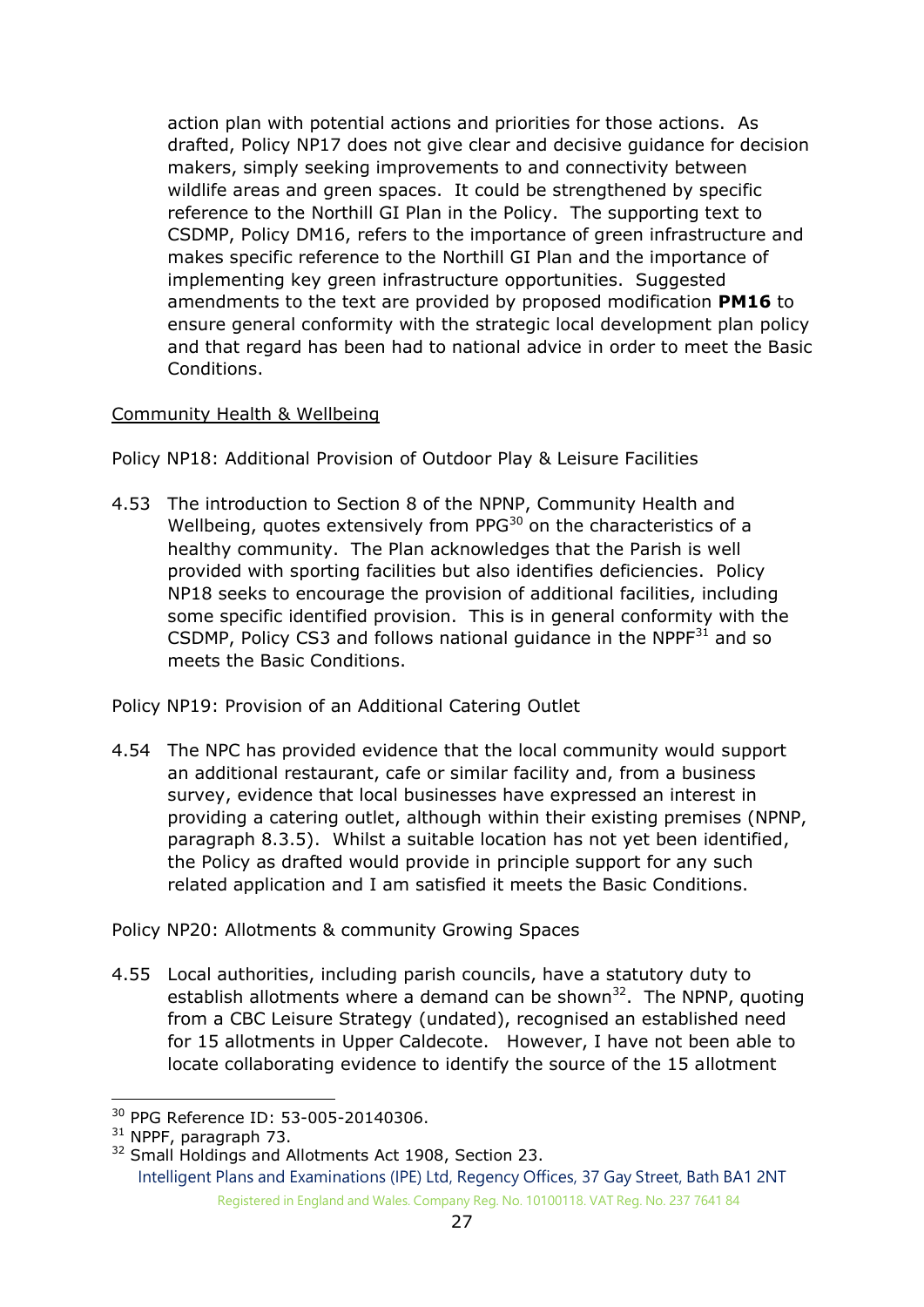requirement, for example through waiting lists. Appendix 6 to the NPNP provides details of 6 potential sites, including 4 at Upper Caldecote, one at Lower Caldecote and one at Ickwell. Five of the sites are privately owned. The sites are not identified on a map. Policy NP20 states that proposals for the provision of allotments will be strongly supported, but paragraph 8.5.3 indicates that the potential locations would require further investigation for suitability and there would need to be negotiation with the appropriate landowner. Paragraph 8.5.3 of the NPNP appears to indicate that the landowners have not at this stage been notified that the sites are under consideration.

4.56 In the circumstances I have outlined, there cannot be any certainty that any of the identified sites would be suitable, or that the landowners would be willing partners. However, as public responses to the Plan do in themselves indicate a need for provision, which is in line with the promotion of healthy communities in paragraph 69 of the NPPF, I support the intent of the Policy but recommend in order to meet the Basic Conditions that paragraph 8.5.3 be added to Appendix 6 as a community aspiration<sup>33</sup>. I also propose a modification (PM17) to the Policy itself to reflect the fact that there is no definitive assessment of the need.

Policy NP21: Increasing Opportunities for Walking, Cycling & Horse Riding

4.57 NPPF, paragraph 75 advises that planning policies should protect and enhance public rights of way, including taking opportunities to provide better facilities for users. Policy NP21 has had regard to the advice and seeks to address this issue. It is also in line with Policy EE12 in the emerging CBLP and in general conformity with Policy CS4 in the CSDMP in so far as ensuring convenient access for walking and cycling. The first sentence would benefit from amendments to the text in the interests of precision and to include reference to protection as an important aspect of planning policy. Additional amendments are necessary to item 3 of the Policy to clarify the status of the "new routes" identified on the Policy Map. The reference should be to the Policy rather than Policies Map to reflect the title on the map. With the proposed modifications shown in **PM18**, the Policy meets the Basic Conditions.

#### Valuing Our Local Heritage

Policy NP22: Listed Buildings & Buildings, Structures or Sites of Historic Worth

4.58 The first sentence of the Policy is unnecessary. The Policy's purpose should be self evident. It should be deleted.

<sup>-</sup><sup>33</sup> PPG Reference ID: 41-004-20190509.

Intelligent Plans and Examinations (IPE) Ltd, Regency Offices, 37 Gay Street, Bath BA1 2NT Registered in England and Wales. Company Reg. No. 10100118. VAT Reg. No. 237 7641 84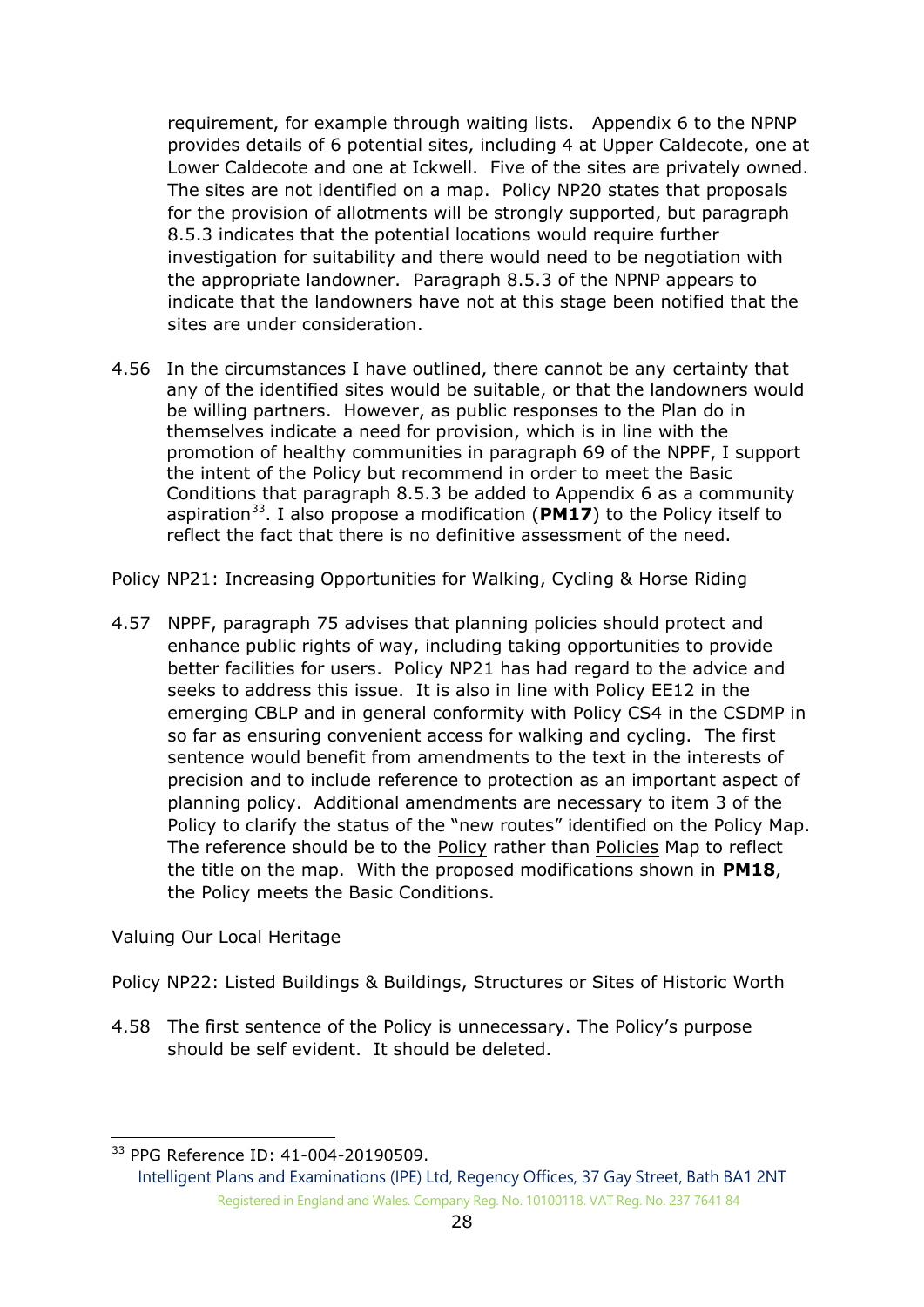- 4.59 In addition to Listed Buildings, this Policy relates to "*buildings, structures or sites of historic significance appearing on a list identified by parishioners as locally significant*". The NPPF, paragraph 135, makes it clear that the impact of development on a non-designated heritage asset is a material consideration in determining a planning application, for example in consideration of the exercise of permitted development rights $34$ . Whilst the NPC has compiled a list of 21 properties, structures and sites deemed to be in need of protection (Appendix 10) there is no evidence that this has been subject to the sort of process set down by Historic England in its advice, which includes testing through public consultation. A number of the items on the list appear to be privately owned properties and it is a matter of concern that there appears to be no evidence of a proper process of setting up and running a local list, including consultation. As a consequence, the second paragraph should be amended to exclude reference to the identified list and the fourth item relating to un-named structures on the River Ivel, should be deleted.
- 4.60 The fifth paragraph indicates specific instances of actions which the NPNP supports. The only point at issue here is that there is no mention of which particular assets are of concern. An amendment to the first sentence indicating that the support covers all heritage assets would be appropriate.
- 4.61 The suggested amendments provided by proposed modification **PM19** would ensure the Policy is in general conformity with the strategic local development plan, and is in line with the emerging Policy HE3 in the CBLP. It would also ensure that the Policy has taken account of national advice and guidance and so meets the Basic Conditions.

Policy NP23: Conservation Areas

-

- 4.62 The Policy provides criteria to be met by development proposals within Conservation Areas or adjacent to them: in other words, affecting the setting of the Conservation Area. The Policy is in general conformity with the CSDMP, Policy CS15, and also has regard to Policy HE3 in the emerging CBLP. It is also generally in line with advice in the NPPF, particularly paragraphs 137-138 and so meets the Basic Conditions.
- 4.63 The Policy is intended to apply to development proposals within and adjacent to Conservation Areas. It follows that the areas to which it will apply should be identified on the Policy Map. The boundaries of the 2 Conservation Areas should therefore be included on the Map, and reference made to these in the first line of the Policy as shown in proposed modification **PM20**. It is a convention that the term "Conservation Area" commences with capital letters at all times.

Intelligent Plans and Examinations (IPE) Ltd, Regency Offices, 37 Gay Street, Bath BA1 2NT Registered in England and Wales. Company Reg. No. 10100118. VAT Reg. No. 237 7641 84 <sup>34</sup> Historic England Advice Note 7, paragraph 13.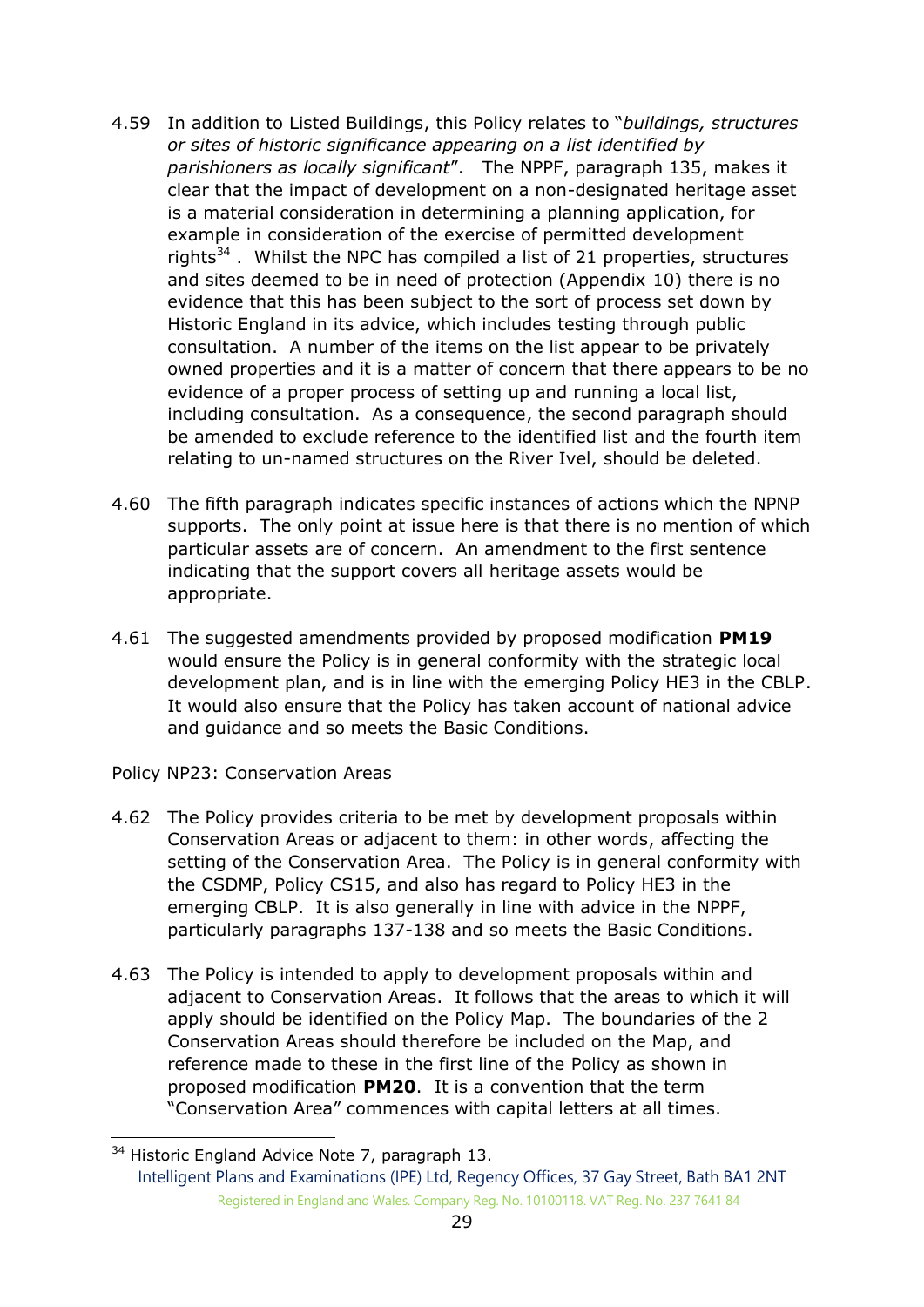## Generating & Conserving Energy

## Policy NP24: Community Energy

4.64 The NPC has taken a common-sense approach to proposals for renewable energy generation, attempting to provide a positive strategy to their location in line with government advice in the NPPF, paragraph 97, 3<sup>rd</sup> bullet, whilst providing criteria to minimise their impact. In general terms, it is in conformity with the CSDMP, Policy DM1. However, the expectation that proposals would have no adverse impact, for example on heritage sites or visual assets, is unrealistic. Paragraph 10.4.1 indicates that discrete siting and suitable screening to maintain the local character will be expected. However, the average height of wind turbines on mainland Britain is 75 metres, suggesting that in many cases neither of these requirements would be achievable. Specific consideration should be included for the location of wind farm developments in order to take account of the emerging CBLP, Policy CC2 and minimise any conflict, having regard to the advice in the PP $G^{35}$ . As a consequence, it is necessary to amend the text of the criteria as shown in proposed modification **PM21** in order to meet the Basic Conditions.

Policy NP25: Low Carbon Development

4.65 The Policy is in general conformity with the CSDPM, Policy CS13, and has had regard to national policy and advice in the NPPF, paragraph 95. In addition, the Policy is in line with Policy CC1 in the emerging CBLP. The first part of the Policy referring to other policies within the NPNP is unnecessary since the Plan should be read as a whole and proposals for development should be tested against all relevant policies. In the interests of clarity, the reference should be deleted as shown in proposed modification **PM22**. The Policy meets the Basic Conditions.

#### Business Opportunities

-

Policy NP26: Supporting Local Enterprise

Policy NP27: Access & Scale

4.66 I have considered these Policies together since they both provide criteria against which proposals for the development of existing or new businesses would be measured. To avoid confusion for users of the Plan, it would be better to provide one policy with one set of criteria. There are a number of issues which need to be addressed with these Policies: firstly, there is no generally agreed definition of what constitutes a small-scale development for businesses and the application of an arbitrary ceiling of

<sup>35</sup> PPG Reference ID: 41-009-20160211.

Intelligent Plans and Examinations (IPE) Ltd, Regency Offices, 37 Gay Street, Bath BA1 2NT Registered in England and Wales. Company Reg. No. 10100118. VAT Reg. No. 237 7641 84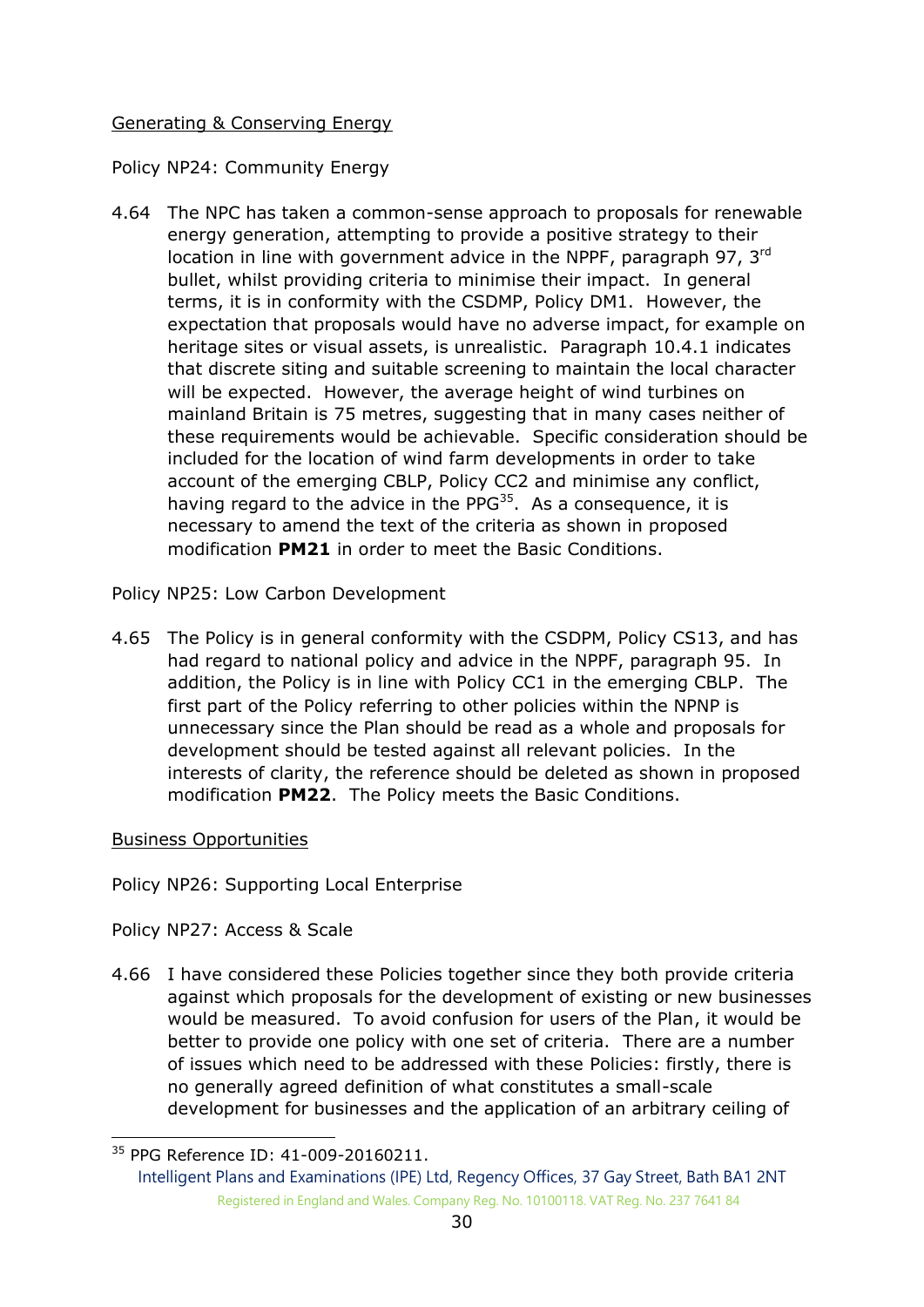150 sqm is unnecessarily restrictive; a requirement to have no adverse impact on neighbours is also unduly restrictive and overlaps the requirement regarding loss of amenity to neighbours. In respect of Policy NP27, the A1 is part of the major road network to which individual accesses are subject to control. As a consequence, the limitation applied to access implied by NP27 would not be enforceable in practice. Finally, it should be noted that Policy EMP3 in the emerging CBLP requires development for employment generating uses to be located within or adjacent to settlement envelopes. Whilst the NPNP is not required to be in general conformity with the strategic polices of the emerging Local Plan, this is a sensible requirement. An appropriately worded replacement for the two Policies is included as proposed modification **PM23** in order to meet the Basic Conditions by having had regard to national advice and policy and being in general conformity with the strategic Local Development Plan policies.

Policy NP28: High-Speed Connectivity in New Development

4.67 The NPPF paragraph 42 supports high quality communications and Policy NP28 has had regard to this advice. The CSDMP does not include specific policy guidance for telecommunications infrastructure but the matter is addressed by the CBLP, particularly Policy HQ5 concerning Broadband and Telecommunications Infrastructure. Policy NP28 provides guidance generally in line with HQ5. However, in the interests of precision, it would be beneficial to make minor amendments to the first sentence of the Policy as shown in proposed modification **PM24**. With these modifications, the Policy meets the Basic Conditions.

## **5. Conclusions**

## *Summary*

- 5.1 The Northill Parish Neighbourhood Plan has been duly prepared in compliance with the procedural requirements. My examination has investigated whether the Plan meets the Basic Conditions and other legal requirements for neighbourhood plans. I have had regard for all the responses made following consultation on the Neighbourhood Plan, and the evidence documents submitted with it.
- 5.2 I have made recommendations to modify a number of Policies and text to ensure the Plan meets the Basic Conditions and other legal requirements. I recommend that the Plan, once modified, proceeds to referendum.

#### *The Referendum and its Area*

5.3 I have considered whether or not the referendum area should be extended beyond the designated area to which the Plan relates. The Northill Parish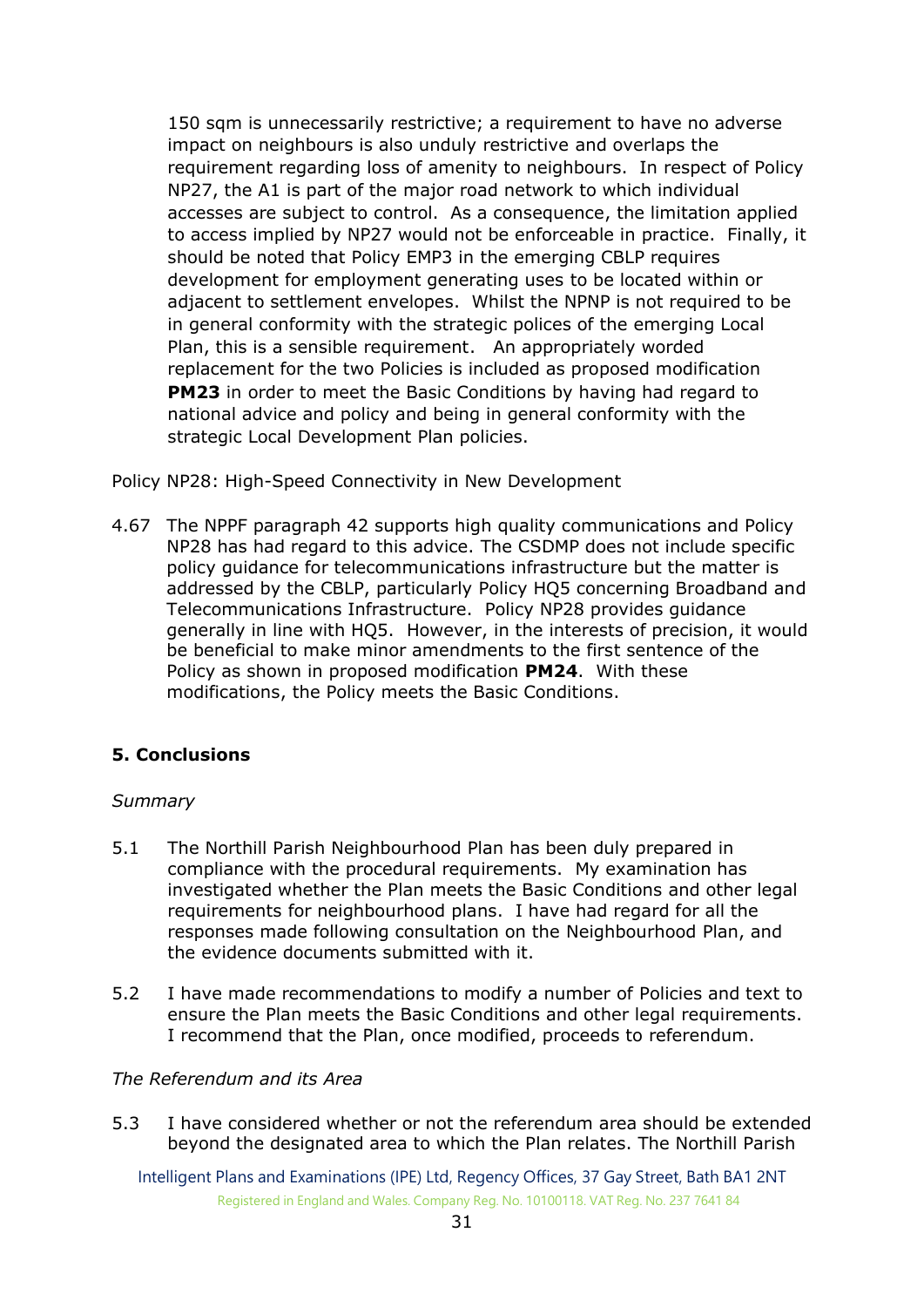Neighbourhood Plan as modified has no policy or proposals which I consider significant enough to have an impact beyond the designated Neighbourhood Plan boundary, requiring the referendum to extend to areas beyond the Plan boundary. I recommend that the boundary for the purposes of any future referendum on the Plan should be the boundary of the designated Neighbourhood Plan Area.

#### *Overview*

5.4 The Neighbourhood Plan is quite obviously the result of a great deal of hard work by the Parish Council and the local community, and particularly by the Steering Group. The efforts of those involved are commendable. Northill is a rural parish with a relatively small population and so the commitment of those involved and the willingness to seek out and take on board professional advice is especially notable. The resulting Neighbourhood Plan has been compiled with care and consideration for national advice and local planning policies. The resulting Plan is clearly written and addresses the concerns and land use aspirations of the local community. Subject to the recommended modifications, it will provide a clearly articulated basis for local decisions and the management of development.

*Patrick T Whitehead* 

Examiner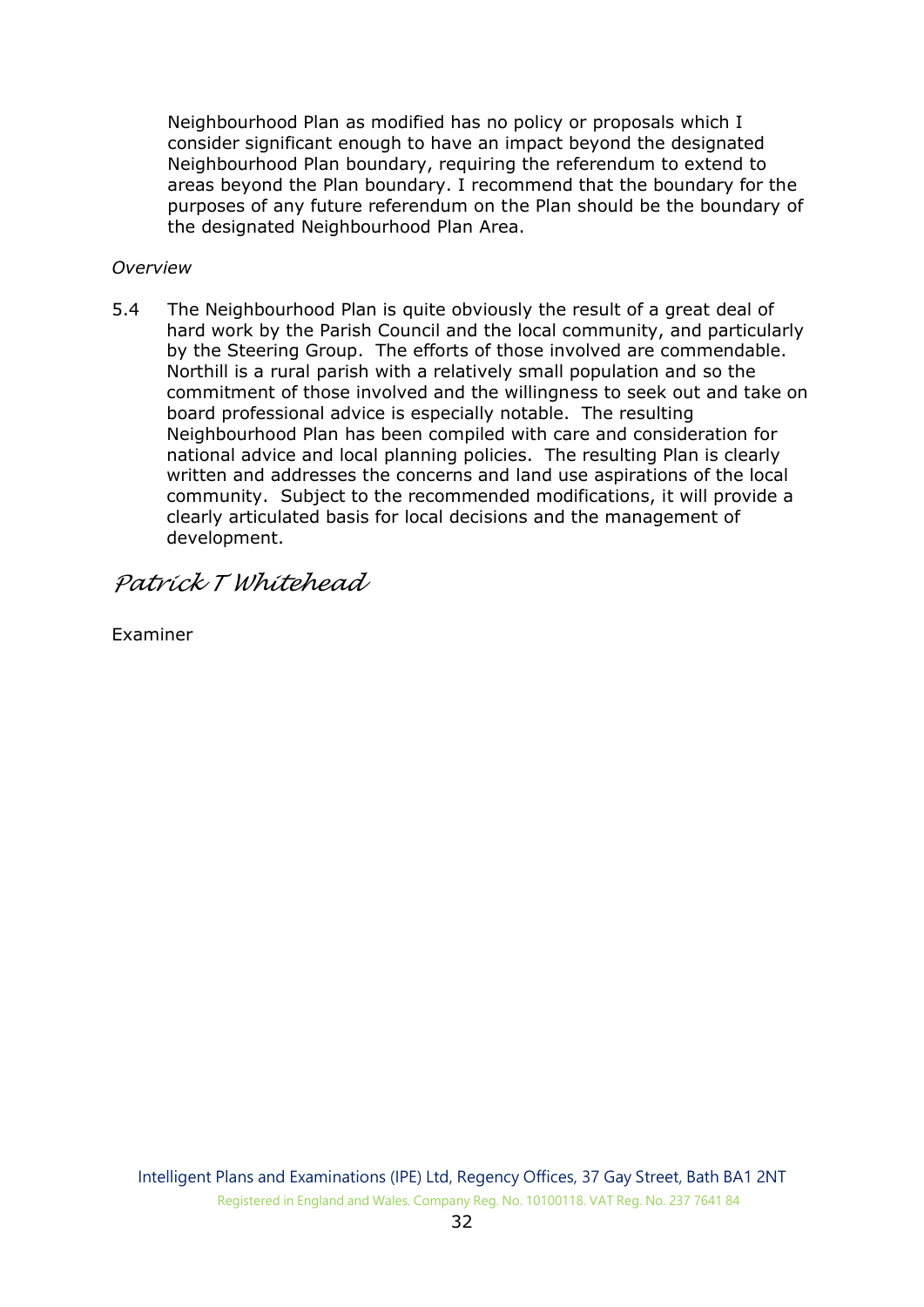## **Appendix: Modifications**

| <b>Proposed</b><br>modification<br>number<br>(PM) | Neighbourhood<br>Plan page no./<br>other<br>reference | <b>Modification</b>                                                                                                                                                                                                                                                                               |
|---------------------------------------------------|-------------------------------------------------------|---------------------------------------------------------------------------------------------------------------------------------------------------------------------------------------------------------------------------------------------------------------------------------------------------|
| PM1                                               | <b>Front Cover</b>                                    | Amend the title to:                                                                                                                                                                                                                                                                               |
|                                                   |                                                       | "Northill Parish Neighbourhood Plan 2019<br>$-2031$ ";                                                                                                                                                                                                                                            |
|                                                   | Page 10                                               | Amend the final sentence of paragraph<br>$1.1.8$ as follows:                                                                                                                                                                                                                                      |
|                                                   |                                                       | ""it will then be in force from 201 <del>8</del> 9 -<br>2031."                                                                                                                                                                                                                                    |
|                                                   | Page 19                                               | Amend the second sentence of the Vision<br>Statement to read:                                                                                                                                                                                                                                     |
|                                                   |                                                       | "in our parish over the next 15 years<br>for the twelve-year period ending in<br>2031."                                                                                                                                                                                                           |
| PM <sub>2</sub>                                   | Pages 22-24                                           | Amend Table 3 by deletion of the final two<br>lines.                                                                                                                                                                                                                                              |
|                                                   |                                                       | Paragraph 4.3.6: delete the final<br>sentence.                                                                                                                                                                                                                                                    |
|                                                   |                                                       | Delete paragraphs 4.3.7 and 4.3.8 in their<br>entirety.                                                                                                                                                                                                                                           |
|                                                   |                                                       | Amend the final sentence of paragraph<br>4.3.9 as follows:                                                                                                                                                                                                                                        |
|                                                   |                                                       | "Development of these two sites, together<br>with the 44 market dwellings already<br>developments approved since December<br>2017 would negate the need for further<br>market housing until 2035 provide for the<br>development needs of the Parish during<br>the first part of the Plan period." |
|                                                   |                                                       | Amend the first sentence of paragraph<br>4.3.10 as follows:                                                                                                                                                                                                                                       |
|                                                   |                                                       | "The NP will be monitored and reviewed<br>where necessary during the first five<br>years of its lifetime, for example".                                                                                                                                                                           |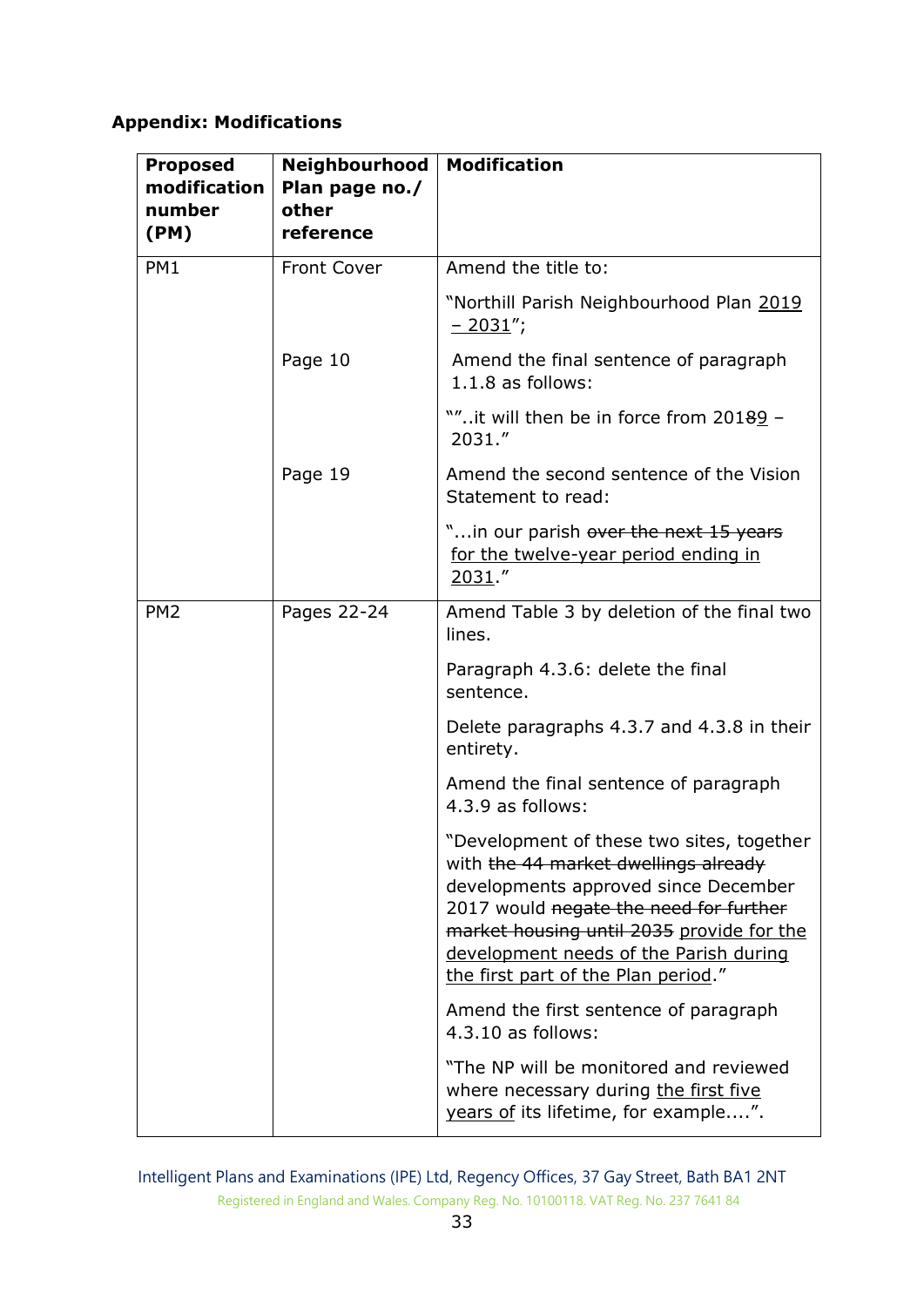| PM <sub>3</sub> | Page 24 | Policy NP1                                                                                                                                                                                                                                                                                                  |
|-----------------|---------|-------------------------------------------------------------------------------------------------------------------------------------------------------------------------------------------------------------------------------------------------------------------------------------------------------------|
|                 |         | Delete items 1 and 2 of the Policy in their<br>entirety and replace with the following:                                                                                                                                                                                                                     |
|                 |         | "1. Development of the following<br>allocations for housing purposes will<br>be supported in principle:                                                                                                                                                                                                     |
|                 |         | a) Land at Thorncote Road (Close<br>Field), Northill amounting to 0.86<br>ha for a total of 21 dwellings;<br>b) The Pound, Upper Caldecote<br>amounting to 1.74 ha for a total of<br>33 dwellings.                                                                                                          |
|                 |         | 2. Proposals for the development of<br>these sites should include a<br>proportion of affordable housing in<br>line with CBC policies, subject to a<br>viability assessment.                                                                                                                                 |
|                 |         | 3. Support will also be given for the<br>development of up to 40 dwellings<br>within the Plan period on Rural<br><b>Exception Sites to meet identified</b><br>local housing need, subject to<br>meeting the requirements of Policy<br><b>NP3."</b>                                                          |
|                 |         | Delete Item 4 and replace with the<br>following:                                                                                                                                                                                                                                                            |
|                 |         | "In addition to the allocated sites,<br>and to provide an element of<br>flexibility, residential development<br>within settlement envelopes will be<br>supported provided the following<br>criteria are met:                                                                                                |
|                 |         | a. The site is small in scale $-$ up to<br>10 dwellings;<br><b>b.</b> The site is not within flood<br>zones 3a or 3b shown on the<br><b>Environment Agency's flood</b><br>maps;<br>c. The proposal is not for back-<br>land development as defined by<br><b>Policy NP5;</b><br>d. The development would not |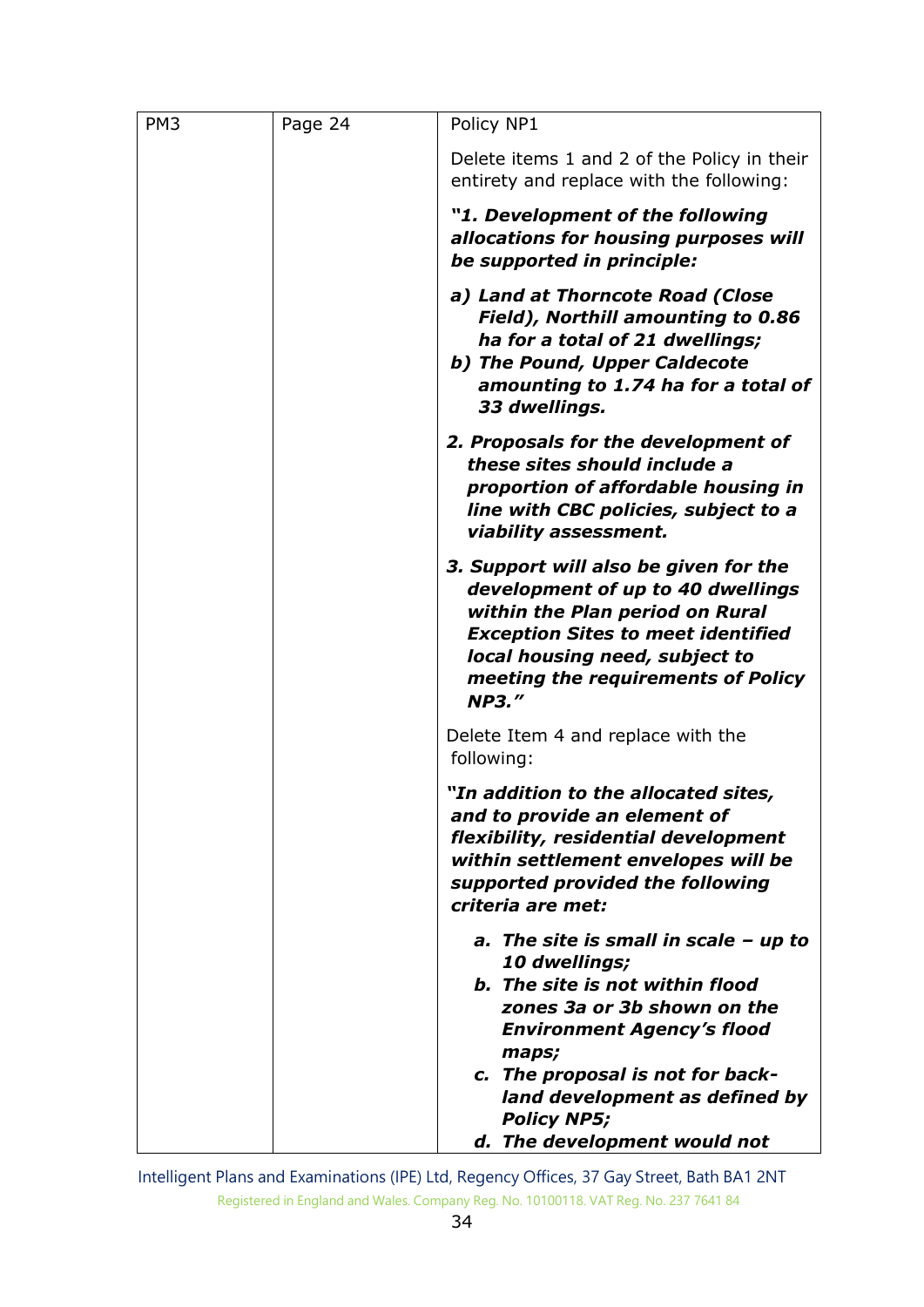|                 |         | lead to coalescence between<br>settlements.                                                                                                                                                                                                                                                                                                                                                                                                                                                                                                                                                                      |
|-----------------|---------|------------------------------------------------------------------------------------------------------------------------------------------------------------------------------------------------------------------------------------------------------------------------------------------------------------------------------------------------------------------------------------------------------------------------------------------------------------------------------------------------------------------------------------------------------------------------------------------------------------------|
|                 |         | The Policy Map should be amended to<br>show the settlement envelopes for Upper<br>Caldecote, Ickwell and Northill.                                                                                                                                                                                                                                                                                                                                                                                                                                                                                               |
| PM4             | Page 27 | Policy NP2                                                                                                                                                                                                                                                                                                                                                                                                                                                                                                                                                                                                       |
|                 |         | Amend the Policy text as follows:                                                                                                                                                                                                                                                                                                                                                                                                                                                                                                                                                                                |
|                 |         | " <del>Both rural exception affordable</del><br>housing and market All new housing<br>developments will must include a<br>mix of housing types and sizes to<br>meet the needs of the local<br>community as identified by up-to-<br>date evidence identified requirement<br><del>from the latest Housing Needs</del><br><b>Survey and CBC Housing register.</b><br>This will should include a range of<br><del>one, two and three-bedroom</del> smaller<br>houses and bungalows and, where<br>appropriate, those suitable for older<br><u>residents, the disabled and those</u><br><u>with reduced mobility".</u> |
| PM <sub>5</sub> | Page 30 | Policy NP3                                                                                                                                                                                                                                                                                                                                                                                                                                                                                                                                                                                                       |
|                 |         | Delete the Policy in its entirety and<br>replace with the following:                                                                                                                                                                                                                                                                                                                                                                                                                                                                                                                                             |
|                 |         | "Policy NP3: Rural Exception Sites                                                                                                                                                                                                                                                                                                                                                                                                                                                                                                                                                                               |
|                 |         | <b>Proposals for the development of</b><br><b>Rural Exception Sites outside of but</b><br>adjacent to the identified settlement<br>envelopes for a total of up to 40<br>dwellings will be supported provided<br>the following criteria are met:                                                                                                                                                                                                                                                                                                                                                                  |
|                 |         | 1. The site is small in scale - no<br>more than 10 dwellings - and in a<br>sustainable location well related<br>to an existing settlement;<br>2. Meet an identified local affordable<br>housing need, identified through a<br>housing needs survey or by the<br><b>CBC Housing Register;</b><br>3. Should remain affordable in                                                                                                                                                                                                                                                                                   |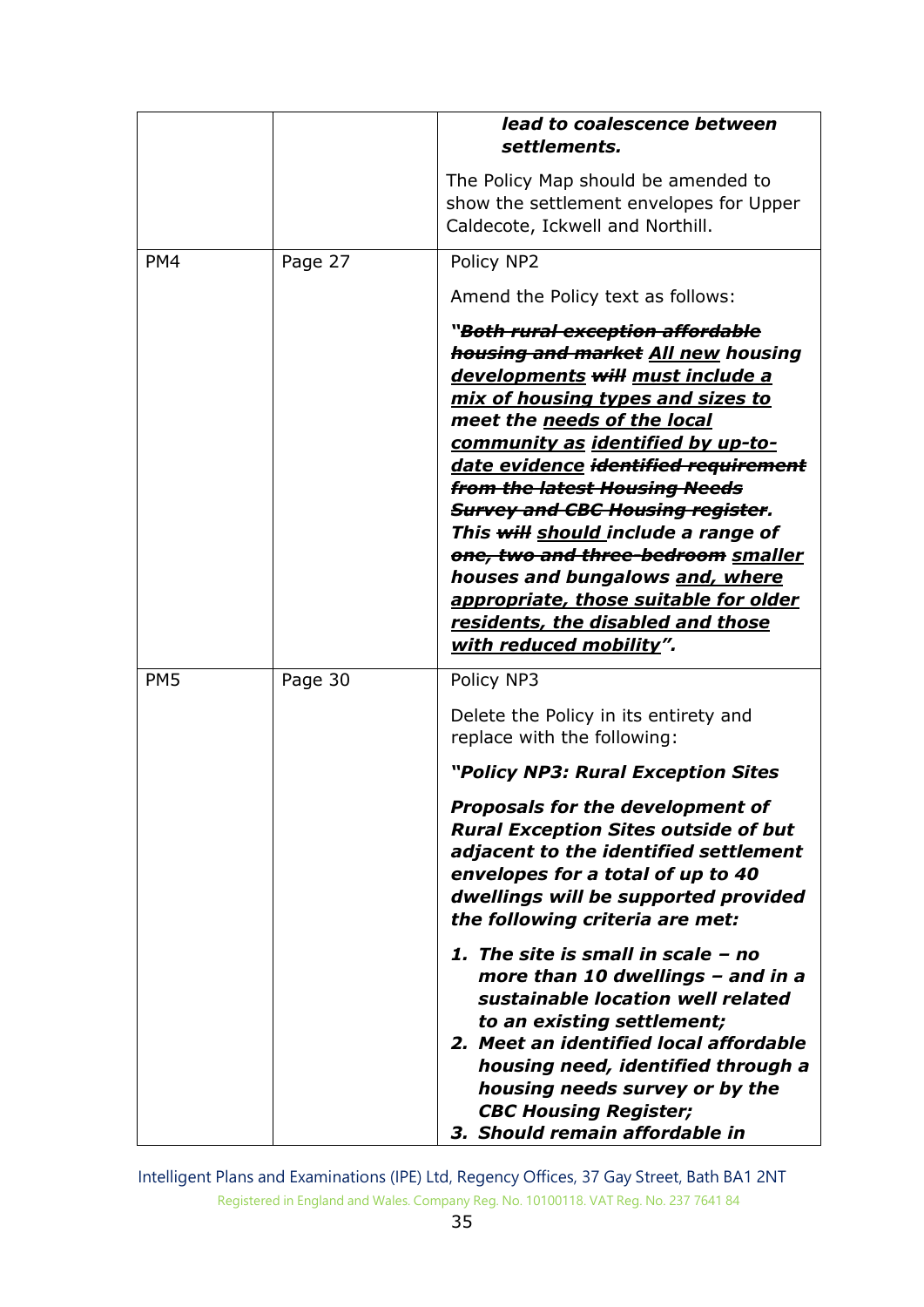|                 |         | perpetuity through a Section 106<br>legal agreement or Unilateral<br><b>Undertaking;</b><br>4. The design should respect the<br>character of its surroundings;<br>5. The development may include a<br>small proportion of market<br>housing, subject to site specific<br>viability testing.<br>The first sentence of paragraph 4.5.7<br>should be amended to read:<br>"Rural Exception Sites cannot are not<br>usually allocated". |
|-----------------|---------|------------------------------------------------------------------------------------------------------------------------------------------------------------------------------------------------------------------------------------------------------------------------------------------------------------------------------------------------------------------------------------------------------------------------------------|
| PM <sub>6</sub> | Page 33 | Policy NP4                                                                                                                                                                                                                                                                                                                                                                                                                         |
|                 |         | Paragraph 1 of the Policy should be<br>amended as follows:                                                                                                                                                                                                                                                                                                                                                                         |
|                 |         | "1. Within the settlement envelope<br>boundaries of the parish, planning<br>permission for residential<br>development proposals on infill sites<br>will be permitted supported, subject<br>to the following criteria:"<br>Criterion (b) should be deleted and<br>replaced by an appropriate criterion in<br>Policy NP4.                                                                                                            |
|                 |         | Amend paragraph 2 as follows:                                                                                                                                                                                                                                                                                                                                                                                                      |
|                 |         | 2. <u>For the purposes of t</u> ∓his policy<br><u>infilling development is defined as </u><br>the development of a small gap in an<br>otherwise built-up frontage for no<br>more than two dwellings also applies<br>to applications for two or more<br>properties on a site previously<br>occupied by a single property."                                                                                                          |
| PM7             | Page 34 | Policy NP5                                                                                                                                                                                                                                                                                                                                                                                                                         |
|                 |         | Amend paragraph 1 of the Policy as<br>follows:                                                                                                                                                                                                                                                                                                                                                                                     |
|                 |         | "1. Proposals for development of<br>back-land sites, including residential<br>garden land within or outside of the                                                                                                                                                                                                                                                                                                                 |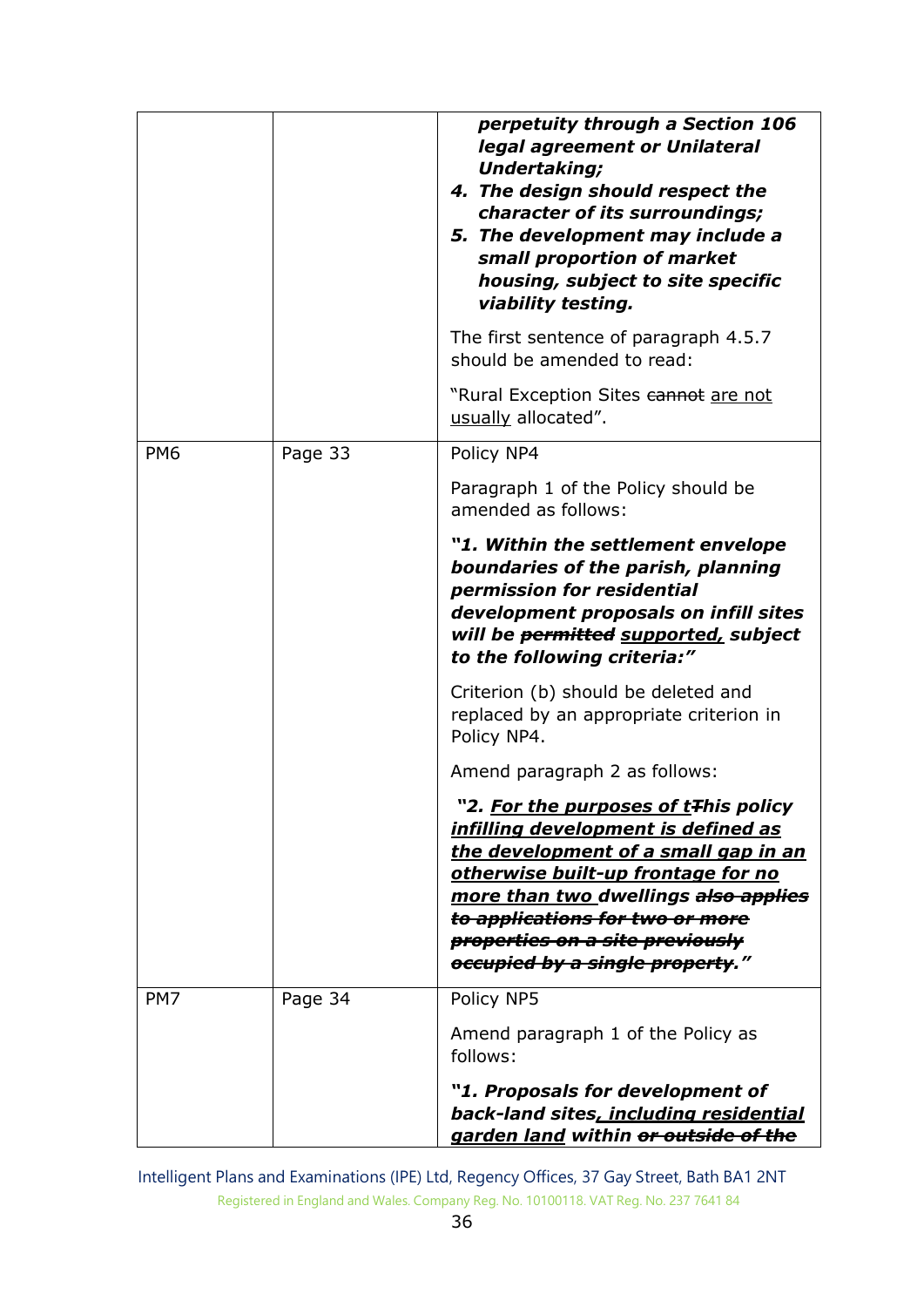|                 |               | settlement envelopes, will not be<br>supported where it would result in<br>significant harm to the character and<br>appearance of the local area".                                                                                                                                                                               |
|-----------------|---------------|----------------------------------------------------------------------------------------------------------------------------------------------------------------------------------------------------------------------------------------------------------------------------------------------------------------------------------|
|                 |               | Add a second paragraph to the Policy as<br>follows:                                                                                                                                                                                                                                                                              |
|                 |               | "2. Back-land sites include<br>residential garden land and any land<br>which sits behind existing<br>development with little or no<br>frontage onto a public highway".                                                                                                                                                           |
| PM <sub>8</sub> | Page 36       | Policy NP6                                                                                                                                                                                                                                                                                                                       |
|                 |               | In the first sentence of paragraph 1,<br>delete the word "normally";                                                                                                                                                                                                                                                             |
|                 |               | Replace criterion (d) as follows:                                                                                                                                                                                                                                                                                                |
|                 |               | "d. Proposals are accompanied by a<br>scheme to provide hard and soft<br>landscaping, including the treatment<br>of all boundaries, appropriate to the<br>development and its setting;"                                                                                                                                          |
| PM <sub>9</sub> | Page 37       | Policy NP7                                                                                                                                                                                                                                                                                                                       |
|                 |               | "1. The density of any new<br>development should be in keeping<br>with the immediate local context<br>respecting the rural nature of the<br>parish, whilst ensuring the efficient<br>use of land and meeting identified<br>local housing needs. Proposals that<br>would lead to over development of a<br>site will be resisted." |
| <b>PM10</b>     | Pages 38 - 45 | Policies NP8 - NP11                                                                                                                                                                                                                                                                                                              |
|                 |               | Section 5 of the Plan, comprising policies<br>NP8 - NP11, together with the supporting<br>text at paragraphs $5.1.1 - 5.5.3$ and the<br>concluding paragraph, should be deleted.                                                                                                                                                 |
|                 |               | It will be necessary to renumber<br>subsequent policies and supporting text<br>within the Plan consequent upon these<br>modifications.                                                                                                                                                                                           |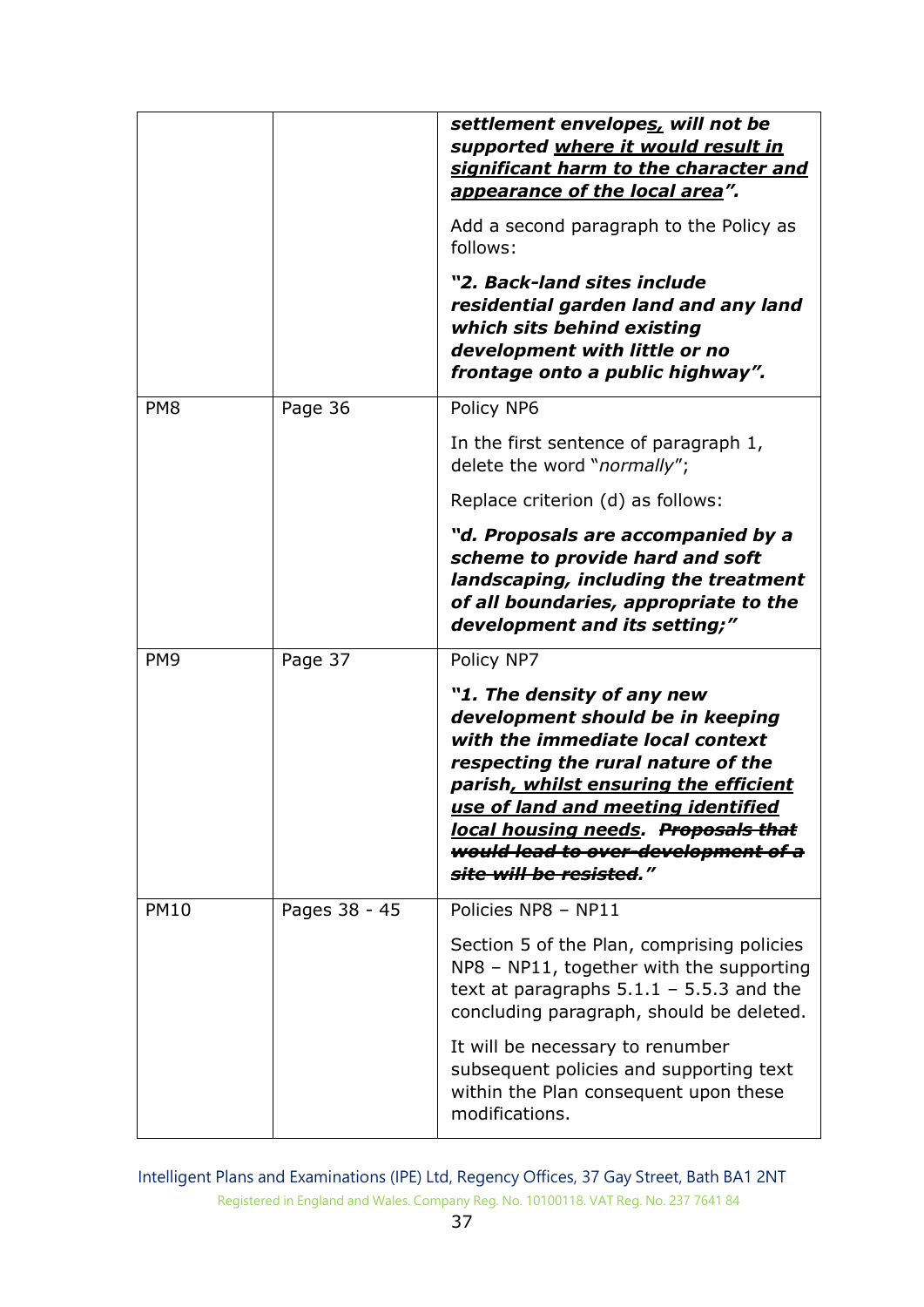| <b>PM11</b> | Page 52 | Policy NP12                                                                                                                                                                                                                                                                                                                                                                                                                                                                                                                                          |
|-------------|---------|------------------------------------------------------------------------------------------------------------------------------------------------------------------------------------------------------------------------------------------------------------------------------------------------------------------------------------------------------------------------------------------------------------------------------------------------------------------------------------------------------------------------------------------------------|
|             |         | Amend the final sentence of criterion 5 to<br>read:                                                                                                                                                                                                                                                                                                                                                                                                                                                                                                  |
|             |         | "Opportunities are to be sought for<br>betterment of reduction in flood risk<br>to relieve pressure";                                                                                                                                                                                                                                                                                                                                                                                                                                                |
|             |         | Amend criterion 7 as follows:                                                                                                                                                                                                                                                                                                                                                                                                                                                                                                                        |
|             |         | "Developers must liaise with Anglian<br><b>Water and prepare a rigorous</b><br>drainage <del>plan</del> strategy to<br>demonstrate that the capacity within<br>the local foul sewage network is<br>available or could be made available<br>in time to serve any and all<br>development proposals. The plan<br>strategy must show the adequacy of<br>the local sewer system and that new<br>connections will not increase the risk<br>of flooding. The discharge of surface<br>water to existing public foul or<br>combined sewers is not permitted". |
| <b>PM12</b> | Page 56 | Policy NP13                                                                                                                                                                                                                                                                                                                                                                                                                                                                                                                                          |
|             |         | The following should be deleted from the<br>Policy:                                                                                                                                                                                                                                                                                                                                                                                                                                                                                                  |
|             |         | "e. Flitton Scar;<br>f. Home Wood and the Medieval<br><b>Fishpond area within it;</b><br>g. College Wood;<br>i. Land east of Ickwell Green &<br><b>West of Palmer's Spinney;</b><br>j. Ickwell Bury parkland,<br>including the serpentine lakes,<br>walled garden and dovecote;<br>k. Land rear of the Crown Public<br>house, Northill;<br><b>I. Northill Lower School Playing</b><br>Field;"                                                                                                                                                        |
| <b>PM13</b> | Page 58 | Policy NP14                                                                                                                                                                                                                                                                                                                                                                                                                                                                                                                                          |
|             |         | Amend the text of the Policy as follows:                                                                                                                                                                                                                                                                                                                                                                                                                                                                                                             |
|             |         | "Applications for d <del>D</del> evelopment <del>s</del><br>contributing to the conservationing                                                                                                                                                                                                                                                                                                                                                                                                                                                      |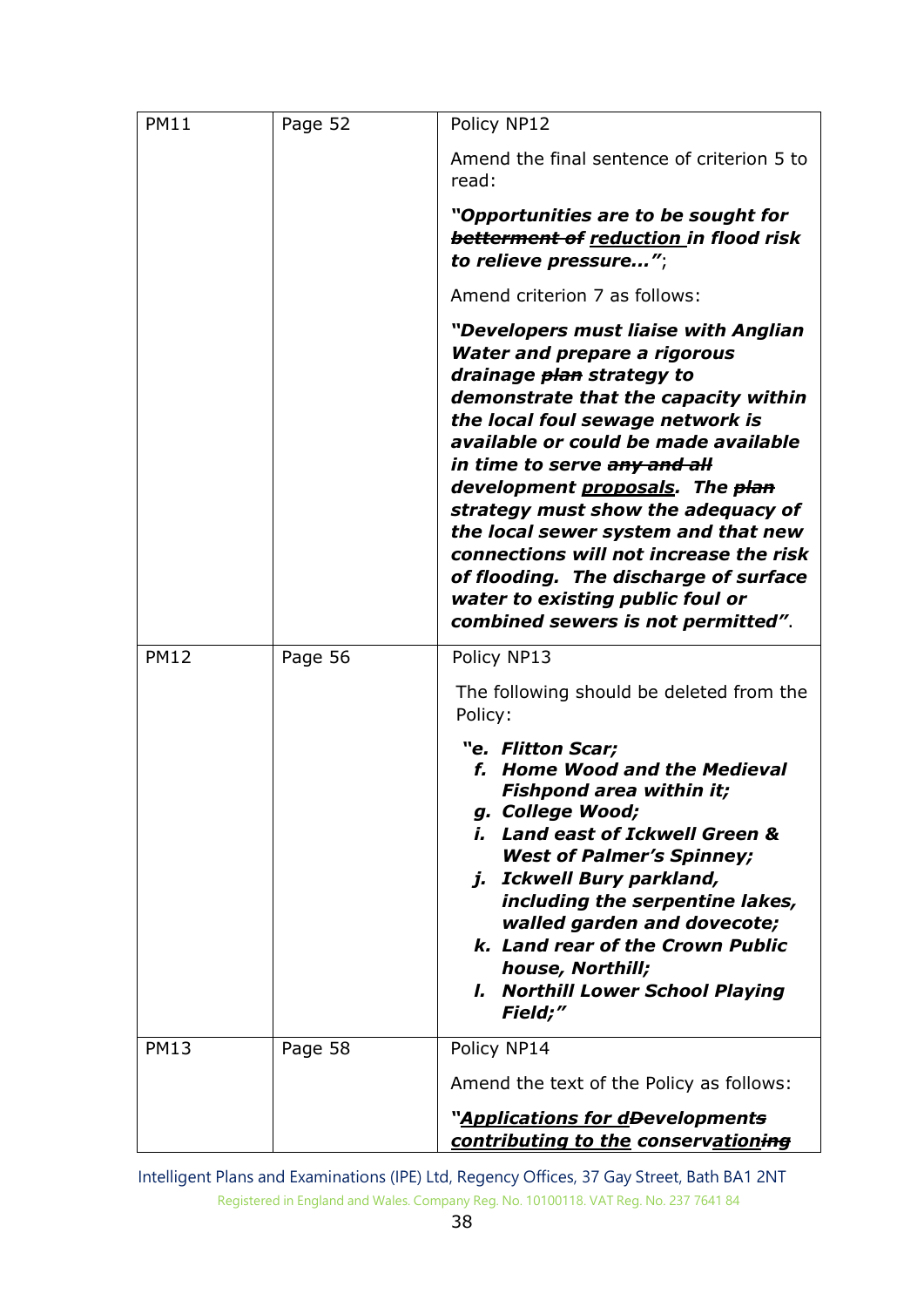|             |         | or enhancement of the rural<br>character nature-of the countryside<br>parish and improving it, whilst and<br>creating further opportunities for<br>parishioners to enjoy it's enjoyment,<br>will be supported".                                                                                                  |
|-------------|---------|------------------------------------------------------------------------------------------------------------------------------------------------------------------------------------------------------------------------------------------------------------------------------------------------------------------|
| <b>PM14</b> | Page 58 | Policy NP15                                                                                                                                                                                                                                                                                                      |
|             |         | Item 1 should be deleted in its entirety;                                                                                                                                                                                                                                                                        |
|             |         | Item 2 should be amended as follows:                                                                                                                                                                                                                                                                             |
|             |         | "Developments which damage or<br>result in the loss of ancient trees or<br>woodlands, trees of good<br>arboricultural and amenity value<br><u>including Home and College Woods,</u><br>will not be permitted unless there<br>are exceptional circumstances and<br>compensatory measures are<br>provided."        |
|             |         | Item 3 should be amended as follows:                                                                                                                                                                                                                                                                             |
|             |         | "Proposals having a potential impact<br>on ancient woodlands should be<br>accompanied by a tree survey that<br>establishes the health and longevity<br>of any affected tree".                                                                                                                                    |
| <b>PM15</b> | Page 59 | Policy NP16                                                                                                                                                                                                                                                                                                      |
|             |         | Amend the first item as follows:                                                                                                                                                                                                                                                                                 |
|             |         | "1. The <del>Policy protects the</del> distinctive<br>wildlife and habitat features,<br>including designated sites, and green<br>infrastructure in the parish will be<br>protected from degradation through<br>any harmful impact arising from<br>housing or commercial developments<br>or changes in land use." |
|             |         | Amend Item 2 as follows:                                                                                                                                                                                                                                                                                         |
|             |         | "2. Development proposals that<br>would incur the loss or degradation<br>of existing natural habitats-and/or<br>part of the green infrastructure will<br>not be permitted"                                                                                                                                       |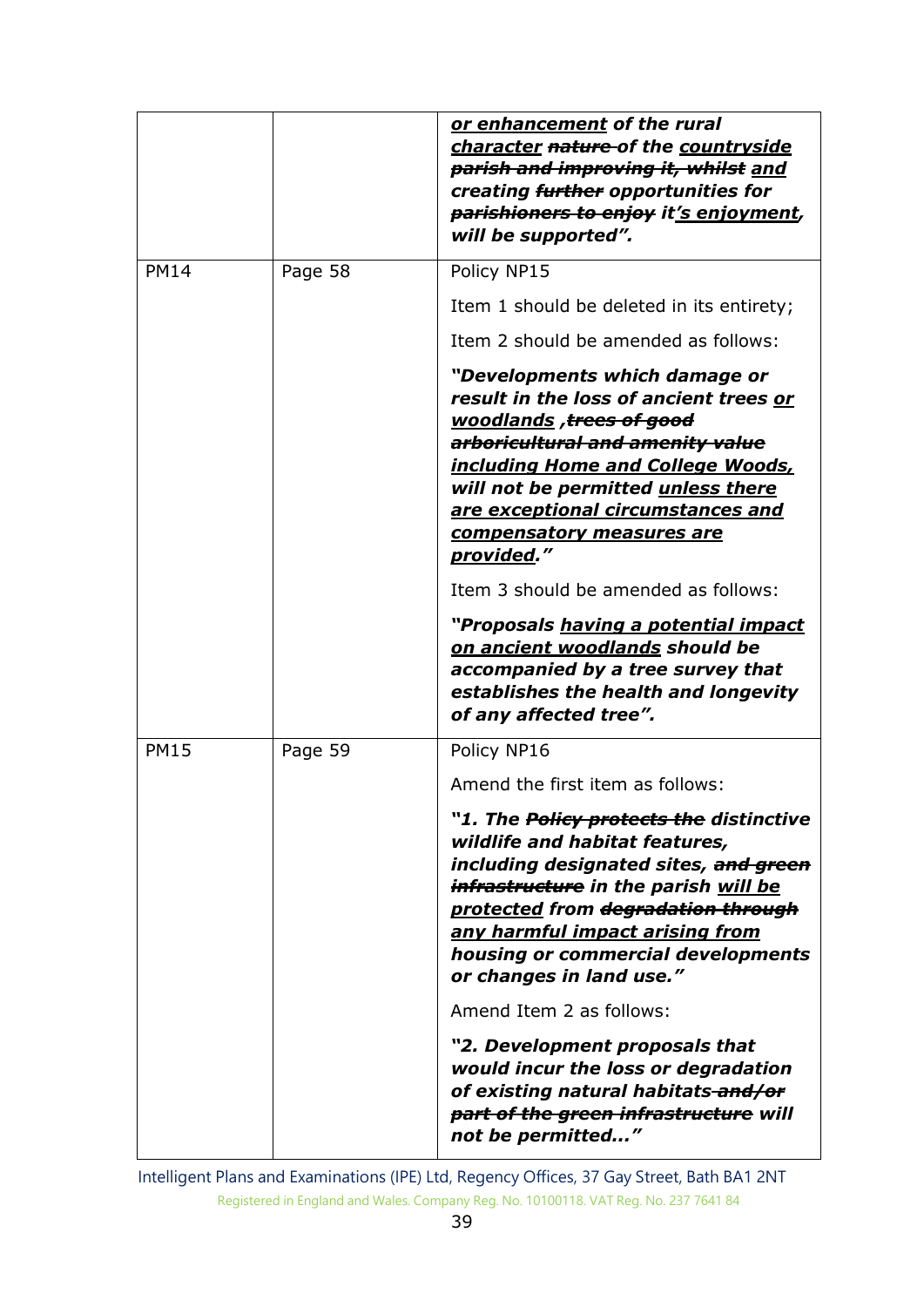|             |             | Amend the text of Item 3 by replacing<br>"extend" with "enhance".                                                                                                                                                                                                                         |
|-------------|-------------|-------------------------------------------------------------------------------------------------------------------------------------------------------------------------------------------------------------------------------------------------------------------------------------------|
| <b>PM16</b> | Page 60     | Policy NP17                                                                                                                                                                                                                                                                               |
|             |             | Amend the text of the first paragraph as<br>follows:                                                                                                                                                                                                                                      |
|             |             | "1. Proposals that seek will<br>contribute to the improvement<br>wildlife areas and green spaces                                                                                                                                                                                          |
|             |             | and/or the connectivity between                                                                                                                                                                                                                                                           |
|             |             | them of the Parish's green<br>infrastructure will be supported."                                                                                                                                                                                                                          |
|             |             | Insert new second paragraph as follows:                                                                                                                                                                                                                                                   |
|             |             | " <u>2. Developments will not be</u><br>supported which would have an<br>adverse impact on the existing green<br><u>infrastructure or on the </u><br><i><b>implementation of green</b></i><br><u>infrastructure projects identified in</u><br>the Northill Green Infrastructure<br>Plan". |
|             |             | Renumber the second paragraph<br>accordingly.                                                                                                                                                                                                                                             |
| <b>PM17</b> | Pages 65-66 | Policy NP20                                                                                                                                                                                                                                                                               |
|             |             | The second sentence of the Policy should<br>be deleted.                                                                                                                                                                                                                                   |
|             |             | The supporting text at paragraph 8.5.3<br>should be added to Appendix 6 as a<br>community aspiration.                                                                                                                                                                                     |
|             |             | Subsequent paragraph re-numbering will<br>be required.                                                                                                                                                                                                                                    |
| <b>PM18</b> | Page 71     | Policy NP21                                                                                                                                                                                                                                                                               |
|             |             | Amend the first sentence as follows:                                                                                                                                                                                                                                                      |
|             |             | "1. Development proposals which<br>incorporate measures to protect and<br>improve <b>facilities for</b> walking, cycling<br>and horse-riding will be supported."                                                                                                                          |
|             |             | Amend item 3 as follows:                                                                                                                                                                                                                                                                  |
|             |             | "3. Encouragement will be given to                                                                                                                                                                                                                                                        |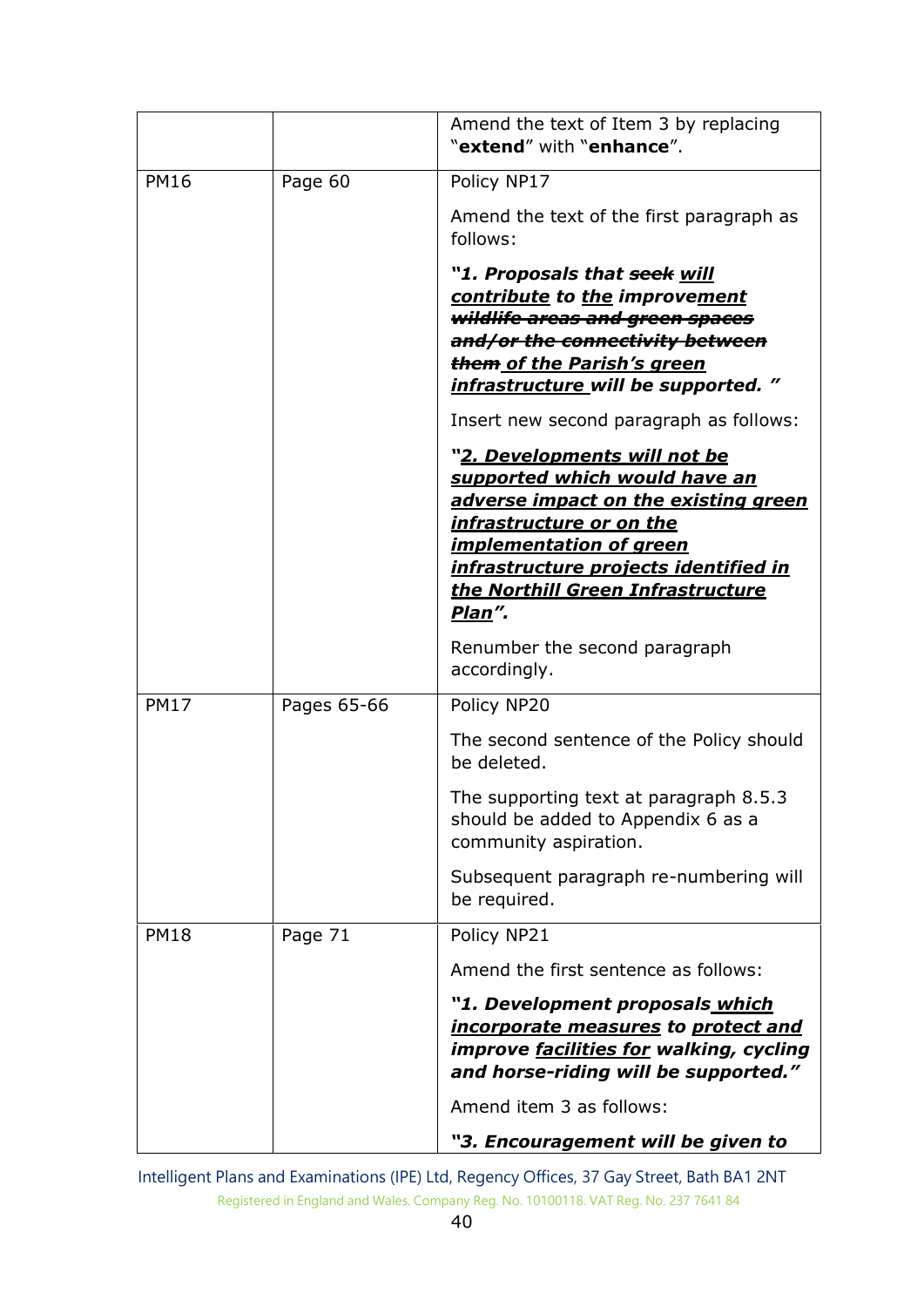|             |         | the creation of <del>Priorities for</del> new<br>routes rights of way. Priorities for<br>new routes as shown on the<br>Policy <del>ies</del> Map are:"                                                                                                                                                                                                                                                                                                                                                                                                                                                                                         |
|-------------|---------|------------------------------------------------------------------------------------------------------------------------------------------------------------------------------------------------------------------------------------------------------------------------------------------------------------------------------------------------------------------------------------------------------------------------------------------------------------------------------------------------------------------------------------------------------------------------------------------------------------------------------------------------|
| <b>PM19</b> | Page 75 | Policy NP22                                                                                                                                                                                                                                                                                                                                                                                                                                                                                                                                                                                                                                    |
|             |         | Delete the first sentence commencing "1.<br>This policy".                                                                                                                                                                                                                                                                                                                                                                                                                                                                                                                                                                                      |
|             |         | Amend the second paragraph as follows:                                                                                                                                                                                                                                                                                                                                                                                                                                                                                                                                                                                                         |
|             |         | "Planning permission will not be<br>granted supported for development<br>that would result in the loss or<br>damage to <del>, either</del> listed buildings or.<br>In respect of any buildings,<br>structures or sites of historie non-<br>designated asset of local importance<br><u>identified on a local heritage list, </u><br>account will be taken of the scale of<br>any identified harm and the<br>significance of the asset. significance<br>appearing on the list identified by<br>parishioners as locally significant<br>together with justifications for their<br><del>inclusion) as set out in Appendix 10</del><br>of the Plan." |
|             |         | Amend the third paragraph as follows:                                                                                                                                                                                                                                                                                                                                                                                                                                                                                                                                                                                                          |
|             |         | "Development affecting heritage<br>assets must pay particular regard to<br>the need to conserve and/or enhance<br>their settings and any architectural<br>or historic features of significance."                                                                                                                                                                                                                                                                                                                                                                                                                                               |
|             |         | Paragraph 4 should be deleted in its<br>entirety.                                                                                                                                                                                                                                                                                                                                                                                                                                                                                                                                                                                              |
|             |         | Amend the first sentence of paragraph 5<br>as follows:                                                                                                                                                                                                                                                                                                                                                                                                                                                                                                                                                                                         |
|             |         | " <u>In respect of all heritage assets</u><br><b>Tthe plan supports the following:"</b>                                                                                                                                                                                                                                                                                                                                                                                                                                                                                                                                                        |
| <b>PM20</b> | Page 76 | Policy NP23                                                                                                                                                                                                                                                                                                                                                                                                                                                                                                                                                                                                                                    |
|             |         | The boundaries of the two Conservation<br>Areas should be shown on the Policy<br>Map, and the first sentence of the Policy                                                                                                                                                                                                                                                                                                                                                                                                                                                                                                                     |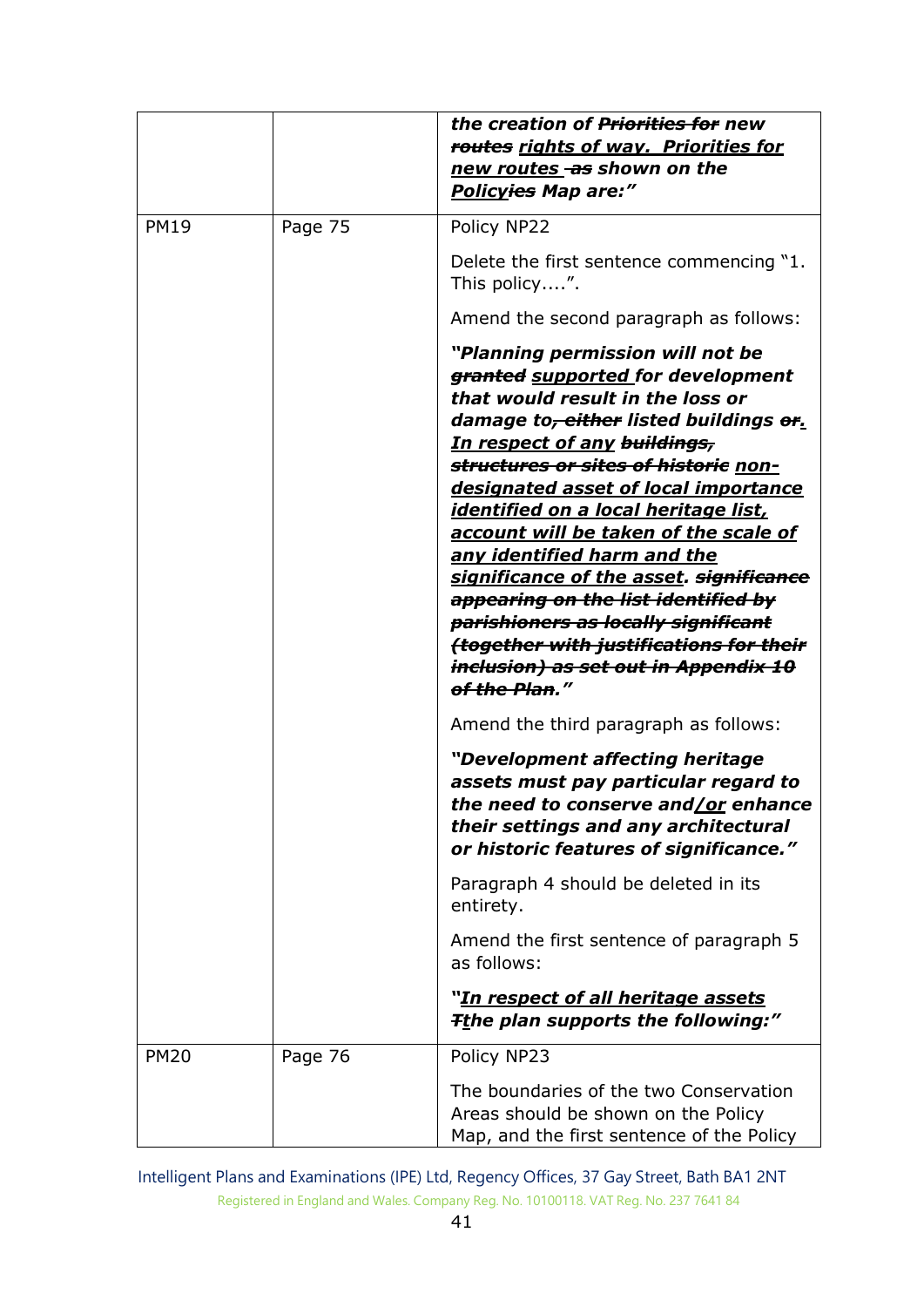|             |         | amended as follows:                                                                                                                                                                                                                                                                                                                                                                                      |
|-------------|---------|----------------------------------------------------------------------------------------------------------------------------------------------------------------------------------------------------------------------------------------------------------------------------------------------------------------------------------------------------------------------------------------------------------|
|             |         | "Within and adjacent to the<br><b>eConservation aAreas, defined on the</b><br><b>Policy Map, development</b><br>proposals".                                                                                                                                                                                                                                                                              |
| <b>PM21</b> | Page 79 | Policy NP24                                                                                                                                                                                                                                                                                                                                                                                              |
|             |         | Amend the wording of the criteria as<br>follows:                                                                                                                                                                                                                                                                                                                                                         |
|             |         | "a. <del>developers ensure</del> <u>the location</u><br>will ensure there will be no<br>unacceptable adverse impact on<br>heritage sites, the character of the<br>landscape, and in terms of noise,<br>pollution-or visual and residential<br>amenityassets. In the case of wind<br>farm developments, they should be<br>located in areas identified as suitable<br><u>for wind developments</u> ; and". |
| <b>PM22</b> | Page 80 | Policy NP25                                                                                                                                                                                                                                                                                                                                                                                              |
|             |         | Delete the first part of the first sentence<br>as follows:                                                                                                                                                                                                                                                                                                                                               |
|             |         | " <del>Subject to the development being</del><br>found to be acceptable when judged<br>against other policies in this<br>Neighbourhood Plan, iInnovative<br>approaches to the construction of<br>low carbon developments,".                                                                                                                                                                              |
| <b>PM23</b> | Page 83 | Policies NP26 and NP27                                                                                                                                                                                                                                                                                                                                                                                   |
|             |         | Replace the two policies as drafted with<br>the following:                                                                                                                                                                                                                                                                                                                                               |
|             |         | "Policy NP26: Supporting Local<br><b>Enterprise</b>                                                                                                                                                                                                                                                                                                                                                      |
|             |         | <b>Support will be given to small-scale</b><br>development of new businesses or<br>the extension of existing businesses<br>provided that:                                                                                                                                                                                                                                                                |
|             |         | a. the proposal will be located within<br>or adjacent to a settlement<br>envelope;<br>b. the design and scale of the                                                                                                                                                                                                                                                                                     |